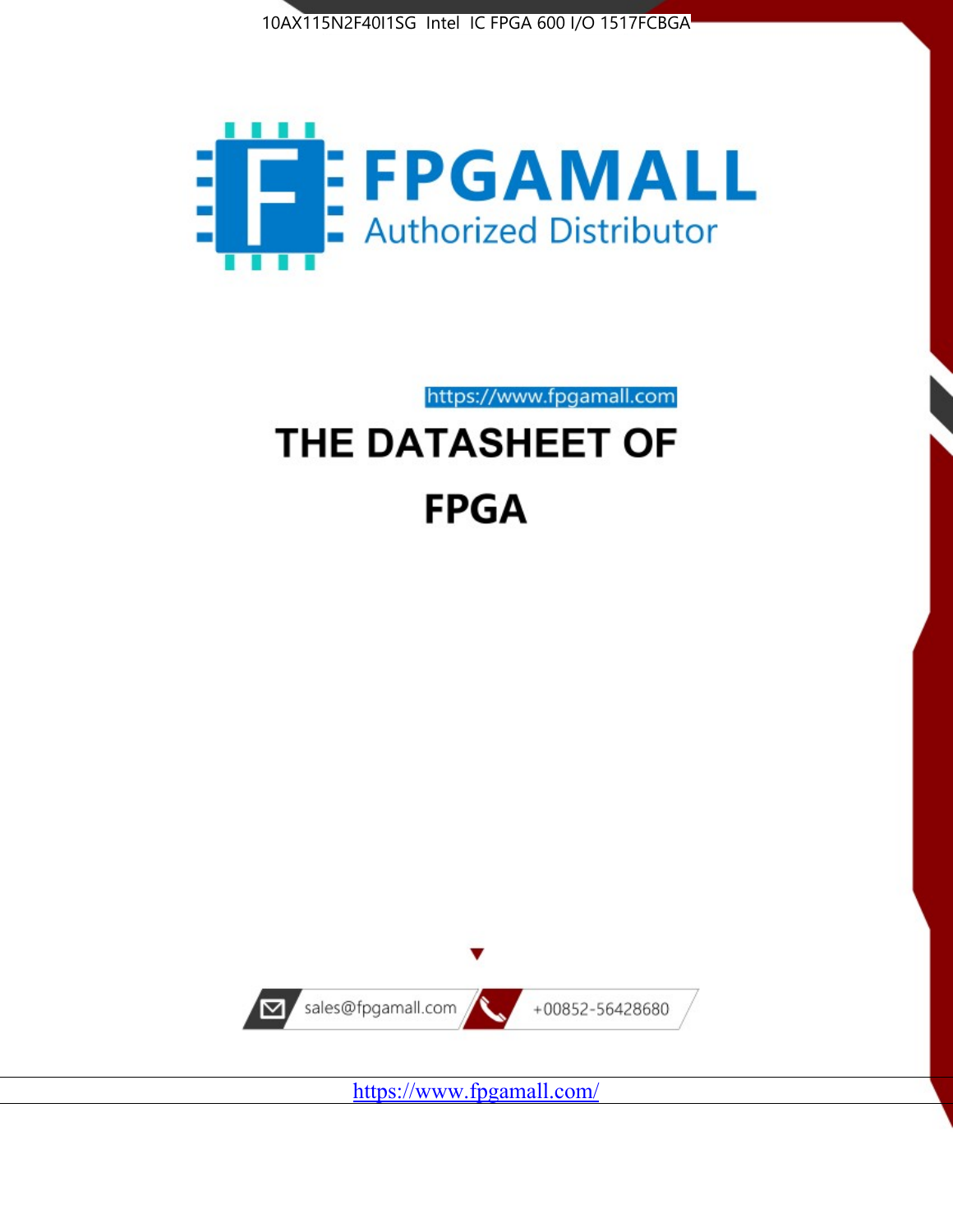10AX115N2F40I1SG Intel IC FPGA 600 I/O 1517FCBGA



# **Intel® Arria® 10 Device Overview**



**A10-OVERVIEW | 2018.12.06** Latest document on the web: **[PDF](https://www.intel.com/content/dam/www/programmable/us/en/pdfs/literature/hb/arria-10/a10_overview.pdf)** | **[HTML](https://www.intel.com/content/www/us/en/programmable/documentation/sam1403480274650.html)**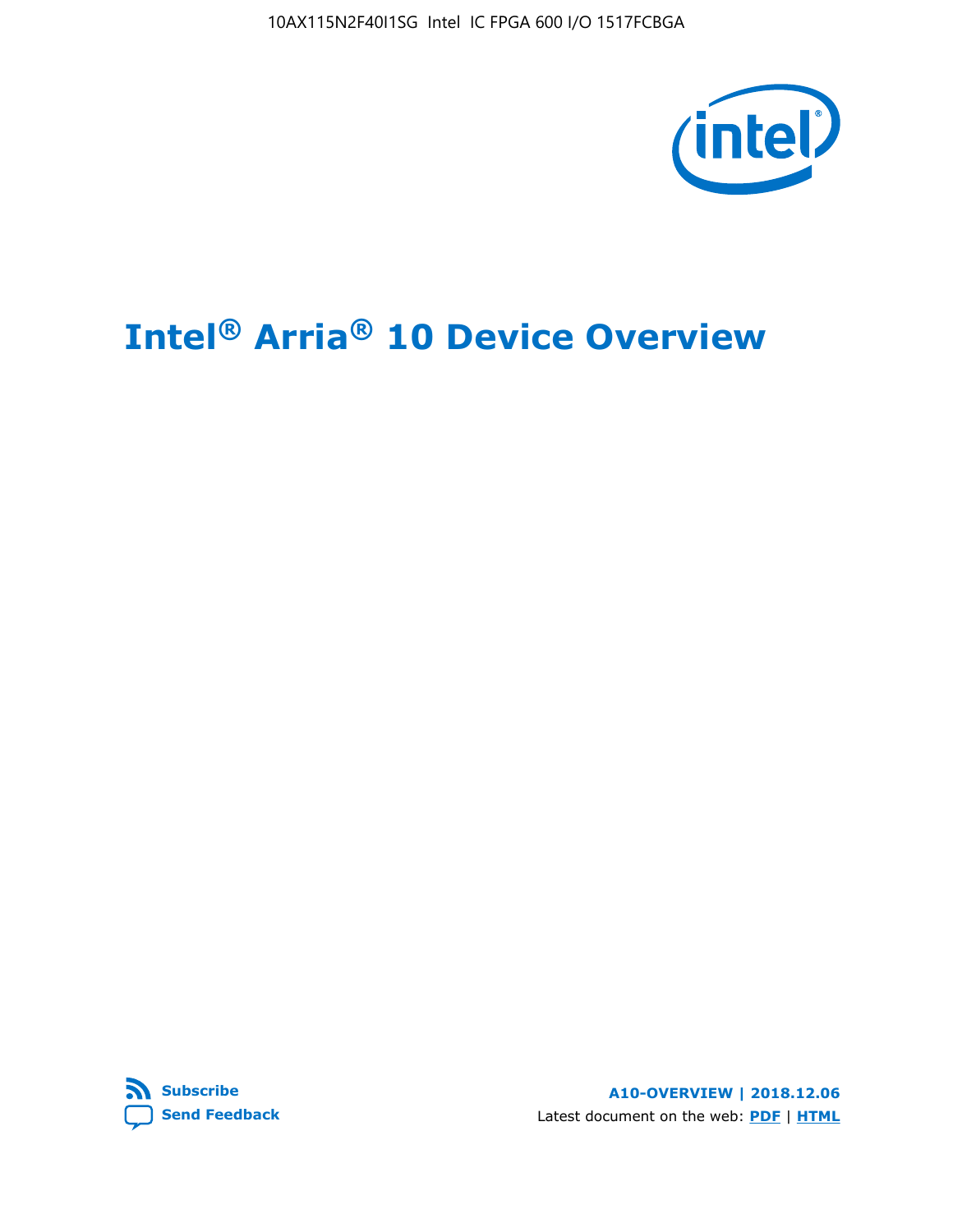

**Contents** 

## **Contents**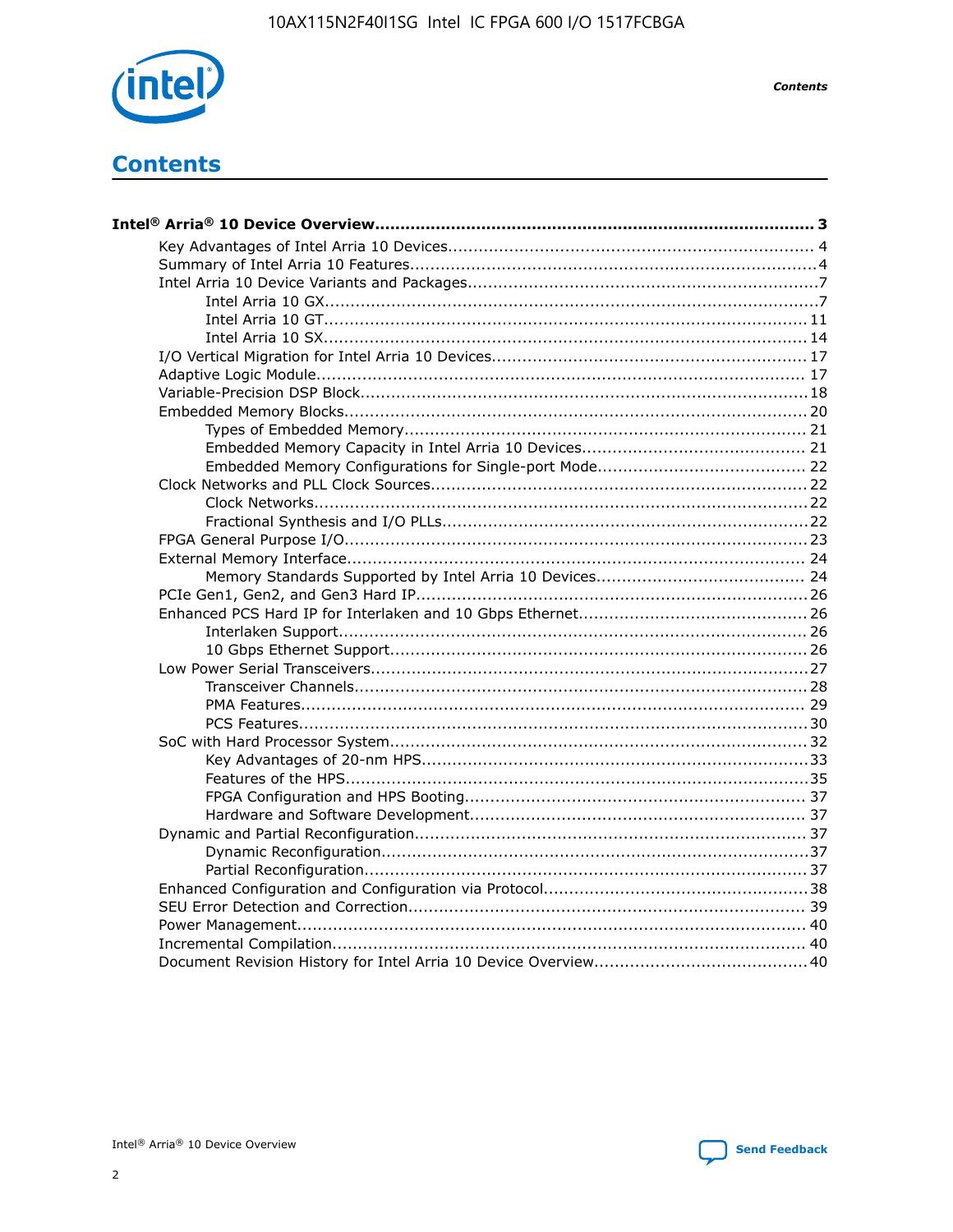**A10-OVERVIEW | 2018.12.06**

**[Send Feedback](mailto:FPGAtechdocfeedback@intel.com?subject=Feedback%20on%20Intel%20Arria%2010%20Device%20Overview%20(A10-OVERVIEW%202018.12.06)&body=We%20appreciate%20your%20feedback.%20In%20your%20comments,%20also%20specify%20the%20page%20number%20or%20paragraph.%20Thank%20you.)**



## **Intel® Arria® 10 Device Overview**

The Intel<sup>®</sup> Arria<sup>®</sup> 10 device family consists of high-performance and power-efficient 20 nm mid-range FPGAs and SoCs.

Intel Arria 10 device family delivers:

- Higher performance than the previous generation of mid-range and high-end FPGAs.
- Power efficiency attained through a comprehensive set of power-saving technologies.

The Intel Arria 10 devices are ideal for high performance, power-sensitive, midrange applications in diverse markets.

| <b>Market</b>         | <b>Applications</b>                                                                                               |
|-----------------------|-------------------------------------------------------------------------------------------------------------------|
| Wireless              | Channel and switch cards in remote radio heads<br>٠<br>Mobile backhaul<br>٠                                       |
| Wireline              | 40G/100G muxponders and transponders<br>٠<br>100G line cards<br>٠<br><b>Bridging</b><br>٠<br>Aggregation<br>٠     |
| <b>Broadcast</b>      | Studio switches<br>٠<br>Servers and transport<br>٠<br>Videoconferencing<br>٠<br>Professional audio and video<br>٠ |
| Computing and Storage | Flash cache<br>٠<br>Cloud computing servers<br>٠<br>Server acceleration<br>٠                                      |
| Medical               | Diagnostic scanners<br>٠<br>Diagnostic imaging<br>٠                                                               |
| Military              | Missile guidance and control<br>٠<br>Radar<br>٠<br>Electronic warfare<br>٠<br>Secure communications<br>٠          |

#### **Table 1. Sample Markets and Ideal Applications for Intel Arria 10 Devices**

#### **Related Information**

- [Intel Arria 10 Device Handbook: Known Issues](http://www.altera.com/support/kdb/solutions/rd07302013_646.html) Lists the planned updates to the *Intel Arria 10 Device Handbook* chapters.
- [Intel Arria 10 GX/GT Device Errata and Design Recommendations](https://www.intel.com/content/www/us/en/programmable/documentation/agz1493851706374.html#yqz1494433888646)
- [Intel Arria 10 SX Device Errata and Design Recommendations](https://www.intel.com/content/www/us/en/programmable/documentation/cru1462832385668.html#cru1462832558642)

Intel Corporation. All rights reserved. Intel, the Intel logo, Altera, Arria, Cyclone, Enpirion, MAX, Nios, Quartus and Stratix words and logos are trademarks of Intel Corporation or its subsidiaries in the U.S. and/or other countries. Intel warrants performance of its FPGA and semiconductor products to current specifications in accordance with Intel's standard warranty, but reserves the right to make changes to any products and services at any time without notice. Intel assumes no responsibility or liability arising out of the application or use of any information, product, or service described herein except as expressly agreed to in writing by Intel. Intel customers are advised to obtain the latest version of device specifications before relying on any published information and before placing orders for products or services. \*Other names and brands may be claimed as the property of others.

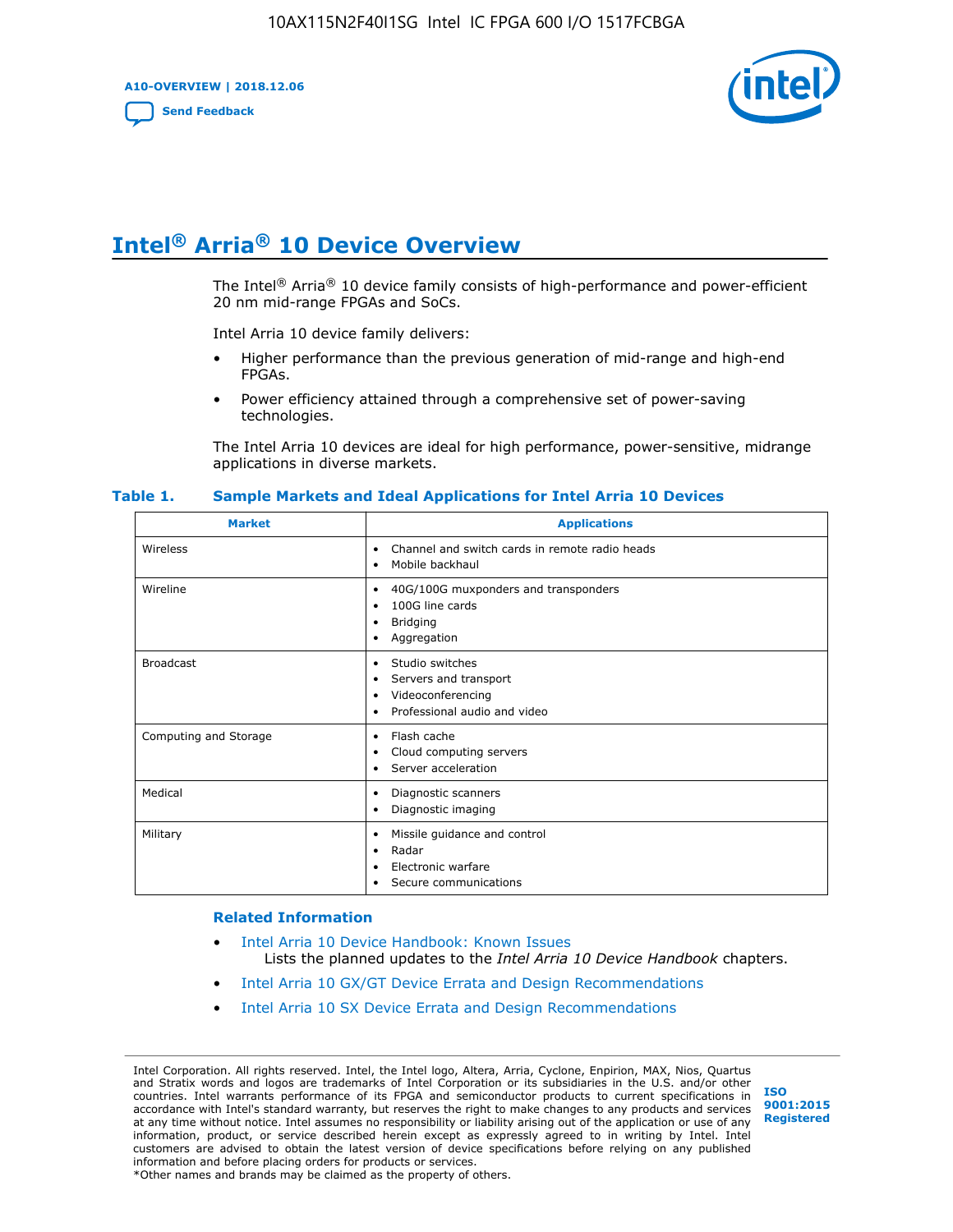

### **Key Advantages of Intel Arria 10 Devices**

### **Table 2. Key Advantages of the Intel Arria 10 Device Family**

| <b>Advantage</b>                                                                                          | <b>Supporting Feature</b>                                                                                                                                                                                                                                                                                                |  |  |  |  |  |  |
|-----------------------------------------------------------------------------------------------------------|--------------------------------------------------------------------------------------------------------------------------------------------------------------------------------------------------------------------------------------------------------------------------------------------------------------------------|--|--|--|--|--|--|
| Enhanced core architecture                                                                                | Built on TSMC's 20 nm process technology<br>٠<br>60% higher performance than the previous generation of mid-range FPGAs<br>٠<br>15% higher performance than the fastest previous-generation FPGA<br>٠                                                                                                                    |  |  |  |  |  |  |
| High-bandwidth integrated<br>transceivers                                                                 | Short-reach rates up to 25.8 Gigabits per second (Gbps)<br>٠<br>Backplane capability up to 12.5 Gbps<br>٠<br>Integrated 10GBASE-KR and 40GBASE-KR4 Forward Error Correction (FEC)<br>٠                                                                                                                                   |  |  |  |  |  |  |
| Improved logic integration and<br>hard IP blocks                                                          | 8-input adaptive logic module (ALM)<br>٠<br>Up to 65.6 megabits (Mb) of embedded memory<br>٠<br>Variable-precision digital signal processing (DSP) blocks<br>Fractional synthesis phase-locked loops (PLLs)<br>Hard PCI Express Gen3 IP blocks<br>Hard memory controllers and PHY up to 2,400 Megabits per second (Mbps) |  |  |  |  |  |  |
| Second generation hard<br>processor system (HPS) with<br>integrated ARM* Cortex*-A9*<br>MPCore* processor | Tight integration of a dual-core ARM Cortex-A9 MPCore processor, hard IP, and an<br>٠<br>FPGA in a single Intel Arria 10 system-on-a-chip (SoC)<br>Supports over 128 Gbps peak bandwidth with integrated data coherency between<br>$\bullet$<br>the processor and the FPGA fabric                                        |  |  |  |  |  |  |
| Advanced power savings                                                                                    | Comprehensive set of advanced power saving features<br>٠<br>Power-optimized MultiTrack routing and core architecture<br>٠<br>Up to 40% lower power compared to previous generation of mid-range FPGAs<br>Up to 60% lower power compared to previous generation of high-end FPGAs                                         |  |  |  |  |  |  |

### **Summary of Intel Arria 10 Features**

### **Table 3. Summary of Features for Intel Arria 10 Devices**

| <b>Feature</b>                  | <b>Description</b>                                                                                                                                                                                                                                                                                                                                                                                           |
|---------------------------------|--------------------------------------------------------------------------------------------------------------------------------------------------------------------------------------------------------------------------------------------------------------------------------------------------------------------------------------------------------------------------------------------------------------|
| Technology                      | TSMC's 20-nm SoC process technology<br>Allows operation at a lower $V_{\text{CC}}$ level of 0.82 V instead of the 0.9 V standard $V_{\text{CC}}$ core voltage                                                                                                                                                                                                                                                |
| Packaging                       | 1.0 mm ball-pitch Fineline BGA packaging<br>٠<br>0.8 mm ball-pitch Ultra Fineline BGA packaging<br>Multiple devices with identical package footprints for seamless migration between different<br><b>FPGA</b> densities<br>Devices with compatible package footprints allow migration to next generation high-end<br>Stratix <sup>®</sup> 10 devices<br>RoHS, leaded $(1)$ , and lead-free (Pb-free) options |
| High-performance<br>FPGA fabric | Enhanced 8-input ALM with four registers<br>Improved multi-track routing architecture to reduce congestion and improve compilation time<br>Hierarchical core clocking architecture<br>Fine-grained partial reconfiguration                                                                                                                                                                                   |
| Internal memory<br>blocks       | M20K-20-Kb memory blocks with hard error correction code (ECC)<br>Memory logic array block (MLAB)-640-bit memory                                                                                                                                                                                                                                                                                             |
|                                 | continued                                                                                                                                                                                                                                                                                                                                                                                                    |



<sup>(1)</sup> Contact Intel for availability.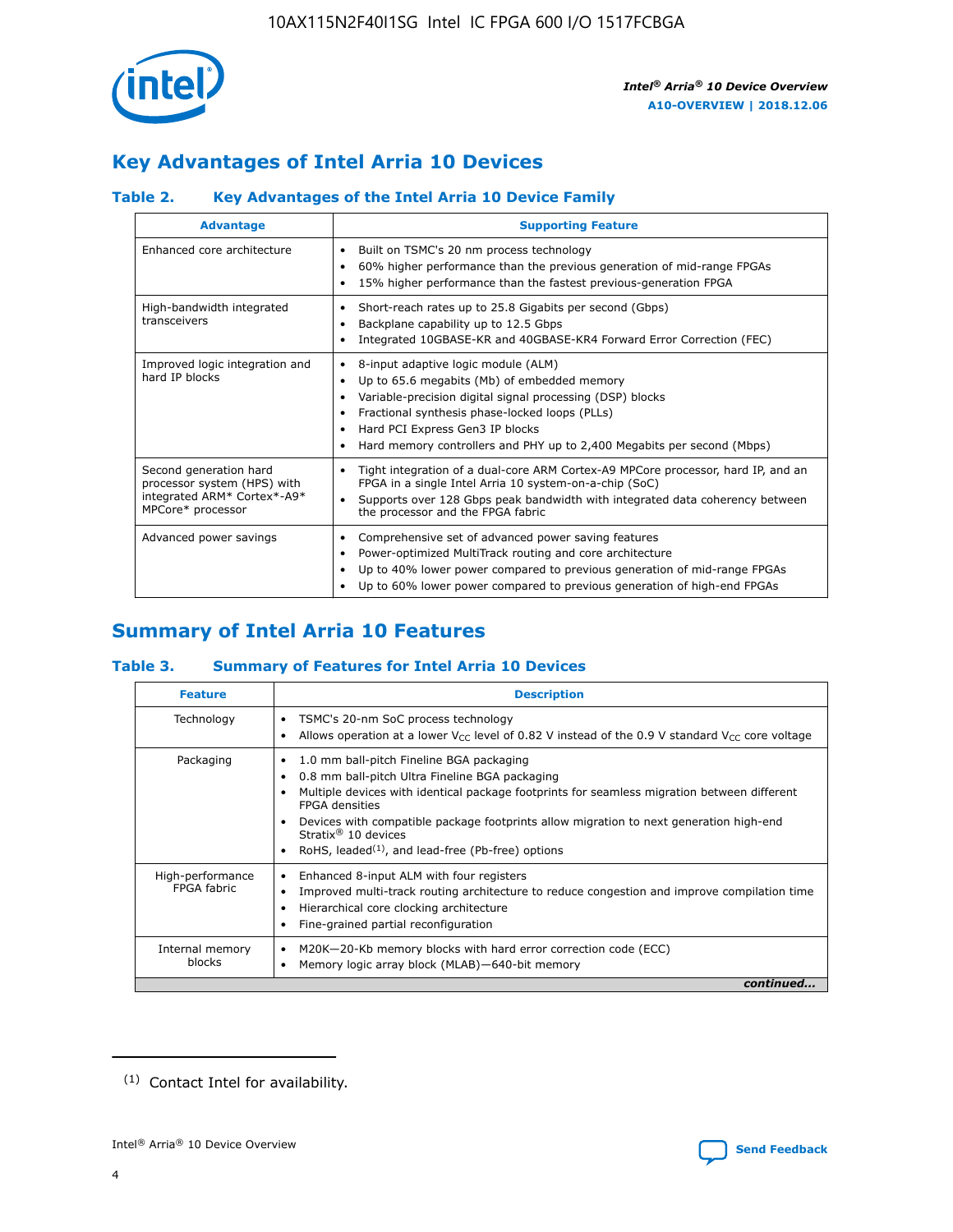r



| <b>Feature</b>                         | <b>Description</b>                                                                                             |                                                                                                                                                                                                                                                                                                                                                                                                                                                                                                                                                                                                                                                                                                                                                                                                                                                                  |  |  |  |  |  |
|----------------------------------------|----------------------------------------------------------------------------------------------------------------|------------------------------------------------------------------------------------------------------------------------------------------------------------------------------------------------------------------------------------------------------------------------------------------------------------------------------------------------------------------------------------------------------------------------------------------------------------------------------------------------------------------------------------------------------------------------------------------------------------------------------------------------------------------------------------------------------------------------------------------------------------------------------------------------------------------------------------------------------------------|--|--|--|--|--|
| Embedded Hard IP<br>blocks             | Variable-precision DSP                                                                                         | Native support for signal processing precision levels from $18 \times 19$ to<br>$\bullet$<br>54 x 54<br>Native support for 27 x 27 multiplier mode<br>$\bullet$<br>64-bit accumulator and cascade for systolic finite impulse responses<br>(FIRs)<br>Internal coefficient memory banks<br>$\bullet$<br>Preadder/subtractor for improved efficiency<br>Additional pipeline register to increase performance and reduce<br>power<br>Supports floating point arithmetic:<br>- Perform multiplication, addition, subtraction, multiply-add,<br>multiply-subtract, and complex multiplication.<br>- Supports multiplication with accumulation capability, cascade<br>summation, and cascade subtraction capability.<br>- Dynamic accumulator reset control.<br>- Support direct vector dot and complex multiplication chaining<br>multiply floating point DSP blocks. |  |  |  |  |  |
|                                        | Memory controller                                                                                              | DDR4, DDR3, and DDR3L                                                                                                                                                                                                                                                                                                                                                                                                                                                                                                                                                                                                                                                                                                                                                                                                                                            |  |  |  |  |  |
|                                        | PCI Express*                                                                                                   | PCI Express (PCIe*) Gen3 (x1, x2, x4, or x8), Gen2 (x1, x2, x4, or x8)<br>and Gen1 (x1, x2, x4, or x8) hard IP with complete protocol stack,<br>endpoint, and root port                                                                                                                                                                                                                                                                                                                                                                                                                                                                                                                                                                                                                                                                                          |  |  |  |  |  |
|                                        | Transceiver I/O                                                                                                | 10GBASE-KR/40GBASE-KR4 Forward Error Correction (FEC)<br>PCS hard IPs that support:<br>- 10-Gbps Ethernet (10GbE)<br>- PCIe PIPE interface<br>- Interlaken<br>- Gbps Ethernet (GbE)<br>- Common Public Radio Interface (CPRI) with deterministic latency<br>support<br>- Gigabit-capable passive optical network (GPON) with fast lock-<br>time support<br>13.5G JESD204b<br>$\bullet$<br>8B/10B, 64B/66B, 64B/67B encoders and decoders<br>Custom mode support for proprietary protocols                                                                                                                                                                                                                                                                                                                                                                        |  |  |  |  |  |
| Core clock networks                    | $\bullet$                                                                                                      | Up to 800 MHz fabric clocking, depending on the application:<br>- 667 MHz external memory interface clocking with 2,400 Mbps DDR4 interface<br>- 800 MHz LVDS interface clocking with 1,600 Mbps LVDS interface<br>Global, regional, and peripheral clock networks<br>Clock networks that are not used can be gated to reduce dynamic power                                                                                                                                                                                                                                                                                                                                                                                                                                                                                                                      |  |  |  |  |  |
| Phase-locked loops<br>(PLLs)           | High-resolution fractional synthesis PLLs:<br>$\bullet$<br>Integer PLLs:<br>- Adjacent to general purpose I/Os | - Precision clock synthesis, clock delay compensation, and zero delay buffering (ZDB)<br>- Support integer mode and fractional mode<br>- Fractional mode support with third-order delta-sigma modulation<br>- Support external memory and LVDS interfaces                                                                                                                                                                                                                                                                                                                                                                                                                                                                                                                                                                                                        |  |  |  |  |  |
| FPGA General-purpose<br>$I/Os$ (GPIOs) | On-chip termination (OCT)<br>٠<br>$\bullet$                                                                    | 1.6 Gbps LVDS-every pair can be configured as receiver or transmitter<br>1.2 V to 3.0 V single-ended LVTTL/LVCMOS interfacing                                                                                                                                                                                                                                                                                                                                                                                                                                                                                                                                                                                                                                                                                                                                    |  |  |  |  |  |
| <b>External Memory</b><br>Interface    | $\bullet$                                                                                                      | Hard memory controller- DDR4, DDR3, and DDR3L support<br>$-$ DDR4-speeds up to 1,200 MHz/2,400 Mbps<br>- DDR3-speeds up to 1,067 MHz/2,133 Mbps<br>Soft memory controller—provides support for RLDRAM $3^{(2)}$ , QDR IV $^{(2)}$ , and QDR II+<br>continued                                                                                                                                                                                                                                                                                                                                                                                                                                                                                                                                                                                                     |  |  |  |  |  |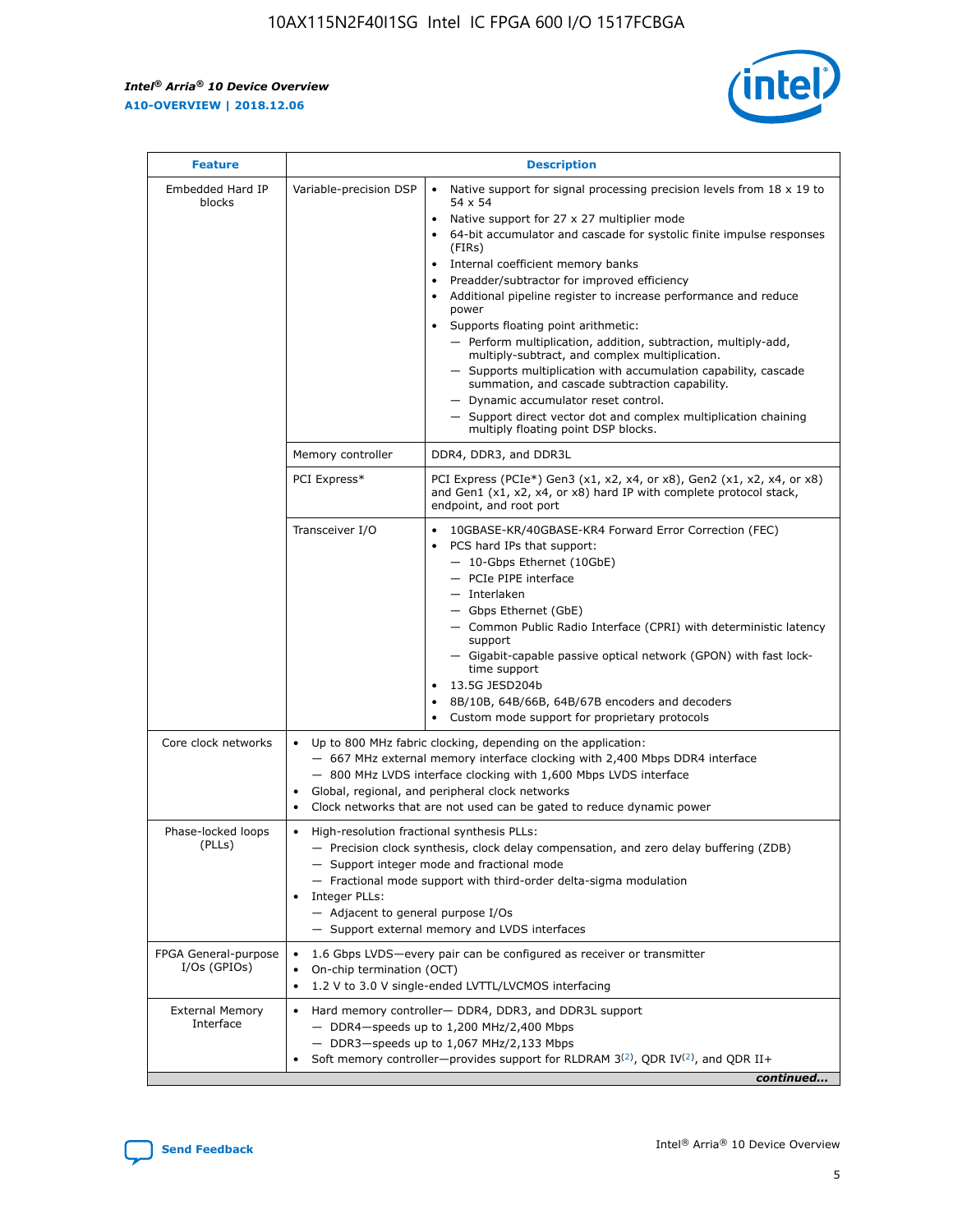

| <b>Feature</b>                                    | <b>Description</b>                                                                                                                                                                                                                                                                                                                                                                                                                                                                                                                                                                                                                         |
|---------------------------------------------------|--------------------------------------------------------------------------------------------------------------------------------------------------------------------------------------------------------------------------------------------------------------------------------------------------------------------------------------------------------------------------------------------------------------------------------------------------------------------------------------------------------------------------------------------------------------------------------------------------------------------------------------------|
| Low-power serial<br>transceivers                  | • Continuous operating range:<br>- Intel Arria 10 GX-1 Gbps to 17.4 Gbps<br>- Intel Arria 10 GT-1 Gbps to 25.8 Gbps<br>Backplane support:<br>$-$ Intel Arria 10 GX-up to 12.5<br>- Intel Arria 10 GT-up to 12.5<br>Extended range down to 125 Mbps with oversampling<br>ATX transmit PLLs with user-configurable fractional synthesis capability<br>Electronic Dispersion Compensation (EDC) support for XFP, SFP+, QSFP, and CFP optical<br>module<br>• Adaptive linear and decision feedback equalization<br>Transmitter pre-emphasis and de-emphasis<br>$\bullet$<br>Dynamic partial reconfiguration of individual transceiver channels |
| <b>HPS</b><br>(Intel Arria 10 SX<br>devices only) | Dual-core ARM Cortex-A9 MPCore processor-1.2 GHz CPU with<br>Processor and system<br>$\bullet$<br>1.5 GHz overdrive capability<br>256 KB on-chip RAM and 64 KB on-chip ROM<br>System peripherals-general-purpose timers, watchdog timers, direct<br>memory access (DMA) controller, FPGA configuration manager, and<br>clock and reset managers<br>Security features-anti-tamper, secure boot, Advanced Encryption<br>$\bullet$<br>Standard (AES) and authentication (SHA)<br>ARM CoreSight* JTAG debug access port, trace port, and on-chip<br>trace storage                                                                              |
|                                                   | <b>External interfaces</b><br>Hard memory interface-Hard memory controller (2,400 Mbps DDR4,<br>$\bullet$<br>and 2,133 Mbps DDR3), Quad serial peripheral interface (QSPI) flash<br>controller, NAND flash controller, direct memory access (DMA)<br>controller, Secure Digital/MultiMediaCard (SD/MMC) controller<br>Communication interface-10/100/1000 Ethernet media access<br>$\bullet$<br>control (MAC), USB On-The-GO (OTG) controllers, I <sup>2</sup> C controllers,<br>UART 16550, serial peripheral interface (SPI), and up to 62<br>HPS GPIO interfaces (48 direct-share I/Os)                                                 |
|                                                   | High-performance ARM AMBA* AXI bus bridges that support<br>Interconnects to core<br>$\bullet$<br>simultaneous read and write<br>HPS-FPGA bridges-include the FPGA-to-HPS, HPS-to-FPGA, and<br>$\bullet$<br>lightweight HPS-to-FPGA bridges that allow the FPGA fabric to issue<br>transactions to slaves in the HPS, and vice versa<br>Configuration bridge that allows HPS configuration manager to<br>configure the core logic via dedicated 32-bit configuration port<br>FPGA-to-HPS SDRAM controller bridge-provides configuration<br>interfaces for the multiport front end (MPFE) of the HPS SDRAM<br>controller                     |
| Configuration                                     | Tamper protection—comprehensive design protection to protect your valuable IP investments<br>Enhanced 256-bit advanced encryption standard (AES) design security with authentication<br>٠<br>Configuration via protocol (CvP) using PCIe Gen1, Gen2, or Gen3<br>continued                                                                                                                                                                                                                                                                                                                                                                  |

<sup>(2)</sup> Intel Arria 10 devices support this external memory interface using hard PHY with soft memory controller.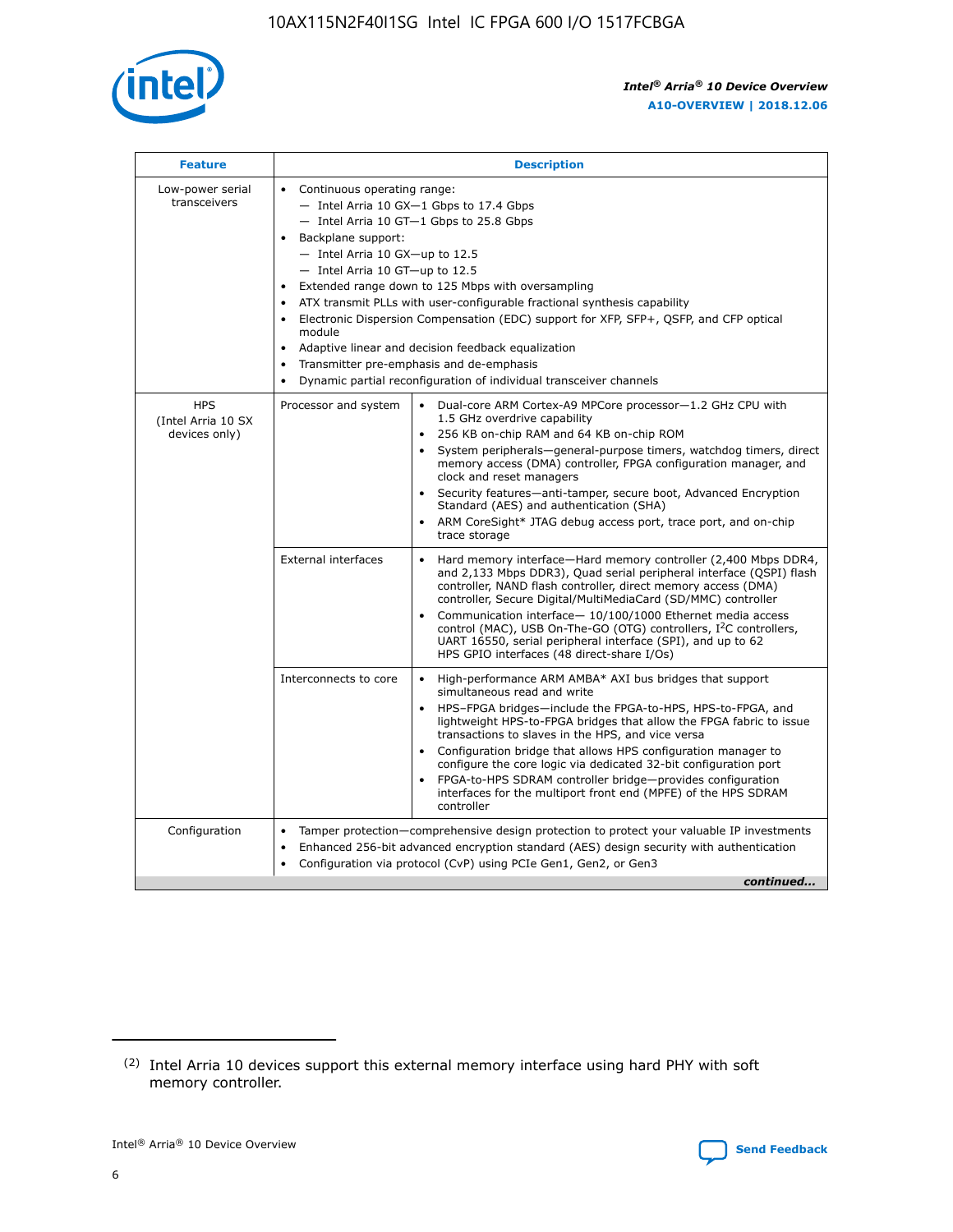

| <b>Feature</b>     | <b>Description</b>                                                                                                                                                                                               |
|--------------------|------------------------------------------------------------------------------------------------------------------------------------------------------------------------------------------------------------------|
|                    | Dynamic reconfiguration of the transceivers and PLLs<br>Fine-grained partial reconfiguration of the core fabric<br>Active Serial x4 Interface<br>$\bullet$                                                       |
| Power management   | SmartVID<br>Low static power device options<br>Programmable Power Technology<br>Intel Quartus <sup>®</sup> Prime integrated power analysis                                                                       |
| Software and tools | Intel Quartus Prime design suite<br>Transceiver toolkit<br>Platform Designer system integration tool<br>DSP Builder for Intel FPGAs<br>OpenCL <sup>™</sup> support<br>Intel SoC FPGA Embedded Design Suite (EDS) |

### **Related Information**

[Intel Arria 10 Transceiver PHY Overview](https://www.intel.com/content/www/us/en/programmable/documentation/nik1398707230472.html#nik1398706768037) Provides details on Intel Arria 10 transceivers.

### **Intel Arria 10 Device Variants and Packages**

#### **Table 4. Device Variants for the Intel Arria 10 Device Family**

| <b>Variant</b>    | <b>Description</b>                                                                                                                                                                                                     |
|-------------------|------------------------------------------------------------------------------------------------------------------------------------------------------------------------------------------------------------------------|
| Intel Arria 10 GX | FPGA featuring 17.4 Gbps transceivers for short reach applications with 12.5 backplane driving<br>capability.                                                                                                          |
| Intel Arria 10 GT | FPGA featuring:<br>17.4 Gbps transceivers for short reach applications with 12.5 backplane driving capability.<br>25.8 Gbps transceivers for supporting CAUI-4 and CEI-25G applications with CFP2 and CFP4<br>modules. |
| Intel Arria 10 SX | SoC integrating ARM-based HPS and FPGA featuring 17.4 Gbps transceivers for short reach<br>applications with 12.5 backplane driving capability.                                                                        |

### **Intel Arria 10 GX**

This section provides the available options, maximum resource counts, and package plan for the Intel Arria 10 GX devices.

The information in this section is correct at the time of publication. For the latest information and to get more details, refer to the Intel FPGA Product Selector.

### **Related Information**

#### [Intel FPGA Product Selector](http://www.altera.com/products/selector/psg-selector.html) Provides the latest information on Intel products.

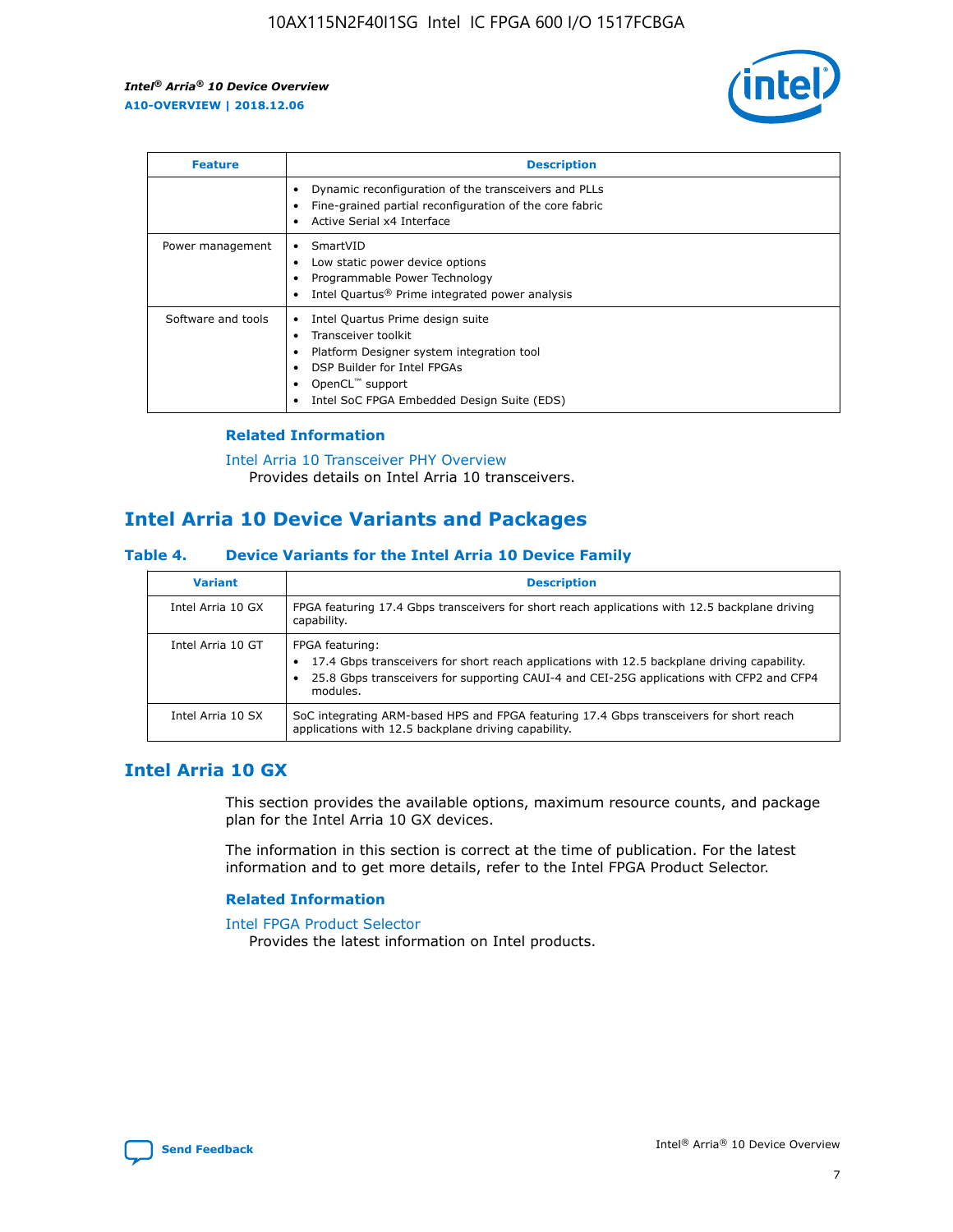

### **Available Options**





#### **Related Information**

[Transceiver Performance for Intel Arria 10 GX/SX Devices](https://www.intel.com/content/www/us/en/programmable/documentation/mcn1413182292568.html#mcn1413213965502) Provides more information about the transceiver speed grade.

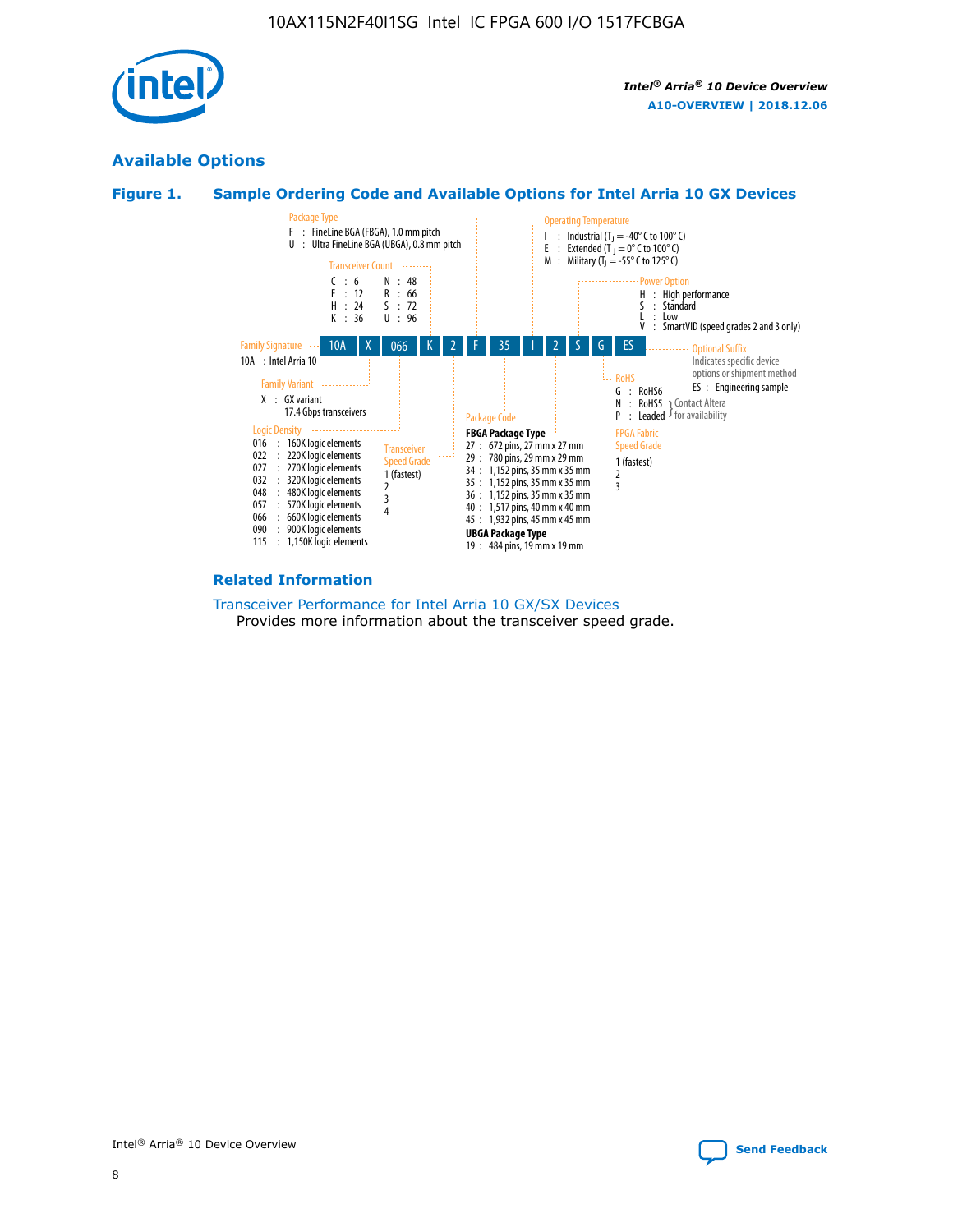

### **Maximum Resources**

### **Table 5. Maximum Resource Counts for Intel Arria 10 GX Devices (GX 160, GX 220, GX 270, GX 320, and GX 480)**

| <b>Resource</b>         |                                                          | <b>Product Line</b> |                                                 |            |                |                |  |  |  |
|-------------------------|----------------------------------------------------------|---------------------|-------------------------------------------------|------------|----------------|----------------|--|--|--|
|                         |                                                          | <b>GX 160</b>       | <b>GX 220</b><br><b>GX 270</b><br><b>GX 320</b> |            |                | <b>GX 480</b>  |  |  |  |
| Logic Elements (LE) (K) |                                                          | 160                 | 220                                             | 270        | 320            | 480            |  |  |  |
| <b>ALM</b>              |                                                          | 61,510              | 80,330                                          | 101,620    | 119,900        | 183,590        |  |  |  |
| Register                |                                                          | 246,040             | 321,320                                         | 406,480    | 479,600        | 734,360        |  |  |  |
| Memory (Kb)             | M <sub>20</sub> K                                        | 8,800               | 11,740                                          | 15,000     | 17,820         | 28,620         |  |  |  |
| <b>MLAB</b>             |                                                          | 1,050               | 1,690                                           | 2,452      | 2,727          | 4,164          |  |  |  |
|                         | Variable-precision DSP Block<br>156<br>192<br>830<br>985 |                     |                                                 |            | 1,368          |                |  |  |  |
| 18 x 19 Multiplier      |                                                          | 312                 | 384                                             | 1,660      | 1,970          | 2,736          |  |  |  |
| PLL                     | Fractional<br>Synthesis                                  | 6                   | 6                                               | 8          | 8              | 12             |  |  |  |
|                         | I/O                                                      | 6                   | 6                                               | 8          | 8              | 12             |  |  |  |
| 17.4 Gbps Transceiver   |                                                          | 12                  | 12                                              | 24         | 24             |                |  |  |  |
| GPIO <sup>(3)</sup>     |                                                          | 288                 | 288                                             | 384<br>384 |                | 492            |  |  |  |
| LVDS Pair $(4)$         |                                                          | 120                 | 120                                             | 168        | 168            | 222            |  |  |  |
| PCIe Hard IP Block      |                                                          | 1                   | 1                                               | 2          | $\overline{2}$ | $\overline{2}$ |  |  |  |
| Hard Memory Controller  |                                                          | 6                   | 6                                               | 8          | 8              | 12             |  |  |  |

<sup>(4)</sup> Each LVDS I/O pair can be used as differential input or output.



<sup>(3)</sup> The number of GPIOs does not include transceiver I/Os. In the Intel Quartus Prime software, the number of user I/Os includes transceiver I/Os.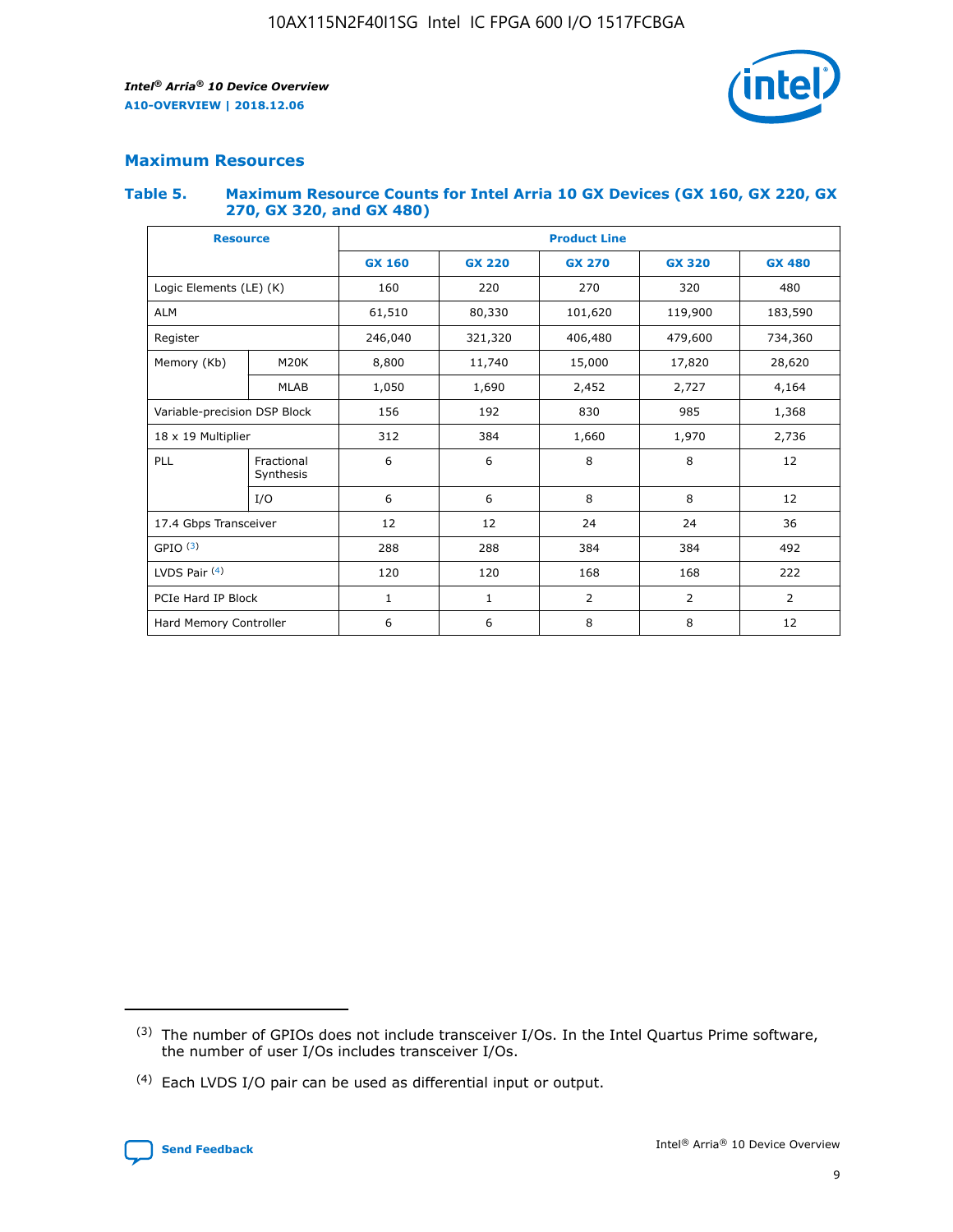

### **Table 6. Maximum Resource Counts for Intel Arria 10 GX Devices (GX 570, GX 660, GX 900, and GX 1150)**

|                              | <b>Resource</b>         | <b>Product Line</b> |                |                |                |  |  |  |
|------------------------------|-------------------------|---------------------|----------------|----------------|----------------|--|--|--|
|                              |                         | <b>GX 570</b>       | <b>GX 660</b>  |                | <b>GX 1150</b> |  |  |  |
| Logic Elements (LE) (K)      |                         | 570                 | 660            | 900            | 1,150          |  |  |  |
| <b>ALM</b>                   |                         | 217,080             | 251,680        | 339,620        | 427,200        |  |  |  |
| Register                     |                         | 868,320             | 1,006,720      | 1,358,480      | 1,708,800      |  |  |  |
| Memory (Kb)                  | <b>M20K</b>             | 36,000              | 42,620         | 48,460         | 54,260         |  |  |  |
|                              | <b>MLAB</b>             | 5,096               | 5,788          | 9,386          | 12,984         |  |  |  |
| Variable-precision DSP Block |                         | 1,523               | 1,687          | 1,518          | 1,518          |  |  |  |
| $18 \times 19$ Multiplier    |                         | 3,046               | 3,374          | 3,036          | 3,036          |  |  |  |
| PLL                          | Fractional<br>Synthesis | 16                  | 16             | 32             | 32             |  |  |  |
|                              | I/O                     | 16                  | 16             | 16             | 16             |  |  |  |
| 17.4 Gbps Transceiver        |                         | 48                  | 48<br>96       |                | 96             |  |  |  |
| GPIO <sup>(3)</sup>          |                         | 696                 | 696            | 768            | 768            |  |  |  |
| LVDS Pair $(4)$              |                         | 324                 | 324            |                | 384            |  |  |  |
| PCIe Hard IP Block           |                         | 2                   | $\overline{2}$ | $\overline{4}$ | 4              |  |  |  |
| Hard Memory Controller       |                         | 16                  | 16             | 16             | 16             |  |  |  |

### **Package Plan**

### **Table 7. Package Plan for Intel Arria 10 GX Devices (U19, F27, and F29)**

Refer to I/O and High Speed I/O in Intel Arria 10 Devices chapter for the number of 3 V I/O, LVDS I/O, and LVDS channels in each device package.

| <b>Product Line</b> | U <sub>19</sub><br>$(19 \text{ mm} \times 19 \text{ mm})$<br>484-pin UBGA) |          |             |         | <b>F27</b><br>(27 mm × 27 mm,<br>672-pin FBGA) |             | <b>F29</b><br>(29 mm × 29 mm,<br>780-pin FBGA) |          |             |  |
|---------------------|----------------------------------------------------------------------------|----------|-------------|---------|------------------------------------------------|-------------|------------------------------------------------|----------|-------------|--|
|                     | 3 V I/O                                                                    | LVDS I/O | <b>XCVR</b> | 3 V I/O | <b>LVDS I/O</b>                                | <b>XCVR</b> | 3 V I/O                                        | LVDS I/O | <b>XCVR</b> |  |
| GX 160              | 48                                                                         | 192      | 6           | 48      | 192                                            | 12          | 48                                             | 240      | 12          |  |
| GX 220              | 48                                                                         | 192      | 6           | 48      | 192                                            | 12          | 48                                             | 240      | 12          |  |
| GX 270              |                                                                            |          |             | 48      | 192                                            | 12          | 48                                             | 312      | 12          |  |
| GX 320              |                                                                            |          |             | 48      | 192                                            | 12          | 48                                             | 312      | 12          |  |
| GX 480              |                                                                            |          |             |         |                                                |             | 48                                             | 312      | 12          |  |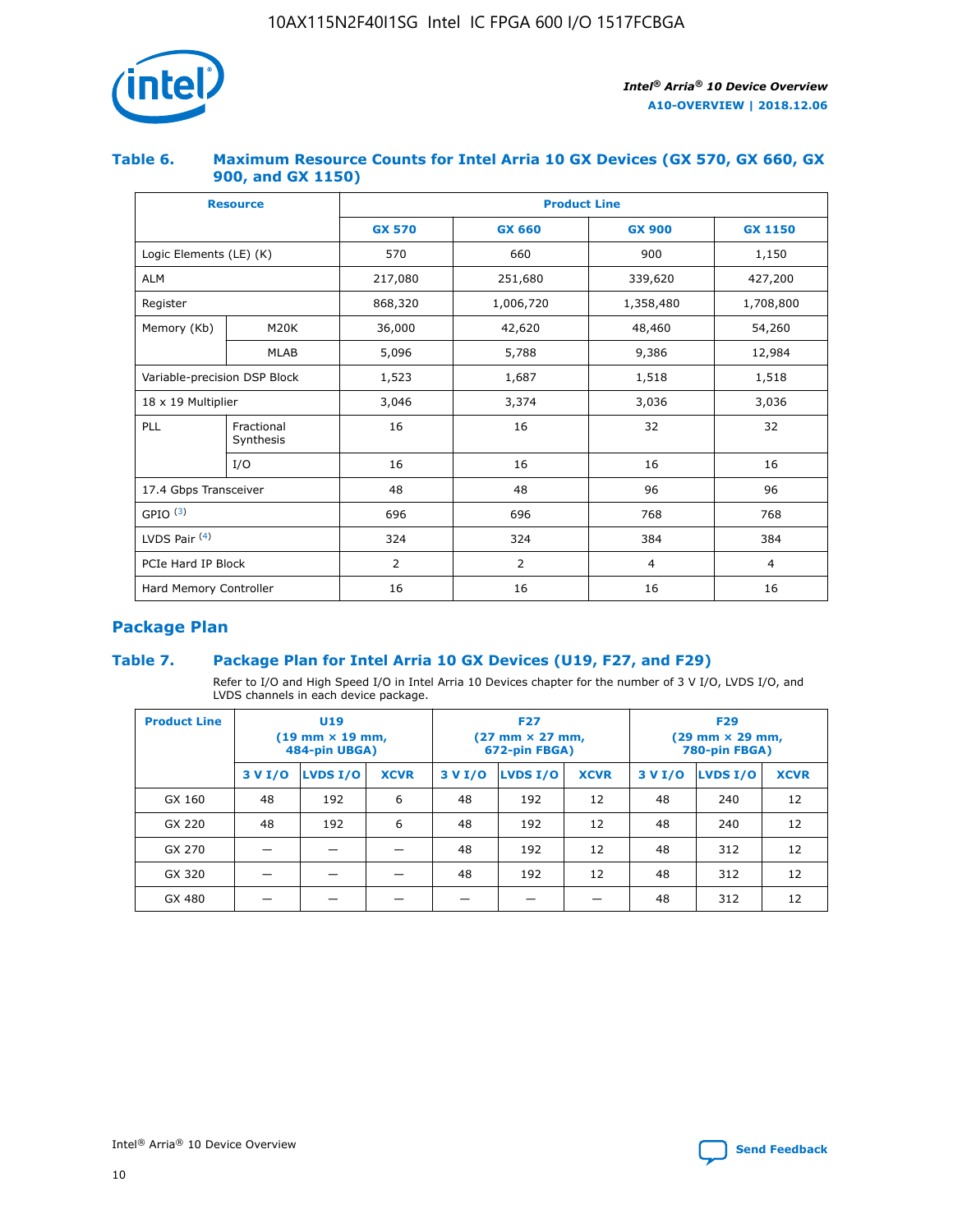

#### **Table 8. Package Plan for Intel Arria 10 GX Devices (F34, F35, NF40, and KF40)**

Refer to I/O and High Speed I/O in Intel Arria 10 Devices chapter for the number of 3 V I/O, LVDS I/O, and LVDS channels in each device package.

| <b>Product Line</b> | <b>F34</b><br>$(35 \text{ mm} \times 35 \text{ mm})$<br>1152-pin FBGA) |                    | <b>F35</b><br>$(35 \text{ mm} \times 35 \text{ mm})$<br><b>1152-pin FBGA)</b> |           | <b>KF40</b><br>$(40$ mm $\times$ 40 mm,<br>1517-pin FBGA) |             |           | <b>NF40</b><br>$(40$ mm $\times$ 40 mm,<br><b>1517-pin FBGA)</b> |             |            |                    |             |
|---------------------|------------------------------------------------------------------------|--------------------|-------------------------------------------------------------------------------|-----------|-----------------------------------------------------------|-------------|-----------|------------------------------------------------------------------|-------------|------------|--------------------|-------------|
|                     | 3V<br>I/O                                                              | <b>LVDS</b><br>I/O | <b>XCVR</b>                                                                   | 3V<br>I/O | <b>LVDS</b><br>I/O                                        | <b>XCVR</b> | 3V<br>I/O | <b>LVDS</b><br>I/O                                               | <b>XCVR</b> | 3 V<br>I/O | <b>LVDS</b><br>I/O | <b>XCVR</b> |
| GX 270              | 48                                                                     | 336                | 24                                                                            | 48        | 336                                                       | 24          |           |                                                                  |             |            |                    |             |
| GX 320              | 48                                                                     | 336                | 24                                                                            | 48        | 336                                                       | 24          |           |                                                                  |             |            |                    |             |
| GX 480              | 48                                                                     | 444                | 24                                                                            | 48        | 348                                                       | 36          |           |                                                                  |             |            |                    |             |
| GX 570              | 48                                                                     | 444                | 24                                                                            | 48        | 348                                                       | 36          | 96        | 600                                                              | 36          | 48         | 540                | 48          |
| GX 660              | 48                                                                     | 444                | 24                                                                            | 48        | 348                                                       | 36          | 96        | 600                                                              | 36          | 48         | 540                | 48          |
| GX 900              |                                                                        | 504                | 24                                                                            | -         |                                                           |             |           |                                                                  |             |            | 600                | 48          |
| GX 1150             |                                                                        | 504                | 24                                                                            |           |                                                           |             |           |                                                                  |             |            | 600                | 48          |

#### **Table 9. Package Plan for Intel Arria 10 GX Devices (RF40, NF45, SF45, and UF45)**

Refer to I/O and High Speed I/O in Intel Arria 10 Devices chapter for the number of 3 V I/O, LVDS I/O, and LVDS channels in each device package.

| <b>Product Line</b> | <b>RF40</b><br>$(40$ mm $\times$ 40 mm,<br>1517-pin FBGA) |                    | <b>NF45</b><br>$(45 \text{ mm} \times 45 \text{ mm})$<br><b>1932-pin FBGA)</b> |            |                    | <b>SF45</b><br>$(45 \text{ mm} \times 45 \text{ mm})$<br><b>1932-pin FBGA)</b> |            |                    | <b>UF45</b><br>$(45 \text{ mm} \times 45 \text{ mm})$<br><b>1932-pin FBGA)</b> |           |                    |             |
|---------------------|-----------------------------------------------------------|--------------------|--------------------------------------------------------------------------------|------------|--------------------|--------------------------------------------------------------------------------|------------|--------------------|--------------------------------------------------------------------------------|-----------|--------------------|-------------|
|                     | 3V<br>I/O                                                 | <b>LVDS</b><br>I/O | <b>XCVR</b>                                                                    | 3 V<br>I/O | <b>LVDS</b><br>I/O | <b>XCVR</b>                                                                    | 3 V<br>I/O | <b>LVDS</b><br>I/O | <b>XCVR</b>                                                                    | 3V<br>I/O | <b>LVDS</b><br>I/O | <b>XCVR</b> |
| GX 900              |                                                           | 342                | 66                                                                             | _          | 768                | 48                                                                             |            | 624                | 72                                                                             |           | 480                | 96          |
| GX 1150             |                                                           | 342                | 66                                                                             | _          | 768                | 48                                                                             |            | 624                | 72                                                                             |           | 480                | 96          |

### **Related Information**

[I/O and High-Speed Differential I/O Interfaces in Intel Arria 10 Devices chapter, Intel](https://www.intel.com/content/www/us/en/programmable/documentation/sam1403482614086.html#sam1403482030321) [Arria 10 Device Handbook](https://www.intel.com/content/www/us/en/programmable/documentation/sam1403482614086.html#sam1403482030321)

Provides the number of 3 V and LVDS I/Os, and LVDS channels for each Intel Arria 10 device package.

### **Intel Arria 10 GT**

This section provides the available options, maximum resource counts, and package plan for the Intel Arria 10 GT devices.

The information in this section is correct at the time of publication. For the latest information and to get more details, refer to the Intel FPGA Product Selector.

#### **Related Information**

#### [Intel FPGA Product Selector](http://www.altera.com/products/selector/psg-selector.html)

Provides the latest information on Intel products.

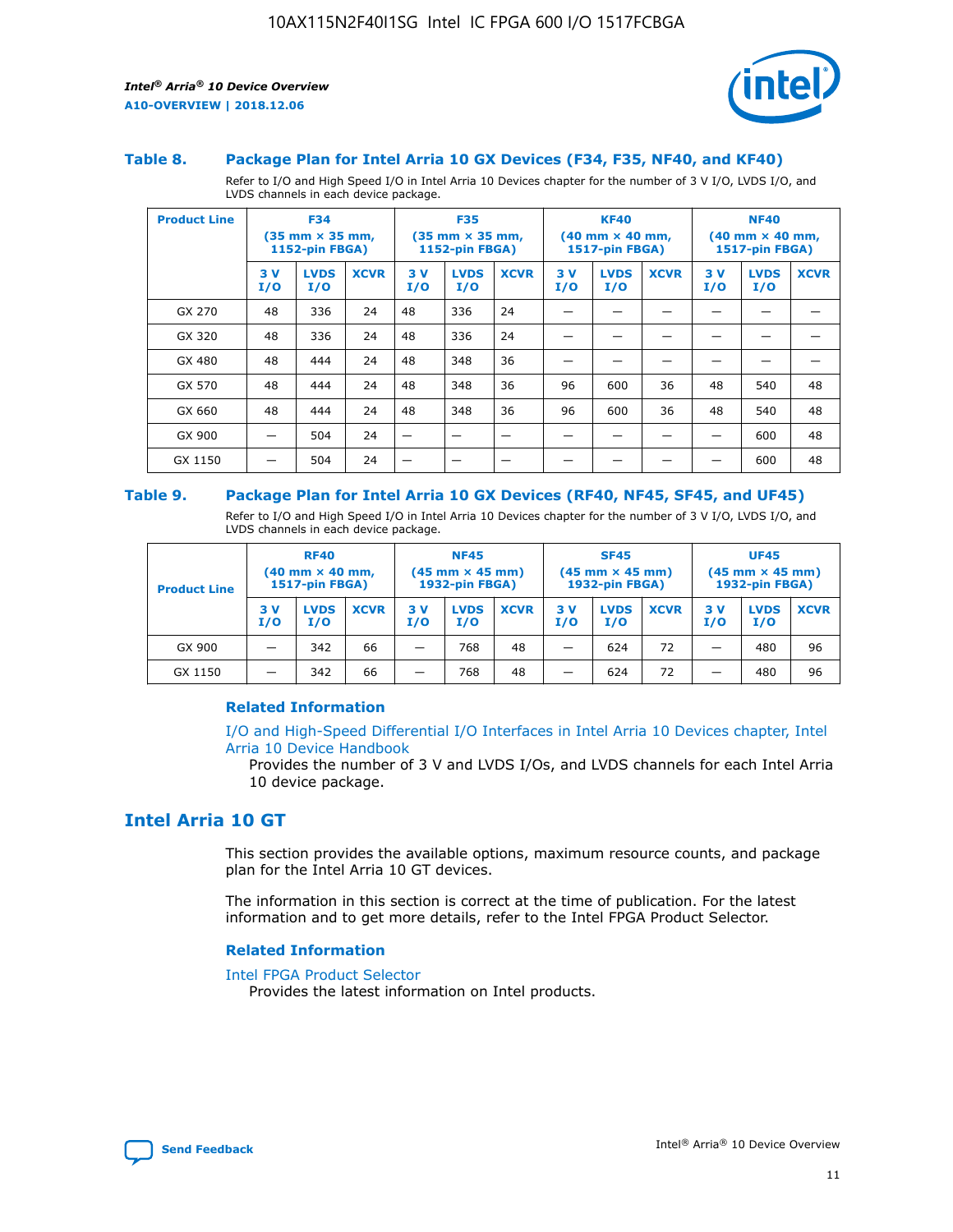

### **Available Options**

### **Figure 2. Sample Ordering Code and Available Options for Intel Arria 10 GT Devices**

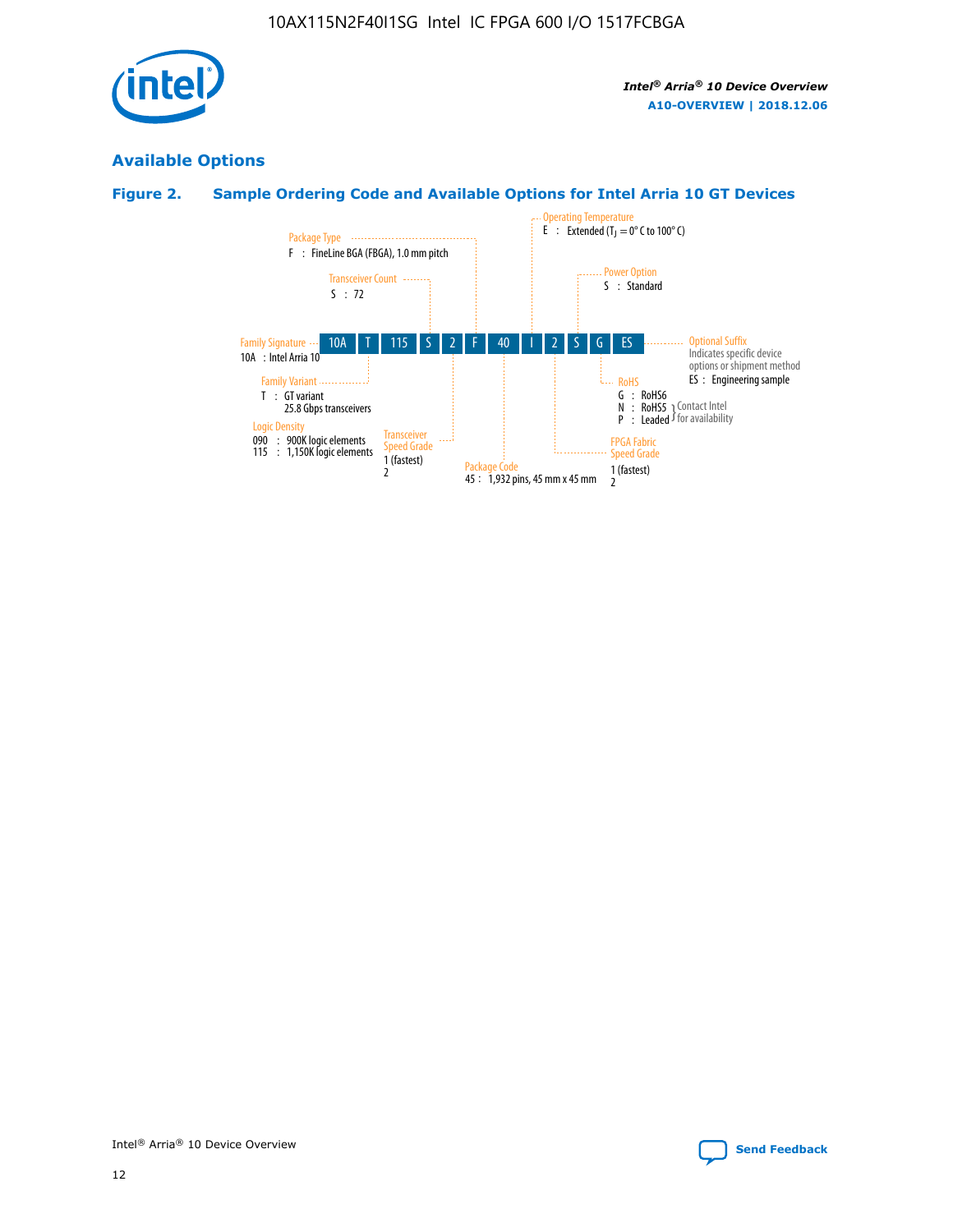

### **Maximum Resources**

#### **Table 10. Maximum Resource Counts for Intel Arria 10 GT Devices**

| <b>Resource</b>              |                      |                | <b>Product Line</b> |  |
|------------------------------|----------------------|----------------|---------------------|--|
|                              |                      | <b>GT 900</b>  | <b>GT 1150</b>      |  |
| Logic Elements (LE) (K)      |                      | 900            | 1,150               |  |
| <b>ALM</b>                   |                      | 339,620        | 427,200             |  |
| Register                     |                      | 1,358,480      | 1,708,800           |  |
| Memory (Kb)                  | M <sub>20</sub> K    | 48,460         | 54,260              |  |
|                              | <b>MLAB</b>          | 9,386          | 12,984              |  |
| Variable-precision DSP Block |                      | 1,518          | 1,518               |  |
| 18 x 19 Multiplier           |                      | 3,036          | 3,036               |  |
| PLL                          | Fractional Synthesis | 32             | 32                  |  |
|                              | I/O                  | 16             | 16                  |  |
| Transceiver                  | 17.4 Gbps            | 72(5)          | 72(5)               |  |
|                              | 25.8 Gbps            | 6              | 6                   |  |
| GPIO <sup>(6)</sup>          |                      | 624            | 624                 |  |
| LVDS Pair $(7)$              |                      | 312            | 312                 |  |
| PCIe Hard IP Block           |                      | $\overline{4}$ | $\overline{4}$      |  |
| Hard Memory Controller       |                      | 16             | 16                  |  |

### **Related Information**

#### [Intel Arria 10 GT Channel Usage](https://www.intel.com/content/www/us/en/programmable/documentation/nik1398707230472.html#nik1398707008178)

Configuring GT/GX channels in Intel Arria 10 GT devices.

### **Package Plan**

### **Table 11. Package Plan for Intel Arria 10 GT Devices**

Refer to I/O and High Speed I/O in Intel Arria 10 Devices chapter for the number of 3 V I/O, LVDS I/O, and LVDS channels in each device package.

| <b>Product Line</b> | <b>SF45</b><br>(45 mm × 45 mm, 1932-pin FBGA) |                 |             |  |  |  |
|---------------------|-----------------------------------------------|-----------------|-------------|--|--|--|
|                     | 3 V I/O                                       | <b>LVDS I/O</b> | <b>XCVR</b> |  |  |  |
| GT 900              |                                               | 624             | 72          |  |  |  |
| GT 1150             |                                               | 624             | 72          |  |  |  |

<sup>(7)</sup> Each LVDS I/O pair can be used as differential input or output.



 $(5)$  If all 6 GT channels are in use, 12 of the GX channels are not usable.

<sup>(6)</sup> The number of GPIOs does not include transceiver I/Os. In the Intel Quartus Prime software, the number of user I/Os includes transceiver I/Os.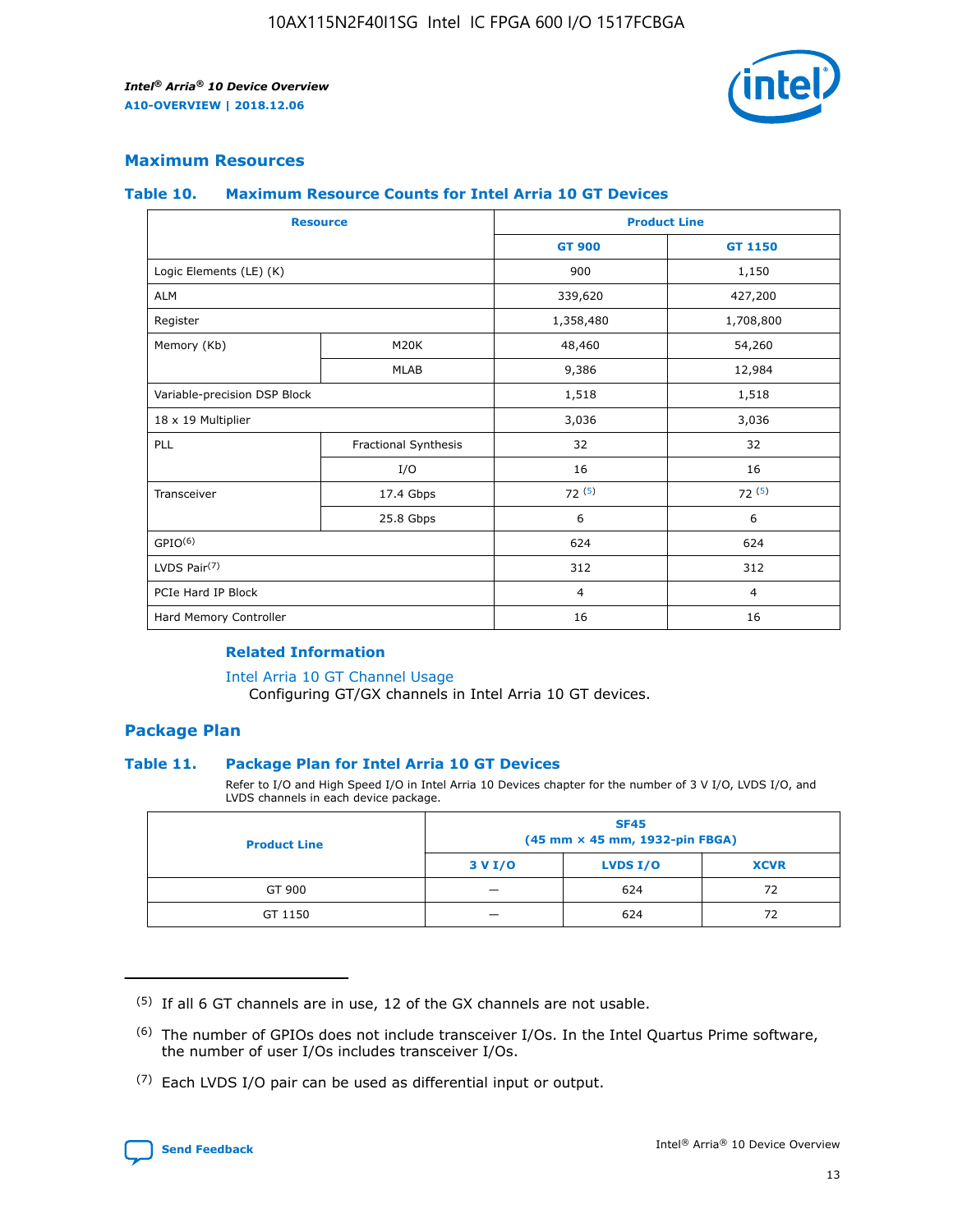

### **Related Information**

[I/O and High-Speed Differential I/O Interfaces in Intel Arria 10 Devices chapter, Intel](https://www.intel.com/content/www/us/en/programmable/documentation/sam1403482614086.html#sam1403482030321) [Arria 10 Device Handbook](https://www.intel.com/content/www/us/en/programmable/documentation/sam1403482614086.html#sam1403482030321)

Provides the number of 3 V and LVDS I/Os, and LVDS channels for each Intel Arria 10 device package.

### **Intel Arria 10 SX**

This section provides the available options, maximum resource counts, and package plan for the Intel Arria 10 SX devices.

The information in this section is correct at the time of publication. For the latest information and to get more details, refer to the Intel FPGA Product Selector.

#### **Related Information**

[Intel FPGA Product Selector](http://www.altera.com/products/selector/psg-selector.html) Provides the latest information on Intel products.

#### **Available Options**

#### **Figure 3. Sample Ordering Code and Available Options for Intel Arria 10 SX Devices**



#### **Related Information**

[Transceiver Performance for Intel Arria 10 GX/SX Devices](https://www.intel.com/content/www/us/en/programmable/documentation/mcn1413182292568.html#mcn1413213965502) Provides more information about the transceiver speed grade.

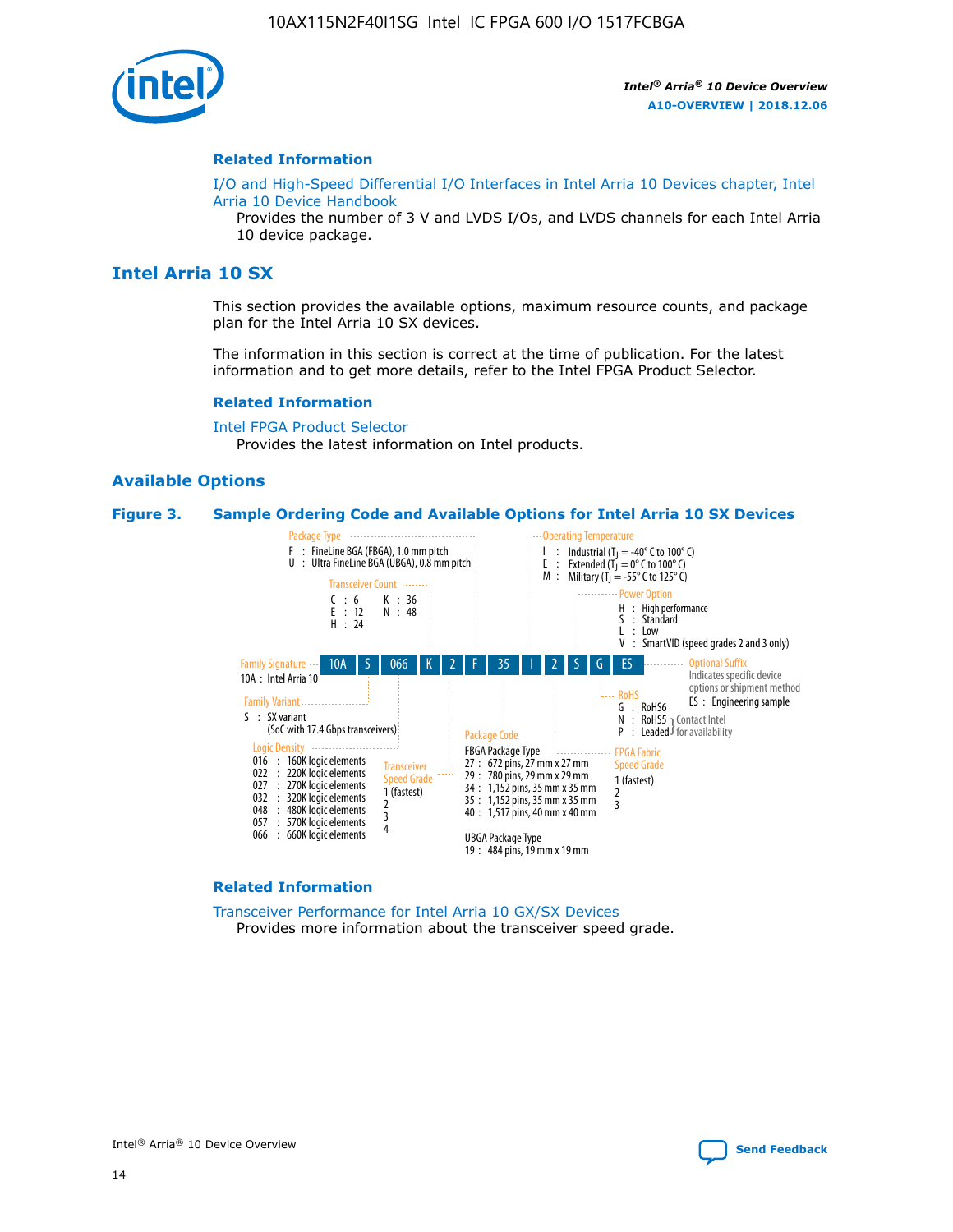

### **Maximum Resources**

### **Table 12. Maximum Resource Counts for Intel Arria 10 SX Devices**

| <b>Resource</b>                   |                         |               |               |                | <b>Product Line</b> |                |                |               |
|-----------------------------------|-------------------------|---------------|---------------|----------------|---------------------|----------------|----------------|---------------|
|                                   |                         | <b>SX 160</b> | <b>SX 220</b> | <b>SX 270</b>  | <b>SX 320</b>       | <b>SX 480</b>  | <b>SX 570</b>  | <b>SX 660</b> |
| Logic Elements (LE) (K)           |                         | 160           | 220           | 270            | 320                 | 480            | 570            | 660           |
| <b>ALM</b>                        |                         | 61,510        | 80,330        | 101,620        | 119,900             | 183,590        | 217,080        | 251,680       |
| Register                          |                         | 246,040       | 321,320       | 406,480        | 479,600             | 734,360        | 868,320        | 1,006,720     |
| Memory (Kb)                       | M20K                    | 8,800         | 11,740        | 15,000         | 17,820              | 28,620         | 36,000         | 42,620        |
|                                   | <b>MLAB</b>             | 1,050         | 1,690         | 2,452          | 2,727               | 4,164          | 5,096          | 5,788         |
| Variable-precision DSP Block      |                         | 156           | 192           | 830            | 985                 | 1,368          | 1,523          | 1,687         |
| 18 x 19 Multiplier                |                         | 312           | 384           | 1,660          | 1,970               | 2,736          | 3,046          | 3,374         |
| PLL                               | Fractional<br>Synthesis | 6             | 6             | 8              | 8                   | 12             | 16             | 16            |
|                                   | I/O                     | 6             | 6             | 8              | 8                   | 12             | 16             | 16            |
| 17.4 Gbps Transceiver             |                         | 12            | 12            | 24             | 24                  | 36             | 48             | 48            |
| GPIO <sup>(8)</sup>               |                         | 288           | 288           | 384            | 384                 | 492            | 696            | 696           |
| LVDS Pair $(9)$                   |                         | 120           | 120           | 168            | 168                 | 174            | 324            | 324           |
| PCIe Hard IP Block                |                         | $\mathbf{1}$  | $\mathbf{1}$  | $\overline{2}$ | $\overline{2}$      | $\overline{2}$ | $\overline{2}$ | 2             |
| Hard Memory Controller            |                         | 6             | 6             | 8              | 8                   | 12             | 16             | 16            |
| ARM Cortex-A9 MPCore<br>Processor |                         | Yes           | Yes           | Yes            | Yes                 | Yes            | Yes            | <b>Yes</b>    |

### **Package Plan**

### **Table 13. Package Plan for Intel Arria 10 SX Devices (U19, F27, F29, and F34)**

Refer to I/O and High Speed I/O in Intel Arria 10 Devices chapter for the number of 3 V I/O, LVDS I/O, and LVDS channels in each device package.

| <b>Product Line</b> | U <sub>19</sub><br>$(19 \text{ mm} \times 19 \text{ mm})$<br>484-pin UBGA) |                    | <b>F27</b><br>$(27 \text{ mm} \times 27 \text{ mm})$<br>672-pin FBGA) |           | <b>F29</b><br>$(29 \text{ mm} \times 29 \text{ mm})$<br>780-pin FBGA) |             |            | <b>F34</b><br>$(35 \text{ mm} \times 35 \text{ mm})$<br><b>1152-pin FBGA)</b> |             |           |                    |             |
|---------------------|----------------------------------------------------------------------------|--------------------|-----------------------------------------------------------------------|-----------|-----------------------------------------------------------------------|-------------|------------|-------------------------------------------------------------------------------|-------------|-----------|--------------------|-------------|
|                     | 3V<br>I/O                                                                  | <b>LVDS</b><br>I/O | <b>XCVR</b>                                                           | 3V<br>I/O | <b>LVDS</b><br>I/O                                                    | <b>XCVR</b> | 3 V<br>I/O | <b>LVDS</b><br>I/O                                                            | <b>XCVR</b> | 3V<br>I/O | <b>LVDS</b><br>I/O | <b>XCVR</b> |
| SX 160              | 48                                                                         | 144                | 6                                                                     | 48        | 192                                                                   | 12          | 48         | 240                                                                           | 12          | –         |                    |             |
| SX 220              | 48                                                                         | 144                | 6                                                                     | 48        | 192                                                                   | 12          | 48         | 240                                                                           | 12          |           |                    |             |
| SX 270              |                                                                            |                    |                                                                       | 48        | 192                                                                   | 12          | 48         | 312                                                                           | 12          | 48        | 336                | 24          |
| SX 320              |                                                                            |                    |                                                                       | 48        | 192                                                                   | 12          | 48         | 312                                                                           | 12          | 48        | 336                | 24          |
|                     | continued                                                                  |                    |                                                                       |           |                                                                       |             |            |                                                                               |             |           |                    |             |

 $(8)$  The number of GPIOs does not include transceiver I/Os. In the Intel Quartus Prime software, the number of user I/Os includes transceiver I/Os.

 $(9)$  Each LVDS I/O pair can be used as differential input or output.

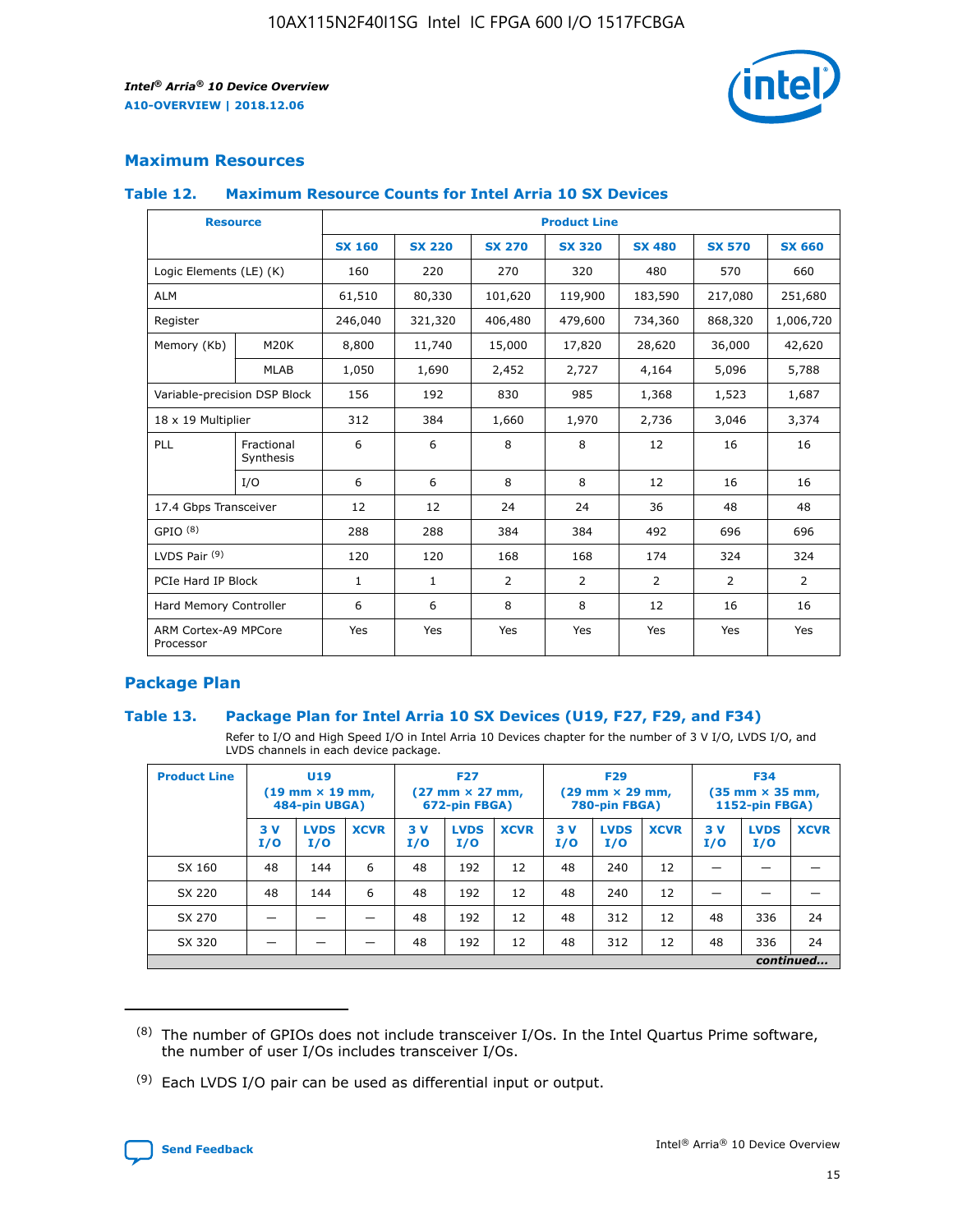

| <b>Product Line</b> | U <sub>19</sub><br>$(19 \text{ mm} \times 19 \text{ mm})$<br>484-pin UBGA) |                    | <b>F27</b><br>$(27 \text{ mm} \times 27 \text{ mm})$<br>672-pin FBGA) |           |                    | <b>F29</b><br>$(29 \text{ mm} \times 29 \text{ mm})$<br>780-pin FBGA) |           |                    | <b>F34</b><br>$(35$ mm $\times$ 35 mm,<br><b>1152-pin FBGA)</b> |           |                    |             |
|---------------------|----------------------------------------------------------------------------|--------------------|-----------------------------------------------------------------------|-----------|--------------------|-----------------------------------------------------------------------|-----------|--------------------|-----------------------------------------------------------------|-----------|--------------------|-------------|
|                     | 3V<br>I/O                                                                  | <b>LVDS</b><br>I/O | <b>XCVR</b>                                                           | 3V<br>I/O | <b>LVDS</b><br>I/O | <b>XCVR</b>                                                           | 3V<br>I/O | <b>LVDS</b><br>I/O | <b>XCVR</b>                                                     | 3V<br>I/O | <b>LVDS</b><br>I/O | <b>XCVR</b> |
| SX 480              |                                                                            |                    |                                                                       |           |                    |                                                                       | 48        | 312                | 12                                                              | 48        | 444                | 24          |
| SX 570              |                                                                            |                    |                                                                       |           |                    |                                                                       |           |                    |                                                                 | 48        | 444                | 24          |
| SX 660              |                                                                            |                    |                                                                       |           |                    |                                                                       |           |                    |                                                                 | 48        | 444                | 24          |

### **Table 14. Package Plan for Intel Arria 10 SX Devices (F35, KF40, and NF40)**

Refer to I/O and High Speed I/O in Intel Arria 10 Devices chapter for the number of 3 V I/O, LVDS I/O, and LVDS channels in each device package.

| <b>Product Line</b> | <b>F35</b><br>$(35 \text{ mm} \times 35 \text{ mm})$<br><b>1152-pin FBGA)</b> |          |             |                                           | <b>KF40</b><br>(40 mm × 40 mm,<br>1517-pin FBGA) |    | <b>NF40</b><br>$(40 \text{ mm} \times 40 \text{ mm})$<br>1517-pin FBGA) |          |             |  |
|---------------------|-------------------------------------------------------------------------------|----------|-------------|-------------------------------------------|--------------------------------------------------|----|-------------------------------------------------------------------------|----------|-------------|--|
|                     | 3 V I/O                                                                       | LVDS I/O | <b>XCVR</b> | <b>LVDS I/O</b><br><b>XCVR</b><br>3 V I/O |                                                  |    | 3 V I/O                                                                 | LVDS I/O | <b>XCVR</b> |  |
| SX 270              | 48                                                                            | 336      | 24          |                                           |                                                  |    |                                                                         |          |             |  |
| SX 320              | 48                                                                            | 336      | 24          |                                           |                                                  |    |                                                                         |          |             |  |
| SX 480              | 48                                                                            | 348      | 36          |                                           |                                                  |    |                                                                         |          |             |  |
| SX 570              | 48                                                                            | 348      | 36          | 96                                        | 600                                              | 36 | 48                                                                      | 540      | 48          |  |
| SX 660              | 48                                                                            | 348      | 36          | 96                                        | 600                                              | 36 | 48                                                                      | 540      | 48          |  |

### **Related Information**

[I/O and High-Speed Differential I/O Interfaces in Intel Arria 10 Devices chapter, Intel](https://www.intel.com/content/www/us/en/programmable/documentation/sam1403482614086.html#sam1403482030321) [Arria 10 Device Handbook](https://www.intel.com/content/www/us/en/programmable/documentation/sam1403482614086.html#sam1403482030321)

Provides the number of 3 V and LVDS I/Os, and LVDS channels for each Intel Arria 10 device package.

Intel<sup>®</sup> Arria<sup>®</sup> 10 Device Overview **[Send Feedback](mailto:FPGAtechdocfeedback@intel.com?subject=Feedback%20on%20Intel%20Arria%2010%20Device%20Overview%20(A10-OVERVIEW%202018.12.06)&body=We%20appreciate%20your%20feedback.%20In%20your%20comments,%20also%20specify%20the%20page%20number%20or%20paragraph.%20Thank%20you.)** Send Feedback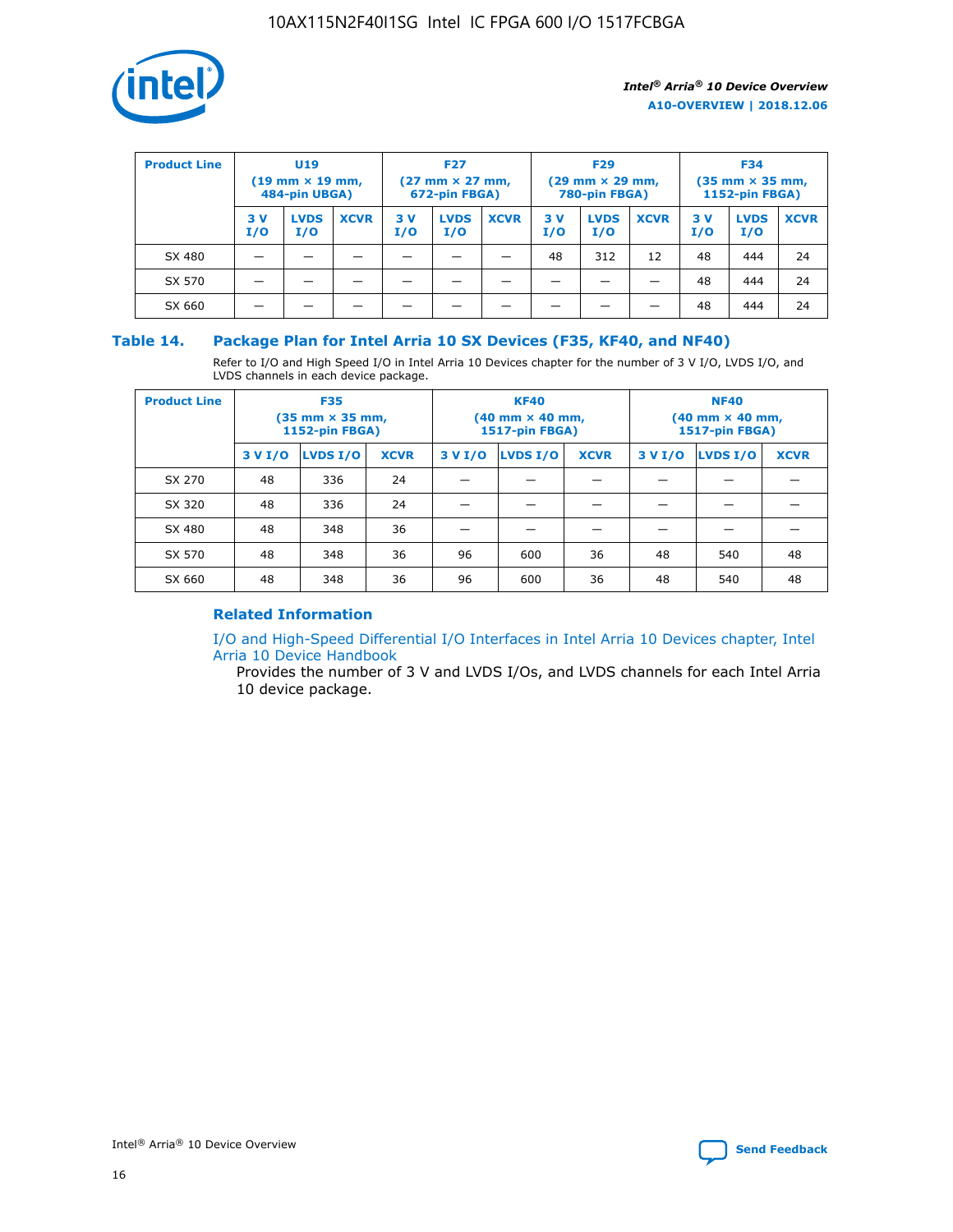

### **I/O Vertical Migration for Intel Arria 10 Devices**

#### **Figure 4. Migration Capability Across Intel Arria 10 Product Lines**

- The arrows indicate the migration paths. The devices included in each vertical migration path are shaded. Devices with fewer resources in the same path have lighter shades.
- To achieve the full I/O migration across product lines in the same migration path, restrict I/Os and transceivers usage to match the product line with the lowest I/O and transceiver counts.
- An LVDS I/O bank in the source device may be mapped to a 3 V I/O bank in the target device. To use memory interface clock frequency higher than 533 MHz, assign external memory interface pins only to banks that are LVDS I/O in both devices.
- There may be nominal 0.15 mm package height difference between some product lines in the same package type.
	- **Variant Product Line Package U19 F27 F29 F34 F35 KF40 NF40 RF40 NF45 SF45 UF45** Intel® Arria® 10 GX GX 160 GX 220 GX 270 GX 320 GX 480 GX 570 GX 660 GX 900 GX 1150 Intel Arria 10 GT GT 900 GT 1150 Intel Arria 10 SX SX 160 SX 220 SX 270 SX 320 SX 480 SX 570 SX 660
- Some migration paths are not shown in the Intel Quartus Prime software **Pin Migration View**.

*Note:* To verify the pin migration compatibility, use the **Pin Migration View** window in the Intel Quartus Prime software Pin Planner.

### **Adaptive Logic Module**

Intel Arria 10 devices use a 20 nm ALM as the basic building block of the logic fabric.

The ALM architecture is the same as the previous generation FPGAs, allowing for efficient implementation of logic functions and easy conversion of IP between the device generations.

The ALM, as shown in following figure, uses an 8-input fracturable look-up table (LUT) with four dedicated registers to help improve timing closure in register-rich designs and achieve an even higher design packing capability than the traditional two-register per LUT architecture.

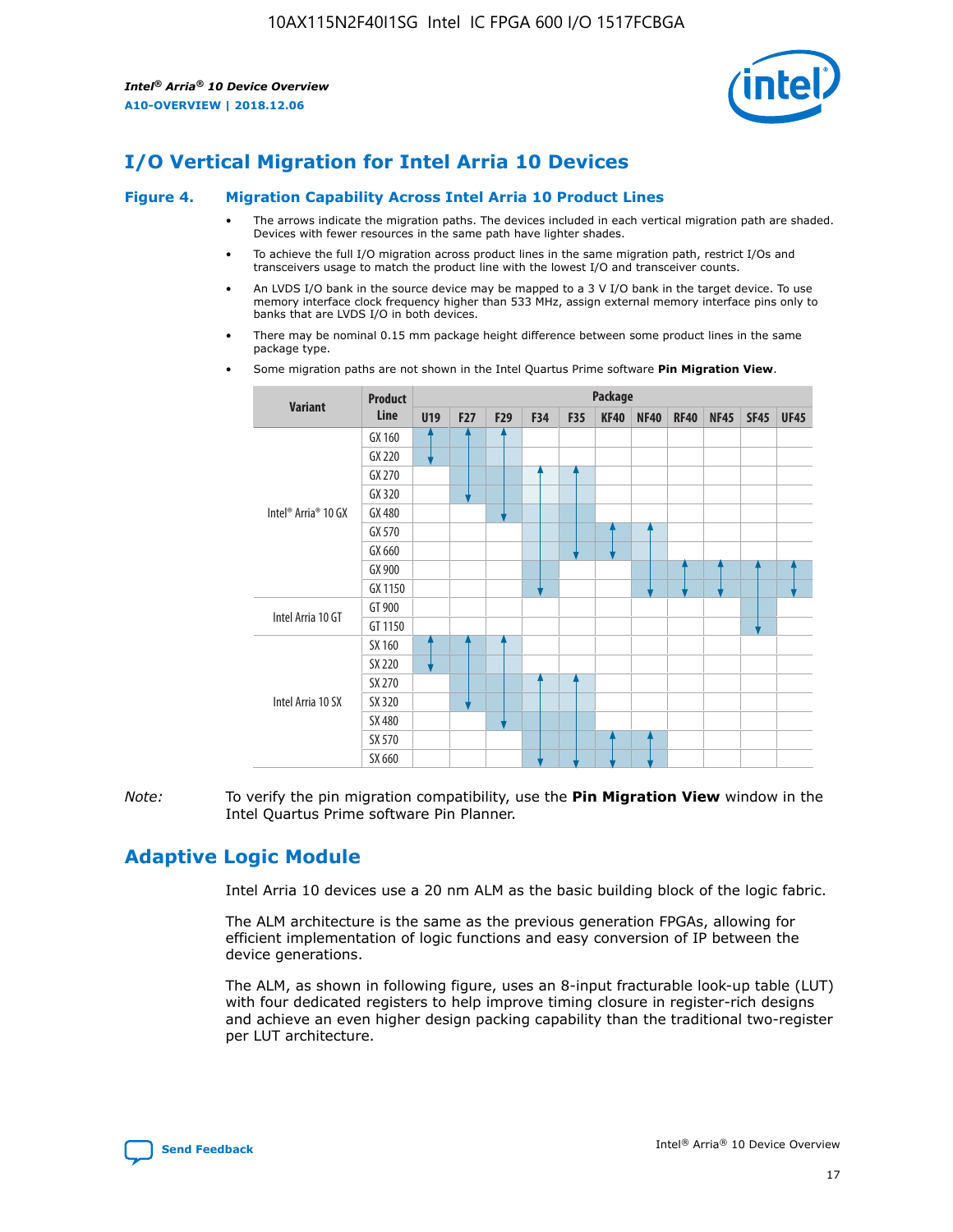

**Figure 5. ALM for Intel Arria 10 Devices**



The Intel Quartus Prime software optimizes your design according to the ALM logic structure and automatically maps legacy designs into the Intel Arria 10 ALM architecture.

### **Variable-Precision DSP Block**

The Intel Arria 10 variable precision DSP blocks support fixed-point arithmetic and floating-point arithmetic.

Features for fixed-point arithmetic:

- High-performance, power-optimized, and fully registered multiplication operations
- 18-bit and 27-bit word lengths
- Two 18 x 19 multipliers or one 27 x 27 multiplier per DSP block
- Built-in addition, subtraction, and 64-bit double accumulation register to combine multiplication results
- Cascading 19-bit or 27-bit when pre-adder is disabled and cascading 18-bit when pre-adder is used to form the tap-delay line for filtering applications
- Cascading 64-bit output bus to propagate output results from one block to the next block without external logic support
- Hard pre-adder supported in 19-bit and 27-bit modes for symmetric filters
- Internal coefficient register bank in both 18-bit and 27-bit modes for filter implementation
- 18-bit and 27-bit systolic finite impulse response (FIR) filters with distributed output adder
- Biased rounding support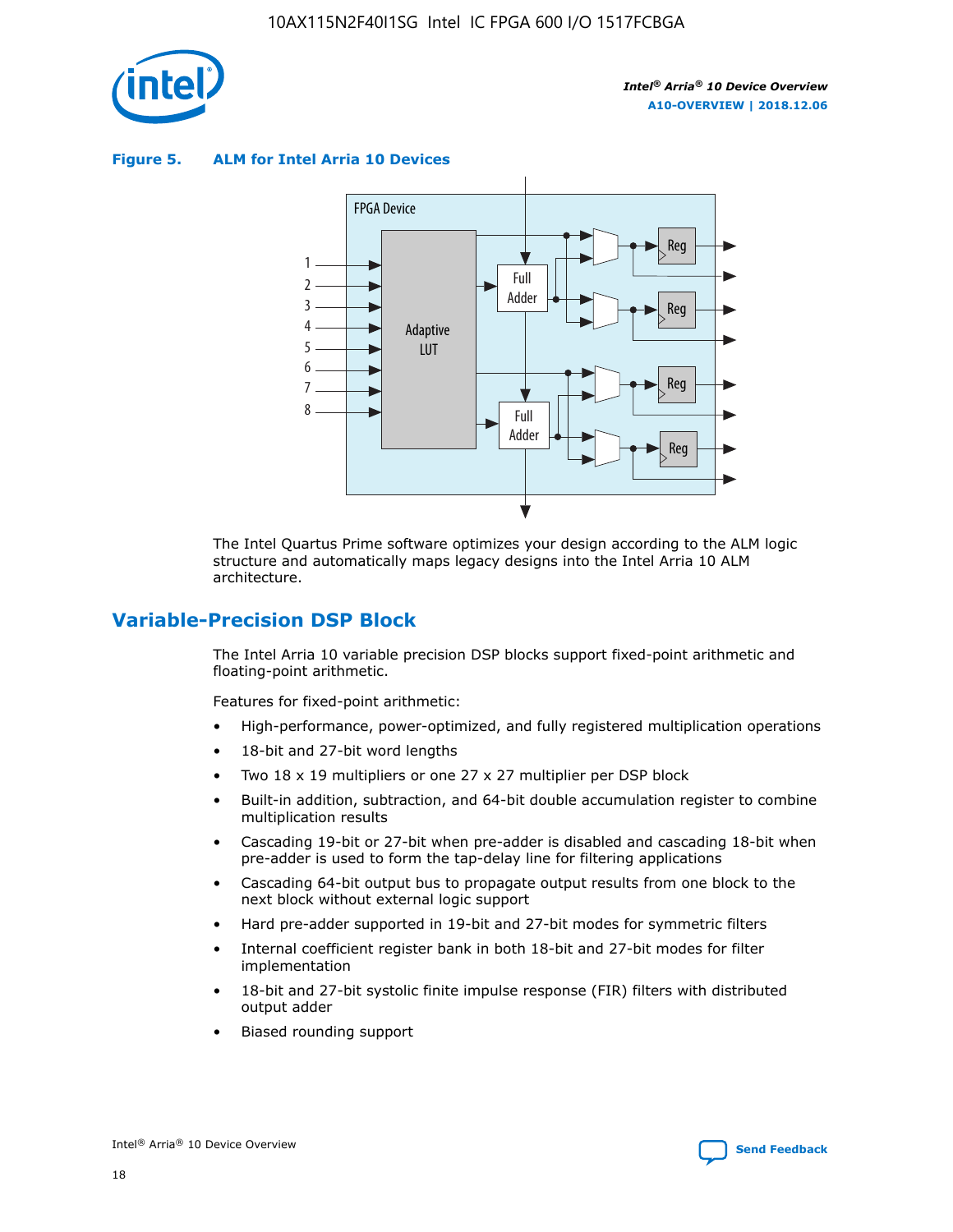

Features for floating-point arithmetic:

- A completely hardened architecture that supports multiplication, addition, subtraction, multiply-add, and multiply-subtract
- Multiplication with accumulation capability and a dynamic accumulator reset control
- Multiplication with cascade summation capability
- Multiplication with cascade subtraction capability
- Complex multiplication
- Direct vector dot product
- Systolic FIR filter

### **Table 15. Variable-Precision DSP Block Configurations for Intel Arria 10 Devices**

| <b>Usage Example</b>                                       | <b>Multiplier Size (Bit)</b>    | <b>DSP Block Resources</b> |
|------------------------------------------------------------|---------------------------------|----------------------------|
| Medium precision fixed point                               | Two 18 x 19                     |                            |
| High precision fixed or Single precision<br>floating point | One 27 x 27                     |                            |
| Fixed point FFTs                                           | One 19 x 36 with external adder |                            |
| Very high precision fixed point                            | One 36 x 36 with external adder |                            |
| Double precision floating point                            | One 54 x 54 with external adder | 4                          |

#### **Table 16. Resources for Fixed-Point Arithmetic in Intel Arria 10 Devices**

The table lists the variable-precision DSP resources by bit precision for each Intel Arria 10 device.

| <b>Variant</b>        | <b>Product Line</b> | <b>Variable-</b><br>precision<br><b>DSP Block</b> | <b>Independent Input and Output</b><br><b>Multiplications Operator</b> |                                     | 18 x 19<br><b>Multiplier</b><br><b>Adder Sum</b> | $18 \times 18$<br><b>Multiplier</b><br><b>Adder</b> |
|-----------------------|---------------------|---------------------------------------------------|------------------------------------------------------------------------|-------------------------------------|--------------------------------------------------|-----------------------------------------------------|
|                       |                     |                                                   | 18 x 19<br><b>Multiplier</b>                                           | $27 \times 27$<br><b>Multiplier</b> | <b>Mode</b>                                      | <b>Summed with</b><br>36 bit Input                  |
| AIntel Arria 10<br>GX | GX 160              | 156                                               | 312                                                                    | 156                                 | 156                                              | 156                                                 |
|                       | GX 220              | 192                                               | 384                                                                    | 192                                 | 192                                              | 192                                                 |
|                       | GX 270              | 830                                               | 1,660                                                                  | 830                                 | 830                                              | 830                                                 |
|                       | GX 320              | 984                                               | 1,968                                                                  | 984                                 | 984                                              | 984                                                 |
|                       | GX 480              | 1,368                                             | 2,736                                                                  | 1,368                               | 1,368                                            | 1,368                                               |
|                       | GX 570              | 1,523                                             | 3,046                                                                  | 1,523                               | 1,523                                            | 1,523                                               |
|                       | GX 660              | 1,687                                             | 3,374                                                                  | 1,687                               | 1,687                                            | 1,687                                               |
|                       | GX 900              | 1,518                                             | 3,036                                                                  | 1,518                               | 1,518                                            | 1,518                                               |
|                       | GX 1150             | 1,518                                             | 3,036                                                                  | 1,518                               | 1,518                                            | 1,518                                               |
| Intel Arria 10        | GT 900              | 1,518                                             | 3,036                                                                  | 1,518                               | 1,518                                            | 1,518                                               |
| GT                    | GT 1150             | 1,518                                             | 3,036                                                                  | 1,518                               | 1,518                                            | 1,518                                               |
| Intel Arria 10        | SX 160              | 156                                               | 312                                                                    | 156                                 | 156                                              | 156                                                 |
| <b>SX</b>             | SX 220              | 192                                               | 384                                                                    | 192                                 | 192                                              | 192                                                 |
|                       | SX 270              | 830                                               | 1,660                                                                  | 830                                 | 830                                              | 830                                                 |
|                       |                     |                                                   |                                                                        |                                     |                                                  | continued                                           |

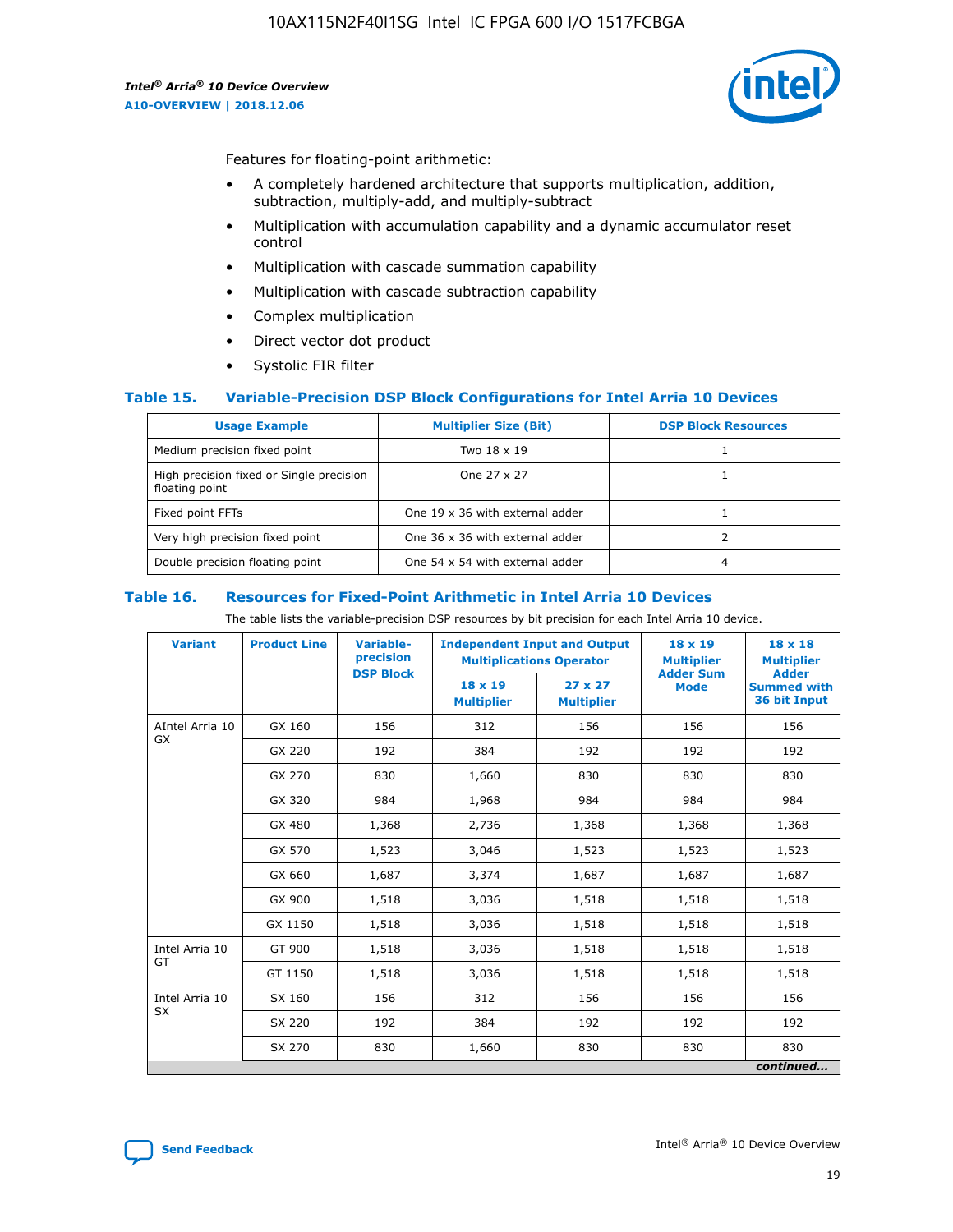

| <b>Variant</b> | <b>Product Line</b> | <b>Variable-</b><br>precision<br><b>DSP Block</b> | <b>Independent Input and Output</b><br><b>Multiplications Operator</b> |                                     | $18 \times 19$<br><b>Multiplier</b><br><b>Adder Sum</b> | $18 \times 18$<br><b>Multiplier</b><br><b>Adder</b> |  |
|----------------|---------------------|---------------------------------------------------|------------------------------------------------------------------------|-------------------------------------|---------------------------------------------------------|-----------------------------------------------------|--|
|                |                     |                                                   | $18 \times 19$<br><b>Multiplier</b>                                    | $27 \times 27$<br><b>Multiplier</b> | <b>Mode</b>                                             | <b>Summed with</b><br>36 bit Input                  |  |
|                | SX 320              | 984                                               | 1,968                                                                  | 984                                 | 984                                                     | 984                                                 |  |
|                | SX 480              | 1,368                                             | 2,736                                                                  | 1,368                               | 1,368                                                   | 1,368                                               |  |
|                | SX 570              | 1,523                                             | 3,046                                                                  | 1,523                               | 1,523                                                   | 1,523                                               |  |
|                | SX 660              | 1,687                                             | 3,374                                                                  | 1,687                               | 1,687                                                   | 1,687                                               |  |

### **Table 17. Resources for Floating-Point Arithmetic in Intel Arria 10 Devices**

The table lists the variable-precision DSP resources by bit precision for each Intel Arria 10 device.

| <b>Variant</b> | <b>Product Line</b> | <b>Variable-</b><br>precision<br><b>DSP Block</b> | <b>Single</b><br><b>Precision</b><br><b>Floating-Point</b><br><b>Multiplication</b><br><b>Mode</b> | <b>Single-Precision</b><br><b>Floating-Point</b><br><b>Adder Mode</b> | Single-<br><b>Precision</b><br><b>Floating-Point</b><br><b>Multiply</b><br><b>Accumulate</b><br><b>Mode</b> | <b>Peak</b><br><b>Giga Floating-</b><br><b>Point</b><br><b>Operations</b><br>per Second<br>(GFLOPs) |
|----------------|---------------------|---------------------------------------------------|----------------------------------------------------------------------------------------------------|-----------------------------------------------------------------------|-------------------------------------------------------------------------------------------------------------|-----------------------------------------------------------------------------------------------------|
| Intel Arria 10 | GX 160              | 156                                               | 156                                                                                                | 156                                                                   | 156                                                                                                         | 140                                                                                                 |
| <b>GX</b>      | GX 220              | 192                                               | 192                                                                                                | 192                                                                   | 192                                                                                                         | 173                                                                                                 |
|                | GX 270              | 830                                               | 830                                                                                                | 830                                                                   | 830                                                                                                         | 747                                                                                                 |
|                | GX 320              | 984                                               | 984                                                                                                | 984                                                                   | 984                                                                                                         | 886                                                                                                 |
|                | GX 480              | 1,369                                             | 1,368                                                                                              | 1,368                                                                 | 1,368                                                                                                       | 1,231                                                                                               |
|                | GX 570              | 1,523                                             | 1,523                                                                                              | 1,523                                                                 | 1,523                                                                                                       | 1,371                                                                                               |
|                | GX 660              | 1,687                                             | 1,687                                                                                              | 1,687                                                                 | 1,687                                                                                                       | 1,518                                                                                               |
|                | GX 900              | 1,518                                             | 1,518                                                                                              | 1,518                                                                 | 1,518                                                                                                       | 1,366                                                                                               |
|                | GX 1150             | 1,518                                             | 1,518                                                                                              | 1,518                                                                 | 1,518                                                                                                       | 1,366                                                                                               |
| Intel Arria 10 | GT 900              | 1,518                                             | 1,518                                                                                              | 1,518                                                                 | 1,518                                                                                                       | 1,366                                                                                               |
| GT             | GT 1150             | 1,518                                             | 1,518                                                                                              | 1,518                                                                 | 1,518                                                                                                       | 1,366                                                                                               |
| Intel Arria 10 | SX 160              | 156                                               | 156                                                                                                | 156                                                                   | 156                                                                                                         | 140                                                                                                 |
| SX             | SX 220              | 192                                               | 192                                                                                                | 192                                                                   | 192                                                                                                         | 173                                                                                                 |
|                | SX 270              | 830                                               | 830                                                                                                | 830                                                                   | 830                                                                                                         | 747                                                                                                 |
|                | SX 320              | 984                                               | 984                                                                                                | 984                                                                   | 984                                                                                                         | 886                                                                                                 |
|                | SX 480              | 1,369                                             | 1,368                                                                                              | 1,368                                                                 | 1,368                                                                                                       | 1,231                                                                                               |
|                | SX 570              | 1,523                                             | 1,523                                                                                              | 1,523                                                                 | 1,523                                                                                                       | 1,371                                                                                               |
|                | SX 660              | 1,687                                             | 1,687                                                                                              | 1,687                                                                 | 1,687                                                                                                       | 1,518                                                                                               |

### **Embedded Memory Blocks**

The embedded memory blocks in the devices are flexible and designed to provide an optimal amount of small- and large-sized memory arrays to fit your design requirements.

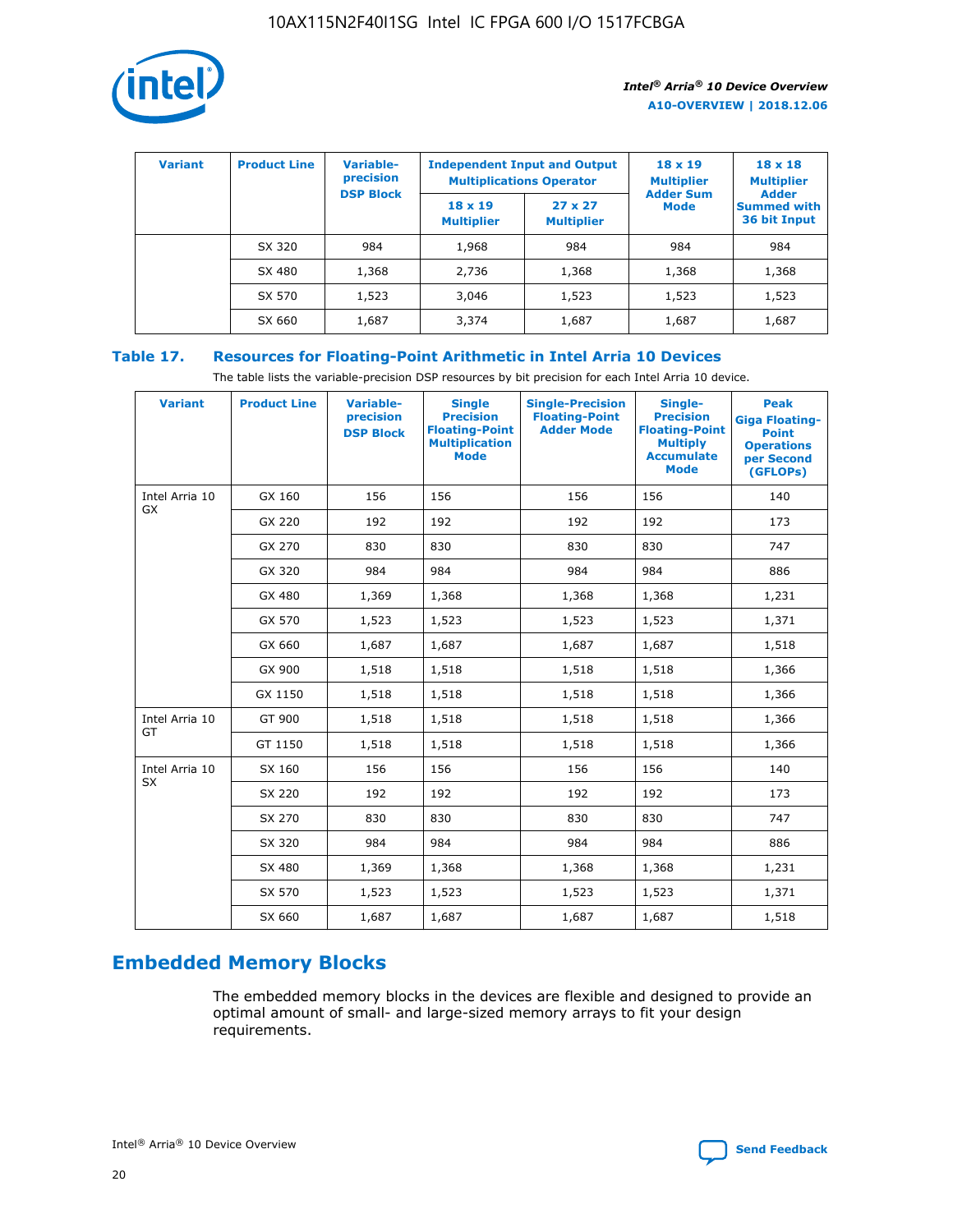

### **Types of Embedded Memory**

The Intel Arria 10 devices contain two types of memory blocks:

- 20 Kb M20K blocks—blocks of dedicated memory resources. The M20K blocks are ideal for larger memory arrays while still providing a large number of independent ports.
- 640 bit memory logic array blocks (MLABs)—enhanced memory blocks that are configured from dual-purpose logic array blocks (LABs). The MLABs are ideal for wide and shallow memory arrays. The MLABs are optimized for implementation of shift registers for digital signal processing (DSP) applications, wide and shallow FIFO buffers, and filter delay lines. Each MLAB is made up of ten adaptive logic modules (ALMs). In the Intel Arria 10 devices, you can configure these ALMs as ten 32 x 2 blocks, giving you one 32 x 20 simple dual-port SRAM block per MLAB.

### **Embedded Memory Capacity in Intel Arria 10 Devices**

|                   | <b>Product</b> |              | <b>M20K</b>         | <b>MLAB</b>  |                     | <b>Total RAM Bit</b> |
|-------------------|----------------|--------------|---------------------|--------------|---------------------|----------------------|
| <b>Variant</b>    | Line           | <b>Block</b> | <b>RAM Bit (Kb)</b> | <b>Block</b> | <b>RAM Bit (Kb)</b> | (Kb)                 |
| Intel Arria 10 GX | GX 160         | 440          | 8,800               | 1,680        | 1,050               | 9,850                |
|                   | GX 220         | 587          | 11,740              | 2,703        | 1,690               | 13,430               |
|                   | GX 270         | 750          | 15,000              | 3,922        | 2,452               | 17,452               |
|                   | GX 320         | 891          | 17,820              | 4,363        | 2,727               | 20,547               |
|                   | GX 480         | 1,431        | 28,620              | 6,662        | 4,164               | 32,784               |
|                   | GX 570         | 1,800        | 36,000              | 8,153        | 5,096               | 41,096               |
|                   | GX 660         | 2,131        | 42,620              | 9,260        | 5,788               | 48,408               |
|                   | GX 900         | 2,423        | 48,460              | 15,017       | 9,386               | 57,846               |
|                   | GX 1150        | 2,713        | 54,260              | 20,774       | 12,984              | 67,244               |
| Intel Arria 10 GT | GT 900         | 2,423        | 48,460              | 15,017       | 9,386               | 57,846               |
|                   | GT 1150        | 2,713        | 54,260              | 20,774       | 12,984              | 67,244               |
| Intel Arria 10 SX | SX 160         | 440          | 8,800               | 1,680        | 1,050               | 9,850                |
|                   | SX 220         | 587          | 11,740              | 2,703        | 1,690               | 13,430               |
|                   | SX 270         | 750          | 15,000              | 3,922        | 2,452               | 17,452               |
|                   | SX 320         | 891          | 17,820              | 4,363        | 2,727               | 20,547               |
|                   | SX 480         | 1,431        | 28,620              | 6,662        | 4,164               | 32,784               |
|                   | SX 570         | 1,800        | 36,000              | 8,153        | 5,096               | 41,096               |
|                   | SX 660         | 2,131        | 42,620              | 9,260        | 5,788               | 48,408               |

#### **Table 18. Embedded Memory Capacity and Distribution in Intel Arria 10 Devices**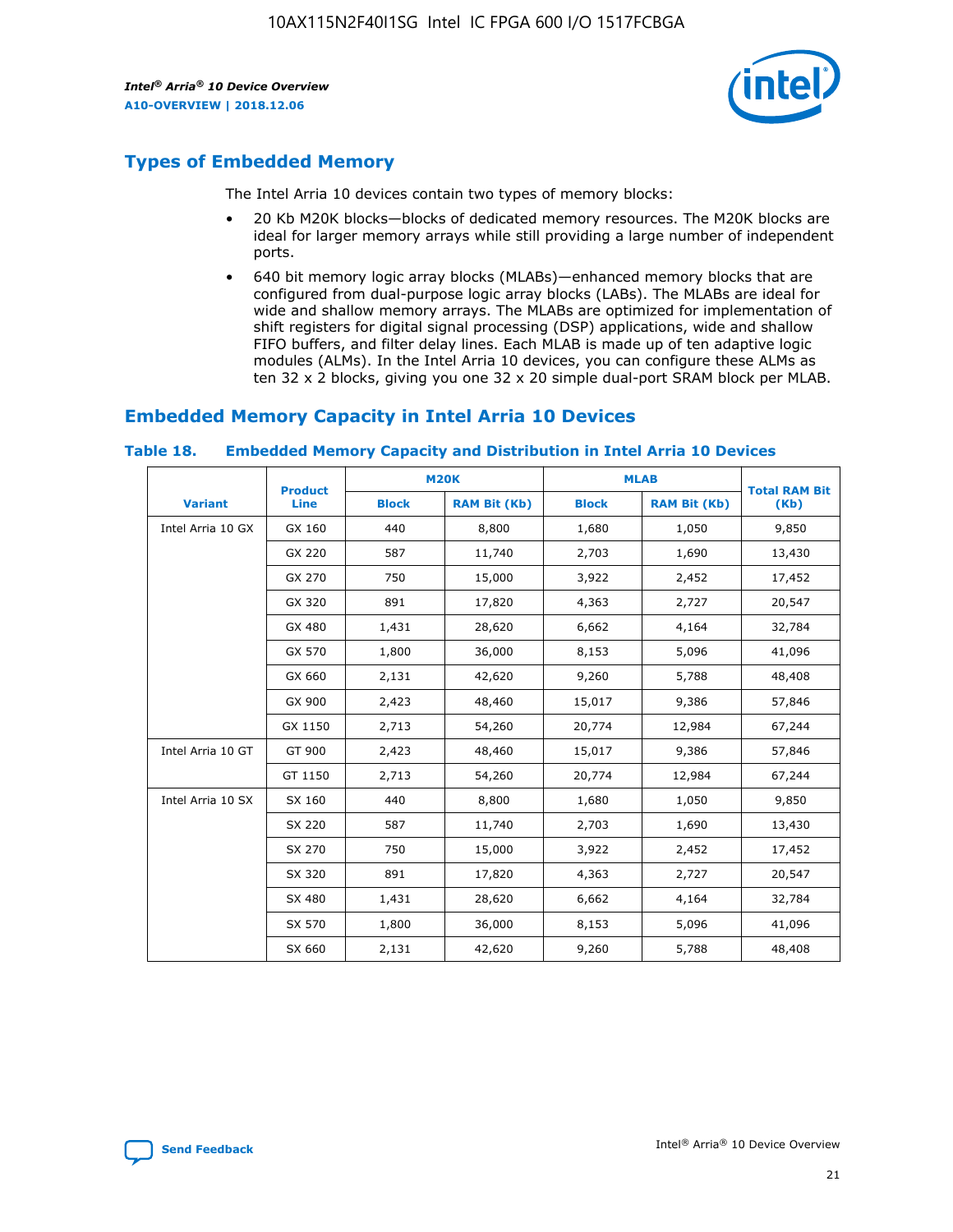

### **Embedded Memory Configurations for Single-port Mode**

### **Table 19. Single-port Embedded Memory Configurations for Intel Arria 10 Devices**

This table lists the maximum configurations supported for single-port RAM and ROM modes.

| <b>Memory Block</b> | Depth (bits) | <b>Programmable Width</b> |
|---------------------|--------------|---------------------------|
| MLAB                | 32           | x16, x18, or x20          |
|                     | 64(10)       | x8, x9, x10               |
| M20K                | 512          | x40, x32                  |
|                     | 1K           | x20, x16                  |
|                     | 2K           | x10, x8                   |
|                     | 4K           | x5, x4                    |
|                     | 8K           | x2                        |
|                     | 16K          | x1                        |

### **Clock Networks and PLL Clock Sources**

The clock network architecture is based on Intel's global, regional, and peripheral clock structure. This clock structure is supported by dedicated clock input pins, fractional clock synthesis PLLs, and integer I/O PLLs.

### **Clock Networks**

The Intel Arria 10 core clock networks are capable of up to 800 MHz fabric operation across the full industrial temperature range. For the external memory interface, the clock network supports the hard memory controller with speeds up to 2,400 Mbps in a quarter-rate transfer.

To reduce power consumption, the Intel Quartus Prime software identifies all unused sections of the clock network and powers them down.

### **Fractional Synthesis and I/O PLLs**

Intel Arria 10 devices contain up to 32 fractional synthesis PLLs and up to 16 I/O PLLs that are available for both specific and general purpose uses in the core:

- Fractional synthesis PLLs—located in the column adjacent to the transceiver blocks
- I/O PLLs—located in each bank of the 48 I/Os

### **Fractional Synthesis PLLs**

You can use the fractional synthesis PLLs to:

- Reduce the number of oscillators that are required on your board
- Reduce the number of clock pins that are used in the device by synthesizing multiple clock frequencies from a single reference clock source

<sup>(10)</sup> Supported through software emulation and consumes additional MLAB blocks.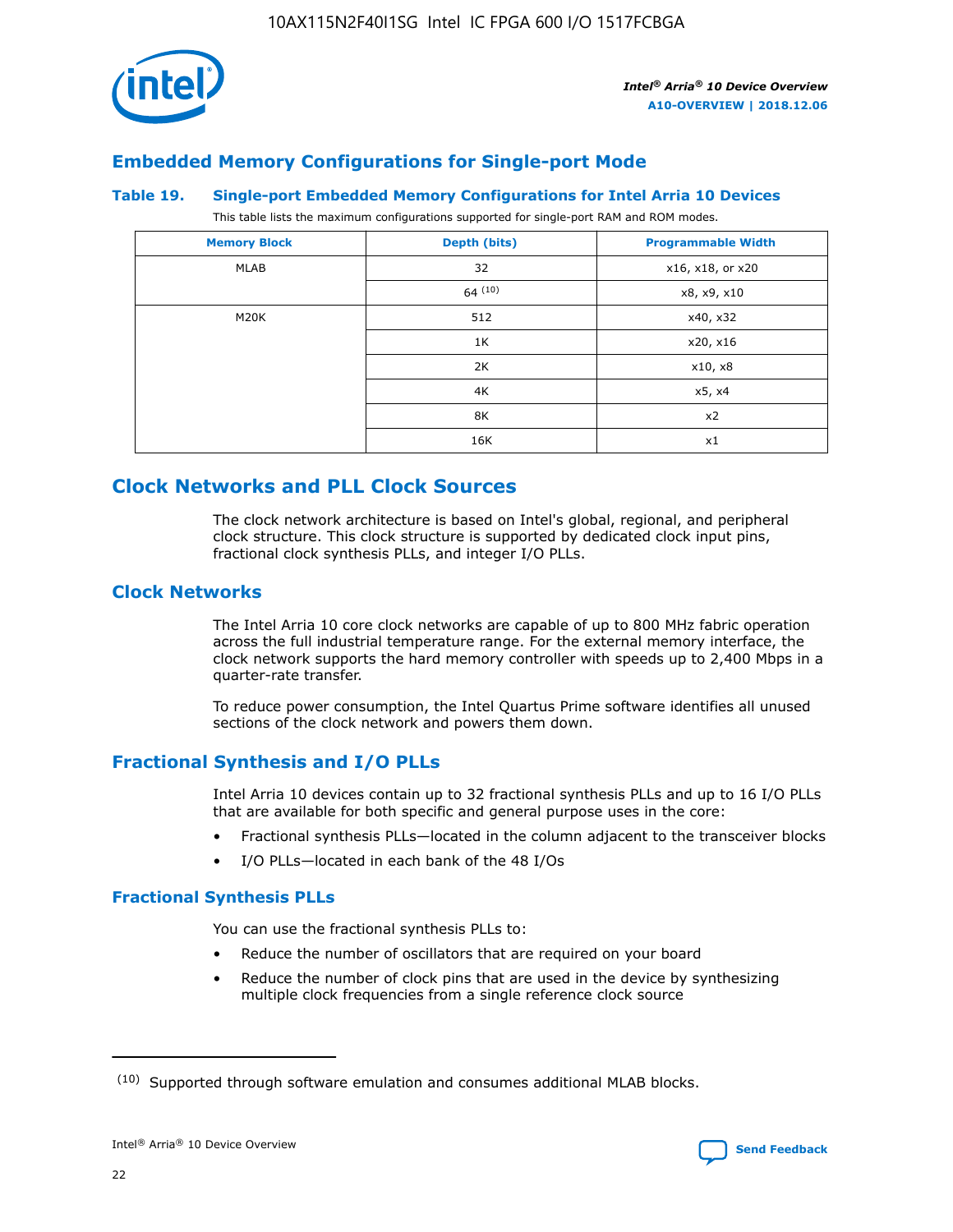10AX115N2F40I1SG Intel IC FPGA 600 I/O 1517FCBGA

*Intel® Arria® 10 Device Overview* **A10-OVERVIEW | 2018.12.06**



The fractional synthesis PLLs support the following features:

- Reference clock frequency synthesis for transceiver CMU and Advanced Transmit (ATX) PLLs
- Clock network delay compensation
- Zero-delay buffering
- Direct transmit clocking for transceivers
- Independently configurable into two modes:
	- Conventional integer mode equivalent to the general purpose PLL
	- Enhanced fractional mode with third order delta-sigma modulation
- PLL cascading

### **I/O PLLs**

The integer mode I/O PLLs are located in each bank of 48 I/Os. You can use the I/O PLLs to simplify the design of external memory and high-speed LVDS interfaces.

In each I/O bank, the I/O PLLs are adjacent to the hard memory controllers and LVDS SERDES. Because these PLLs are tightly coupled with the I/Os that need to use them, it makes it easier to close timing.

You can use the I/O PLLs for general purpose applications in the core such as clock network delay compensation and zero-delay buffering.

Intel Arria 10 devices support PLL-to-PLL cascading.

### **FPGA General Purpose I/O**

Intel Arria 10 devices offer highly configurable GPIOs. Each I/O bank contains 48 general purpose I/Os and a high-efficiency hard memory controller.

The following list describes the features of the GPIOs:

- Consist of 3 V I/Os for high-voltage application and LVDS I/Os for differential signaling
	- Up to two 3 V I/O banks, available in some devices, that support up to 3 V I/O standards
	- LVDS I/O banks that support up to 1.8 V I/O standards
- Support a wide range of single-ended and differential I/O interfaces
- LVDS speeds up to 1.6 Gbps
- Each LVDS pair of pins has differential input and output buffers, allowing you to configure the LVDS direction for each pair.
- Programmable bus hold and weak pull-up
- Programmable differential output voltage  $(V_{OD})$  and programmable pre-emphasis

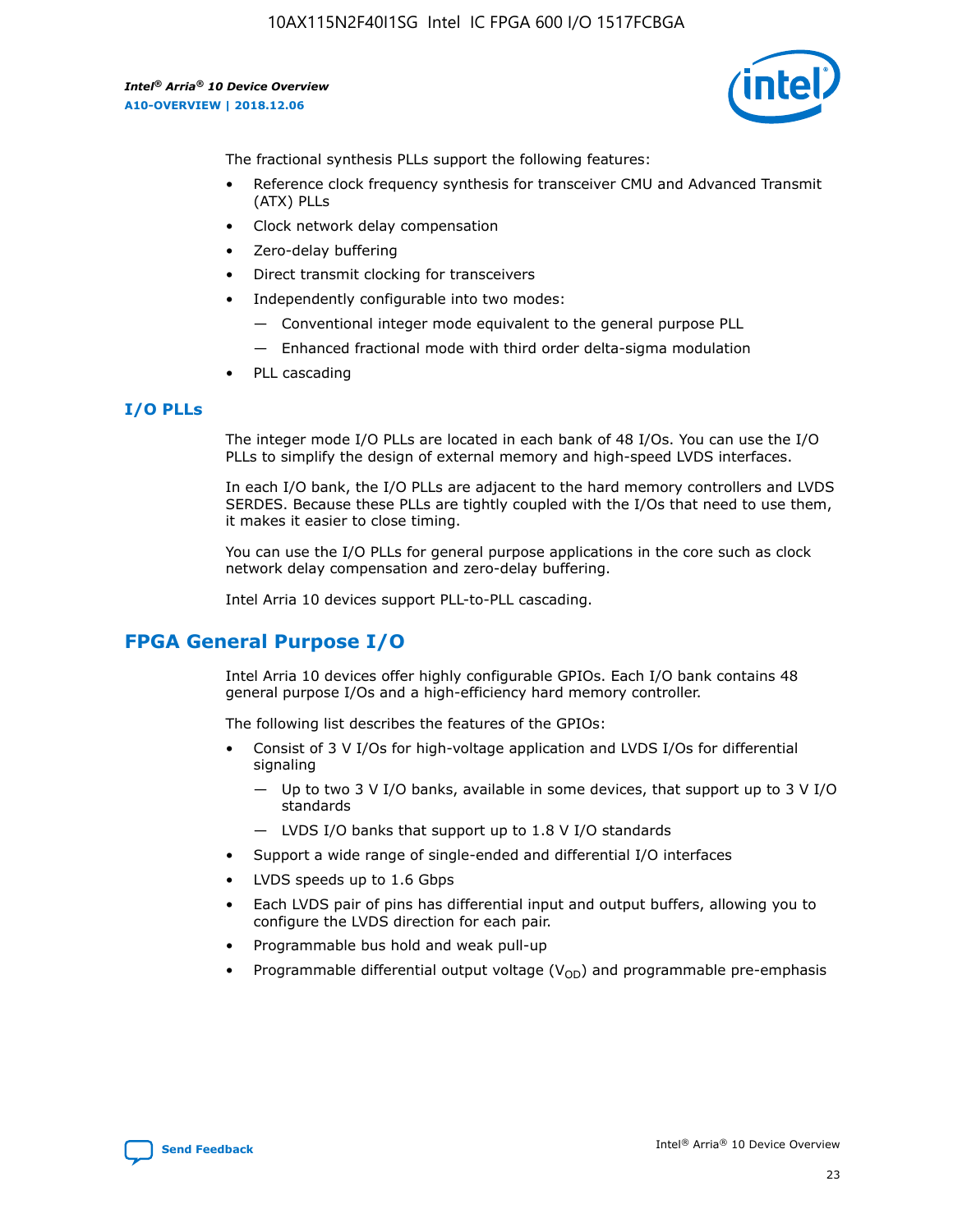

- Series (R<sub>S</sub>) and parallel (R<sub>T</sub>) on-chip termination (OCT) for all I/O banks with OCT calibration to limit the termination impedance variation
- On-chip dynamic termination that has the ability to swap between series and parallel termination, depending on whether there is read or write on a common bus for signal integrity
- Easy timing closure support using the hard read FIFO in the input register path, and delay-locked loop (DLL) delay chain with fine and coarse architecture

### **External Memory Interface**

Intel Arria 10 devices offer massive external memory bandwidth, with up to seven 32 bit DDR4 memory interfaces running at up to 2,400 Mbps. This bandwidth provides additional ease of design, lower power, and resource efficiencies of hardened highperformance memory controllers.

The memory interface within Intel Arria 10 FPGAs and SoCs delivers the highest performance and ease of use. You can configure up to a maximum width of 144 bits when using the hard or soft memory controllers. If required, you can bypass the hard memory controller and use a soft controller implemented in the user logic.

Each I/O contains a hardened DDR read/write path (PHY) capable of performing key memory interface functionality such as read/write leveling, FIFO buffering to lower latency and improve margin, timing calibration, and on-chip termination.

The timing calibration is aided by the inclusion of hard microcontrollers based on Intel's Nios® II technology, specifically tailored to control the calibration of multiple memory interfaces. This calibration allows the Intel Arria 10 device to compensate for any changes in process, voltage, or temperature either within the Intel Arria 10 device itself, or within the external memory device. The advanced calibration algorithms ensure maximum bandwidth and robust timing margin across all operating conditions.

In addition to parallel memory interfaces, Intel Arria 10 devices support serial memory technologies such as the Hybrid Memory Cube (HMC). The HMC is supported by the Intel Arria 10 high-speed serial transceivers which connect up to four HMC links, with each link running at data rates up to 15 Gbps.

### **Related Information**

#### [External Memory Interface Spec Estimator](http://www.altera.com/technology/memory/estimator/mem-emif-index.html)

Provides a parametric tool that allows you to find and compare the performance of the supported external memory interfaces in IntelFPGAs.

### **Memory Standards Supported by Intel Arria 10 Devices**

The I/Os are designed to provide high performance support for existing and emerging external memory standards.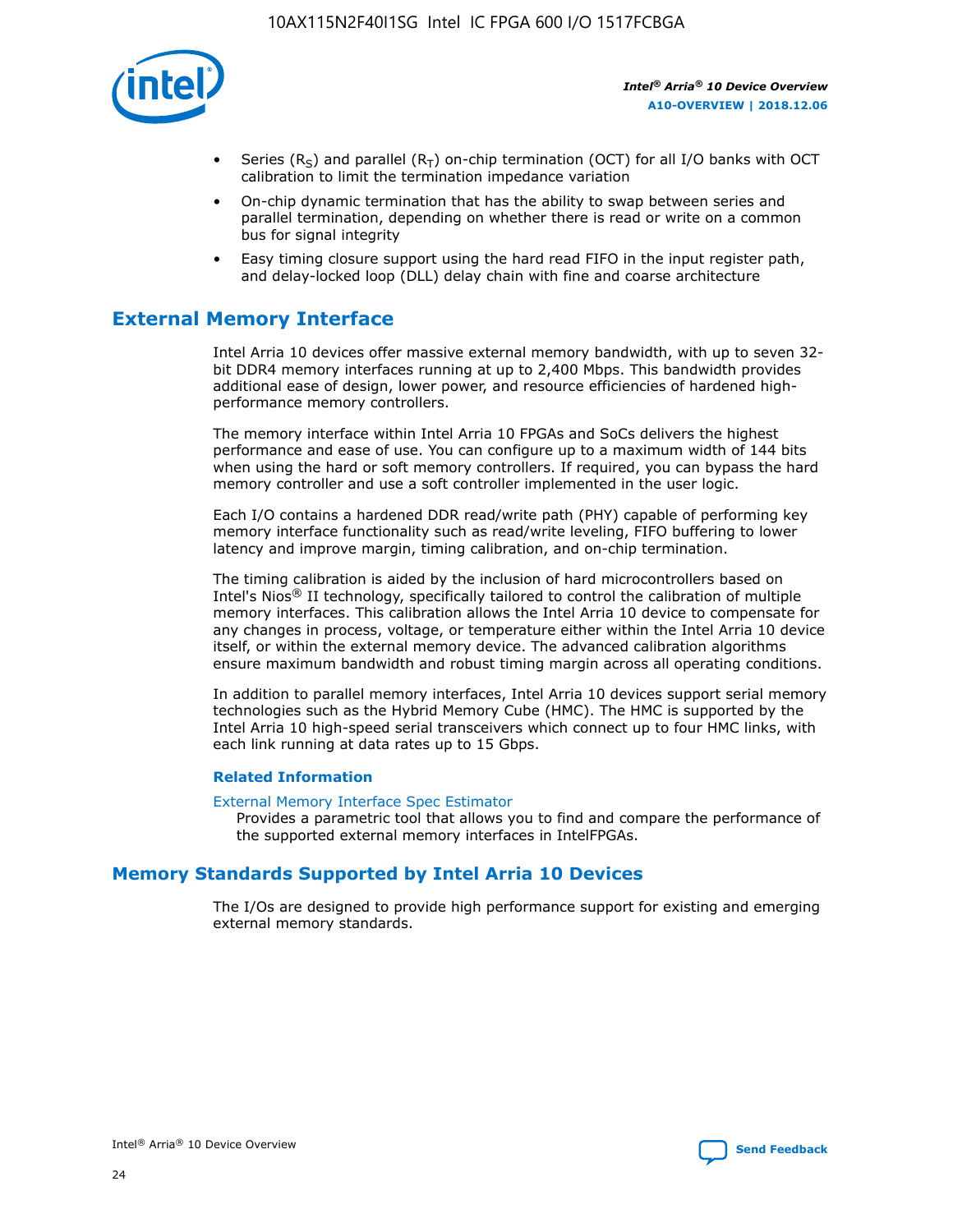

### **Table 20. Memory Standards Supported by the Hard Memory Controller**

This table lists the overall capability of the hard memory controller. For specific details, refer to the External Memory Interface Spec Estimator and Intel Arria 10 Device Datasheet.

| <b>Memory Standard</b> | <b>Rate Support</b> | <b>Ping Pong PHY Support</b> | <b>Maximum Frequency</b><br>(MHz) |
|------------------------|---------------------|------------------------------|-----------------------------------|
| <b>DDR4 SDRAM</b>      | Quarter rate        | Yes                          | 1,067                             |
|                        |                     |                              | 1,200                             |
| DDR3 SDRAM             | Half rate           | Yes                          | 533                               |
|                        |                     |                              | 667                               |
|                        | Quarter rate        | Yes                          | 1,067                             |
|                        |                     |                              | 1,067                             |
| <b>DDR3L SDRAM</b>     | Half rate           | Yes                          | 533                               |
|                        |                     |                              | 667                               |
|                        | Quarter rate        | Yes                          | 933                               |
|                        |                     |                              | 933                               |
| LPDDR3 SDRAM           | Half rate           |                              | 533                               |
|                        | Quarter rate        |                              | 800                               |

### **Table 21. Memory Standards Supported by the Soft Memory Controller**

| <b>Memory Standard</b>      | <b>Rate Support</b> | <b>Maximum Frequency</b><br>(MHz) |
|-----------------------------|---------------------|-----------------------------------|
| <b>RLDRAM 3 (11)</b>        | Quarter rate        | 1,200                             |
| ODR IV SRAM <sup>(11)</sup> | Quarter rate        | 1,067                             |
| <b>ODR II SRAM</b>          | Full rate           | 333                               |
|                             | Half rate           | 633                               |
| <b>ODR II+ SRAM</b>         | Full rate           | 333                               |
|                             | Half rate           | 633                               |
| <b>ODR II+ Xtreme SRAM</b>  | Full rate           | 333                               |
|                             | Half rate           | 633                               |

#### **Table 22. Memory Standards Supported by the HPS Hard Memory Controller**

The hard processor system (HPS) is available in Intel Arria 10 SoC devices only.

| <b>Memory Standard</b> | <b>Rate Support</b> | <b>Maximum Frequency</b><br>(MHz) |
|------------------------|---------------------|-----------------------------------|
| <b>DDR4 SDRAM</b>      | Half rate           | 1,200                             |
| <b>DDR3 SDRAM</b>      | Half rate           | 1,067                             |
| <b>DDR3L SDRAM</b>     | Half rate           | 933                               |

<sup>(11)</sup> Intel Arria 10 devices support this external memory interface using hard PHY with soft memory controller.

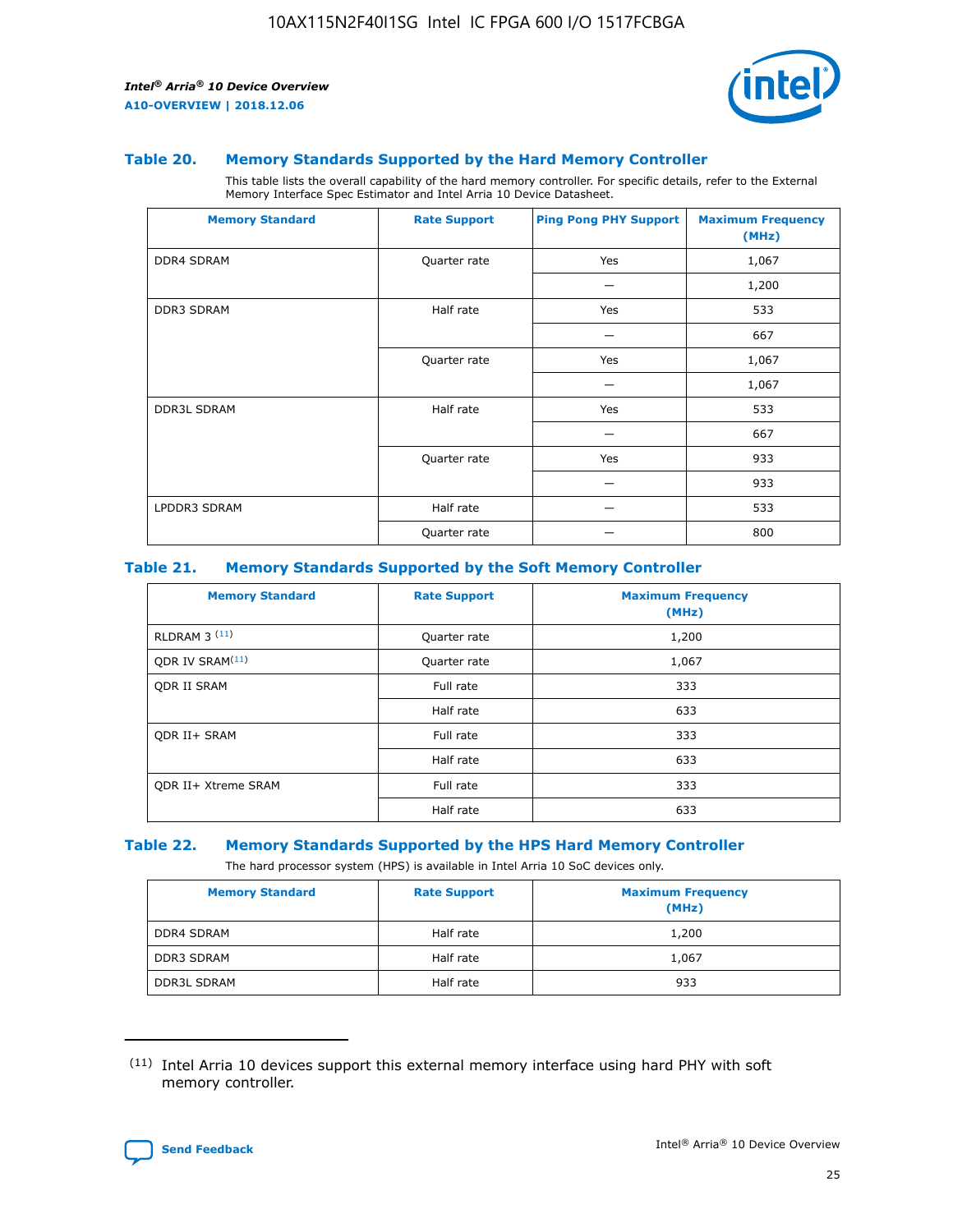

### **Related Information**

#### [Intel Arria 10 Device Datasheet](https://www.intel.com/content/www/us/en/programmable/documentation/mcn1413182292568.html#mcn1413182153340)

Lists the memory interface performance according to memory interface standards, rank or chip select configurations, and Intel Arria 10 device speed grades.

### **PCIe Gen1, Gen2, and Gen3 Hard IP**

Intel Arria 10 devices contain PCIe hard IP that is designed for performance and ease-of-use:

- Includes all layers of the PCIe stack—transaction, data link and physical layers.
- Supports PCIe Gen3, Gen2, and Gen1 Endpoint and Root Port in x1, x2, x4, or x8 lane configuration.
- Operates independently from the core logic—optional configuration via protocol (CvP) allows the PCIe link to power up and complete link training in less than 100 ms while the Intel Arria 10 device completes loading the programming file for the rest of the FPGA.
- Provides added functionality that makes it easier to support emerging features such as Single Root I/O Virtualization (SR-IOV) and optional protocol extensions.
- Provides improved end-to-end datapath protection using ECC.
- Supports FPGA configuration via protocol (CvP) using PCIe at Gen3, Gen2, or Gen1 speed.

#### **Related Information**

PCS Features on page 30

### **Enhanced PCS Hard IP for Interlaken and 10 Gbps Ethernet**

### **Interlaken Support**

The Intel Arria 10 enhanced PCS hard IP provides integrated Interlaken PCS supporting rates up to 25.8 Gbps per lane.

The Interlaken PCS is based on the proven functionality of the PCS developed for Intel's previous generation FPGAs, which demonstrated interoperability with Interlaken ASSP vendors and third-party IP suppliers. The Interlaken PCS is present in every transceiver channel in Intel Arria 10 devices.

### **Related Information**

PCS Features on page 30

### **10 Gbps Ethernet Support**

The Intel Arria 10 enhanced PCS hard IP supports 10GBASE-R PCS compliant with IEEE 802.3 10 Gbps Ethernet (10GbE). The integrated hard IP support for 10GbE and the 10 Gbps transceivers save external PHY cost, board space, and system power.

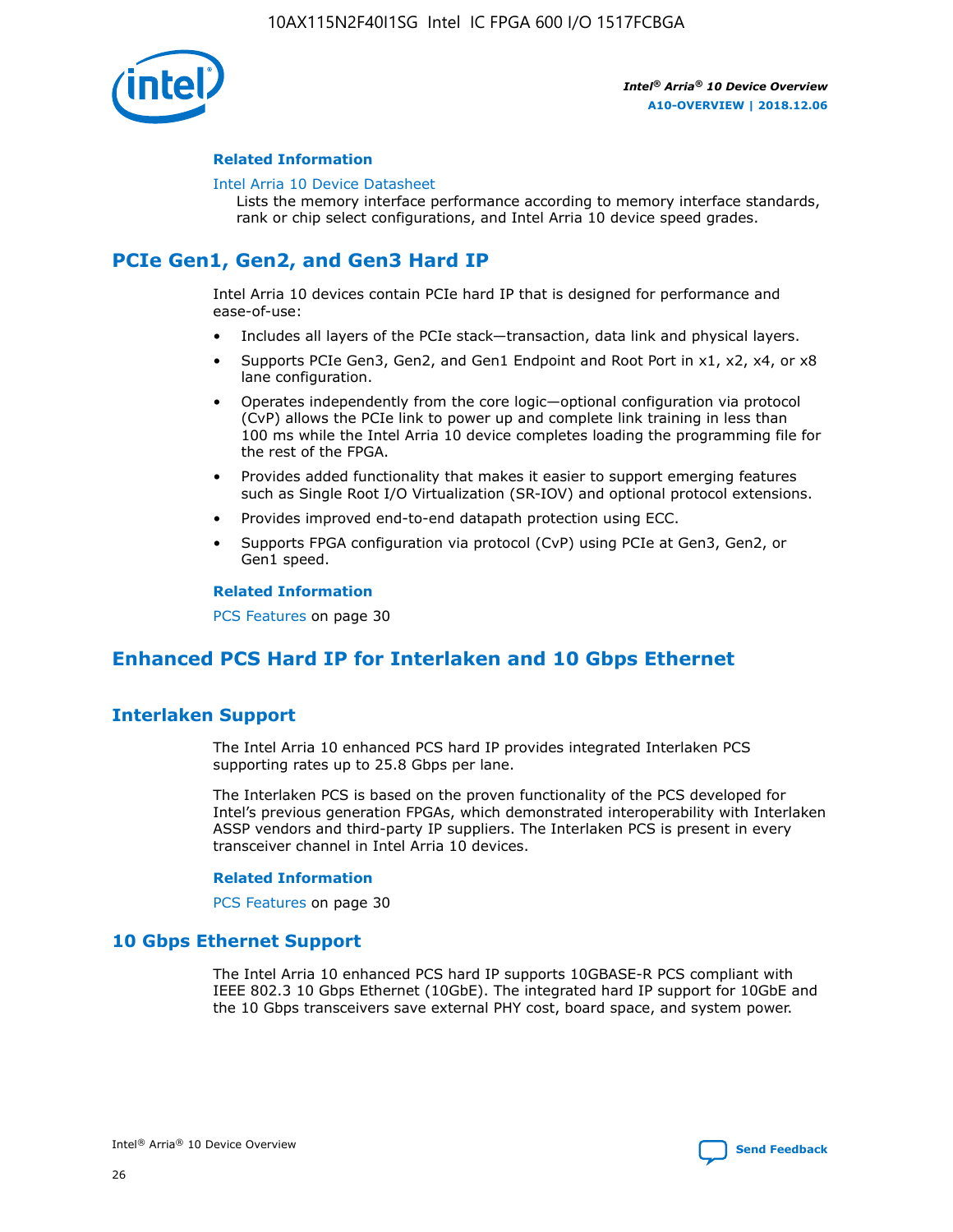

The scalable hard IP supports multiple independent 10GbE ports while using a single PLL for all the 10GBASE-R PCS instantiations, which saves on core logic resources and clock networks:

- Simplifies multiport 10GbE systems compared to XAUI interfaces that require an external XAUI-to-10G PHY.
- Incorporates Electronic Dispersion Compensation (EDC), which enables direct connection to standard 10 Gbps XFP and SFP+ pluggable optical modules.
- Supports backplane Ethernet applications and includes a hard 10GBASE-KR Forward Error Correction (FEC) circuit that you can use for 10 Gbps and 40 Gbps applications.

The 10 Gbps Ethernet PCS hard IP and 10GBASE-KR FEC are present in every transceiver channel.

### **Related Information**

PCS Features on page 30

### **Low Power Serial Transceivers**

Intel Arria 10 FPGAs and SoCs include lowest power transceivers that deliver high bandwidth, throughput and low latency.

Intel Arria 10 devices deliver the industry's lowest power consumption per transceiver channel:

- 12.5 Gbps transceivers at as low as 242 mW
- 10 Gbps transceivers at as low as 168 mW
- 6 Gbps transceivers at as low as 117 mW

Intel Arria 10 transceivers support various data rates according to application:

- Chip-to-chip and chip-to-module applications—from 1 Gbps up to 25.8 Gbps
- Long reach and backplane applications—from 1 Gbps up to 12.5 with advanced adaptive equalization
- Critical power sensitive applications—from 1 Gbps up to 11.3 Gbps using lower power modes

The combination of 20 nm process technology and architectural advances provide the following benefits:

- Significant reduction in die area and power consumption
- Increase of up to two times in transceiver I/O density compared to previous generation devices while maintaining optimal signal integrity
- Up to 72 total transceiver channels—you can configure up to 6 of these channels to run as fast as 25.8 Gbps
- All channels feature continuous data rate support up to the maximum rated speed

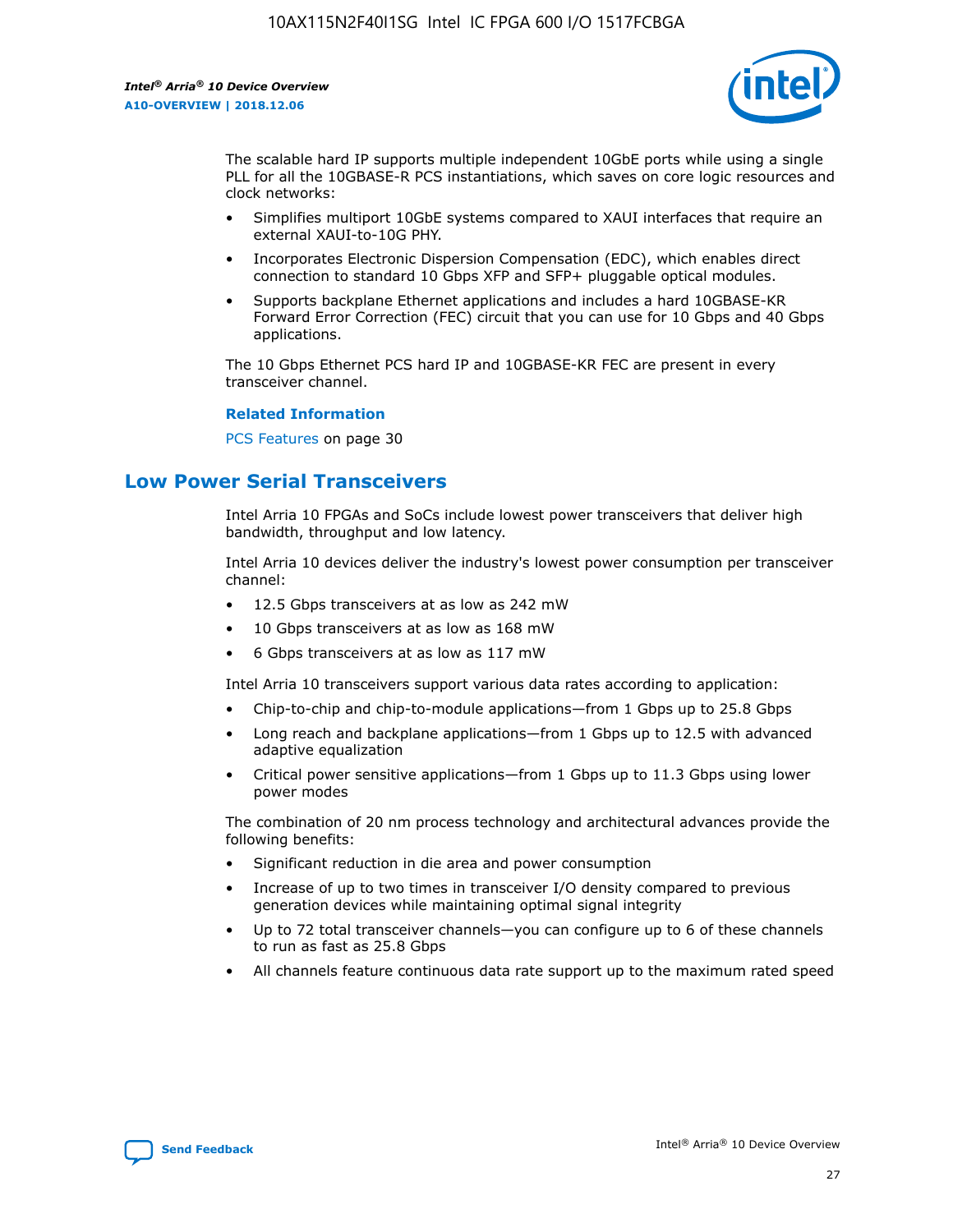



### **Figure 6. Intel Arria 10 Transceiver Block Architecture**

### **Transceiver Channels**

All transceiver channels feature a dedicated Physical Medium Attachment (PMA) and a hardened Physical Coding Sublayer (PCS).

- The PMA provides primary interfacing capabilities to physical channels.
- The PCS typically handles encoding/decoding, word alignment, and other preprocessing functions before transferring data to the FPGA core fabric.

A transceiver channel consists of a PMA and a PCS block. Most transceiver banks have 6 channels. There are some transceiver banks that contain only 3 channels.

A wide variety of bonded and non-bonded data rate configurations is possible using a highly configurable clock distribution network. Up to 80 independent transceiver data rates can be configured.

The following figures are graphical representations of top views of the silicon die, which correspond to reverse views for flip chip packages. Different Intel Arria 10 devices may have different floorplans than the ones shown in the figures.

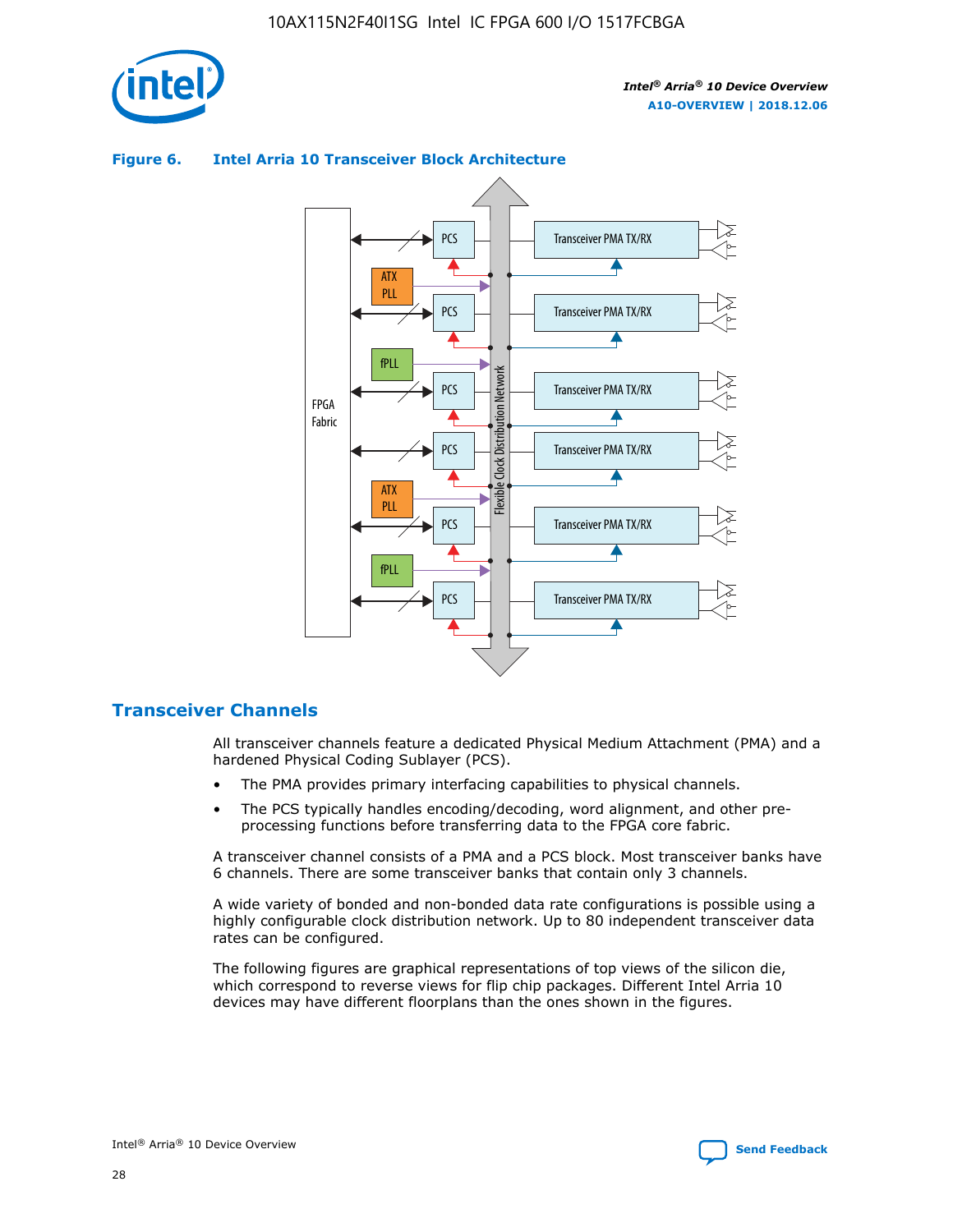

### **Figure 7. Device Chip Overview for Intel Arria 10 GX and GT Devices**



M20K Internal Memory Blocks Core Logic Fabric Transceiver Channels Hard IP Per Transceiver: Standard PCS and Enhanced PCS Hard IPs PCI Express Gen3 Hard IP Fractional PLLs M20K Internal Memory Blocks PCI Express Gen3 Hard IP Variable Precision DSP Blocks I/O PLLs Hard Memory Controllers, General-Purpose I/O Cells, LVDS Hard Processor Subsystem, Dual-Core ARM Cortex A9 M20K Internal Memory Blocks Variable Precision DSP Blocks M20K Internal Memory Blocks Core Logic Fabric I/O PLLs Hard Memory Controllers, General-Purpose I/O Cells, LVDS M20K Internal Memory Blocks Variable Precision DSP Blocks M20K Internal Memory Blocks Transceiver Channels Hard IP Per Transceiver: Standard PCS and Enhanced PCS Hard IPs PCI Express Gen3 Hard IP Fractional PLLs PCI Express Gen3 Hard IP Hard PCS Hard PCS Hard PCS Hard PCS Hard PCS Hard PCS Hard PCS Hard PCS Hard PCS Transceiver PMA Transceiver PMA Transceiver PMA Transceiver PMA Transceiver PMA Transceiver PMA Transceiver PMA Unused transceiver chann can be used as additional transceiver transmit PLLs Transceiver PMA Transceiver PMA Transceiver Clock Networks fPLL ATX (LC) **Transmit** PLL fPLL ATX (LC) Transmi PLL fPLL ATX (LC) **Transmit** PLL

### **PMA Features**

Intel Arria 10 transceivers provide exceptional signal integrity at data rates up to 25.8 Gbps. Clocking options include ultra-low jitter ATX PLLs (LC tank based), clock multiplier unit (CMU) PLLs, and fractional PLLs.

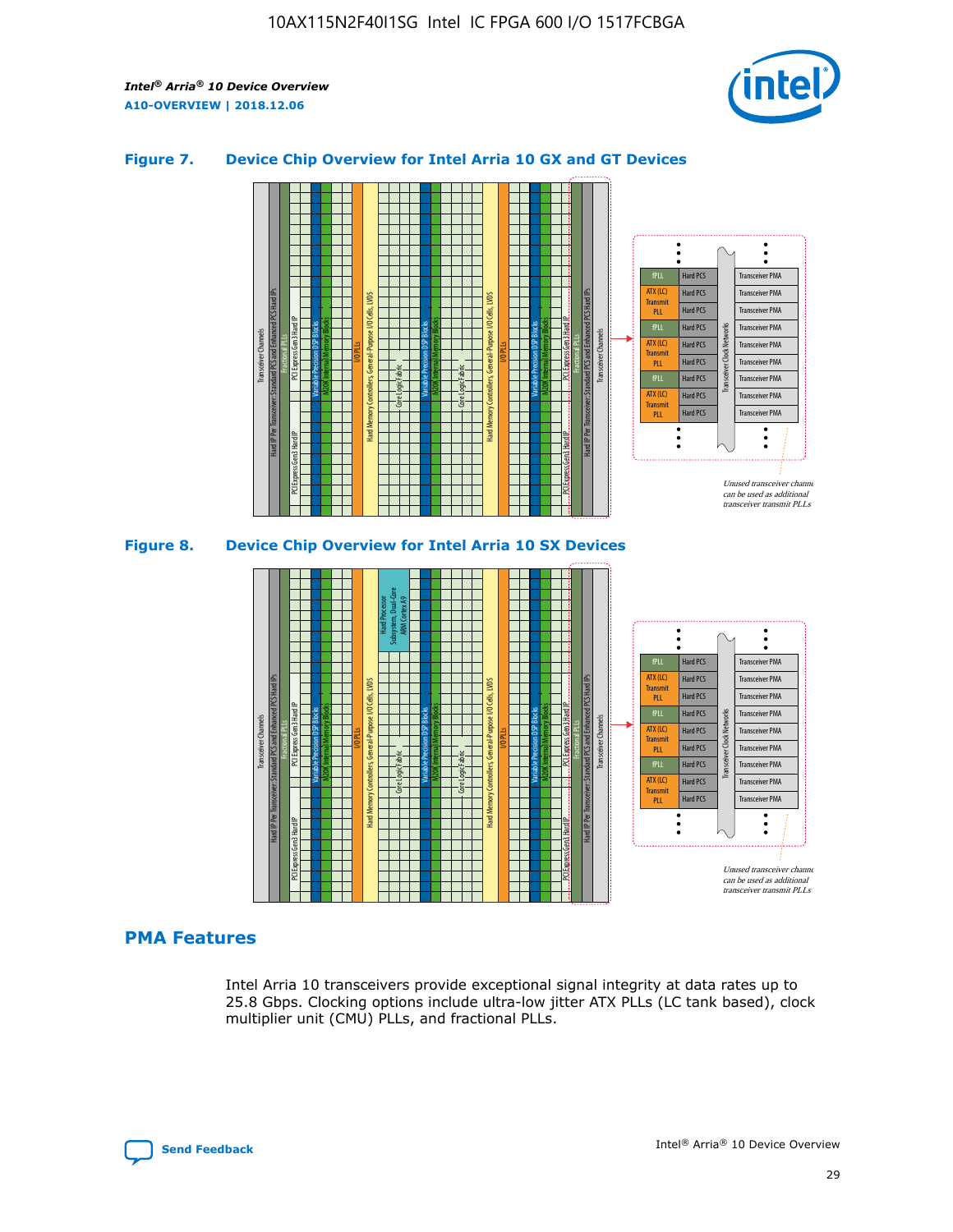

Each transceiver channel contains a channel PLL that can be used as the CMU PLL or clock data recovery (CDR) PLL. In CDR mode, the channel PLL recovers the receiver clock and data in the transceiver channel. Up to 80 independent data rates can be configured on a single Intel Arria 10 device.

### **Table 23. PMA Features of the Transceivers in Intel Arria 10 Devices**

| <b>Feature</b>                                             | <b>Capability</b>                                                                                                                                                                                                             |
|------------------------------------------------------------|-------------------------------------------------------------------------------------------------------------------------------------------------------------------------------------------------------------------------------|
| Chip-to-Chip Data Rates                                    | 1 Gbps to 17.4 Gbps (Intel Arria 10 GX devices)<br>1 Gbps to 25.8 Gbps (Intel Arria 10 GT devices)                                                                                                                            |
| Backplane Support                                          | Drive backplanes at data rates up to 12.5 Gbps                                                                                                                                                                                |
| <b>Optical Module Support</b>                              | SFP+/SFP, XFP, CXP, QSFP/QSFP28, CFP/CFP2/CFP4                                                                                                                                                                                |
| Cable Driving Support                                      | SFP+ Direct Attach, PCI Express over cable, eSATA                                                                                                                                                                             |
| Transmit Pre-Emphasis                                      | 4-tap transmit pre-emphasis and de-emphasis to compensate for system channel loss                                                                                                                                             |
| Continuous Time Linear<br>Equalizer (CTLE)                 | Dual mode, high-gain, and high-data rate, linear receive equalization to compensate for<br>system channel loss                                                                                                                |
| Decision Feedback Equalizer<br>(DFE)                       | 7-fixed and 4-floating tap DFE to equalize backplane channel loss in the presence of<br>crosstalk and noisy environments                                                                                                      |
| Variable Gain Amplifier                                    | Optimizes the signal amplitude prior to the CDR sampling and operates in fixed and<br>adaptive modes                                                                                                                          |
| Altera Digital Adaptive<br>Parametric Tuning (ADAPT)       | Fully digital adaptation engine to automatically adjust all link equalization parameters-<br>including CTLE, DFE, and variable gain amplifier blocks—that provide optimal link margin<br>without intervention from user logic |
| Precision Signal Integrity<br>Calibration Engine (PreSICE) | Hardened calibration controller to quickly calibrate all transceiver control parameters on<br>power-up, which provides the optimal signal integrity and jitter performance                                                    |
| Advanced Transmit (ATX)<br><b>PLL</b>                      | Low jitter ATX (LC tank based) PLLs with continuous tuning range to cover a wide range of<br>standard and proprietary protocols                                                                                               |
| <b>Fractional PLLs</b>                                     | On-chip fractional frequency synthesizers to replace on-board crystal oscillators and reduce<br>system cost                                                                                                                   |
| Digitally Assisted Analog<br><b>CDR</b>                    | Superior jitter tolerance with fast lock time                                                                                                                                                                                 |
| Dynamic Partial<br>Reconfiguration                         | Allows independent control of the Avalon memory-mapped interface of each transceiver<br>channel for the highest transceiver flexibility                                                                                       |
| Multiple PCS-PMA and PCS-<br>PLD interface widths          | 8-, 10-, 16-, 20-, 32-, 40-, or 64-bit interface widths for flexibility of deserialization width,<br>encoding, and reduced latency                                                                                            |

### **PCS Features**

This table summarizes the Intel Arria 10 transceiver PCS features. You can use the transceiver PCS to support a wide range of protocols ranging from 1 Gbps to 25.8 Gbps.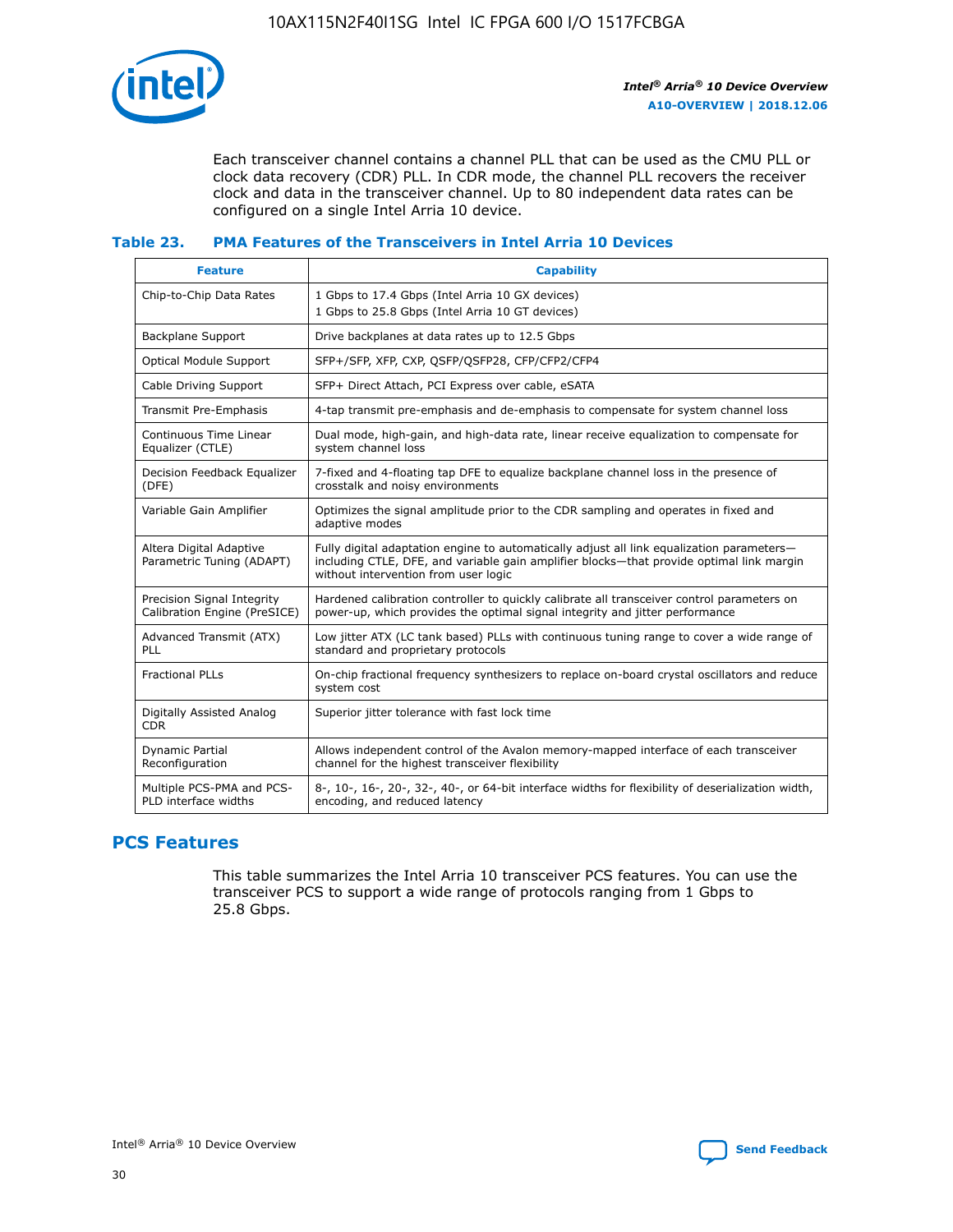

| <b>PCS</b>    | <b>Description</b>                                                                                                                                                                                                                                                                                                                                                                                             |
|---------------|----------------------------------------------------------------------------------------------------------------------------------------------------------------------------------------------------------------------------------------------------------------------------------------------------------------------------------------------------------------------------------------------------------------|
| Standard PCS  | Operates at a data rate up to 12 Gbps<br>Supports protocols such as PCI-Express, CPRI 4.2+, GigE, IEEE 1588 in Hard PCS<br>Implements other protocols using Basic/Custom (Standard PCS) transceiver<br>configuration rules.                                                                                                                                                                                    |
| Enhanced PCS  | Performs functions common to most serial data industry standards, such as word<br>alignment, encoding/decoding, and framing, before data is sent or received off-chip<br>through the PMA<br>• Handles data transfer to and from the FPGA fabric<br>Handles data transfer internally to and from the PMA<br>Provides frequency compensation<br>Performs channel bonding for multi-channel low skew applications |
| PCIe Gen3 PCS | Supports the seamless switching of Data and Clock between the Gen1, Gen2, and Gen3<br>data rates<br>Provides support for PIPE 3.0 features<br>Supports the PIPE interface with the Hard IP enabled, as well as with the Hard IP<br>bypassed                                                                                                                                                                    |

#### **Related Information**

- PCIe Gen1, Gen2, and Gen3 Hard IP on page 26
- Interlaken Support on page 26
- 10 Gbps Ethernet Support on page 26

### **PCS Protocol Support**

This table lists some of the protocols supported by the Intel Arria 10 transceiver PCS. For more information about the blocks in the transmitter and receiver data paths, refer to the related information.

| <b>Protocol</b>                                 | <b>Data Rate</b><br>(Gbps) | <b>Transceiver IP</b>       | <b>PCS Support</b>                      |
|-------------------------------------------------|----------------------------|-----------------------------|-----------------------------------------|
| PCIe Gen3 x1, x2, x4, x8                        | 8.0                        | Native PHY (PIPE)           | Standard PCS and PCIe<br>Gen3 PCS       |
| PCIe Gen2 x1, x2, x4, x8                        | 5.0                        | Native PHY (PIPE)           | <b>Standard PCS</b>                     |
| PCIe Gen1 x1, x2, x4, x8                        | 2.5                        | Native PHY (PIPE)           | Standard PCS                            |
| 1000BASE-X Gigabit Ethernet                     | 1.25                       | Native PHY                  | <b>Standard PCS</b>                     |
| 1000BASE-X Gigabit Ethernet with<br>IEEE 1588v2 | 1.25                       | Native PHY                  | Standard PCS                            |
| 10GBASE-R                                       | 10.3125                    | Native PHY                  | <b>Enhanced PCS</b>                     |
| 10GBASE-R with IEEE 1588v2                      | 10.3125                    | Native PHY                  | <b>Enhanced PCS</b>                     |
| 10GBASE-R with KR FEC                           | 10.3125                    | Native PHY                  | <b>Enhanced PCS</b>                     |
| 10GBASE-KR and 1000BASE-X                       | 10.3125                    | 1G/10GbE and 10GBASE-KR PHY | Standard PCS and<br><b>Enhanced PCS</b> |
| Interlaken (CEI-6G/11G)                         | 3.125 to 17.4              | Native PHY                  | <b>Enhanced PCS</b>                     |
| SFI-S/SFI-5.2                                   | 11.2                       | Native PHY                  | <b>Enhanced PCS</b>                     |
| $10G$ SDI                                       | 10.692                     | Native PHY                  | <b>Enhanced PCS</b>                     |
|                                                 |                            |                             | continued                               |

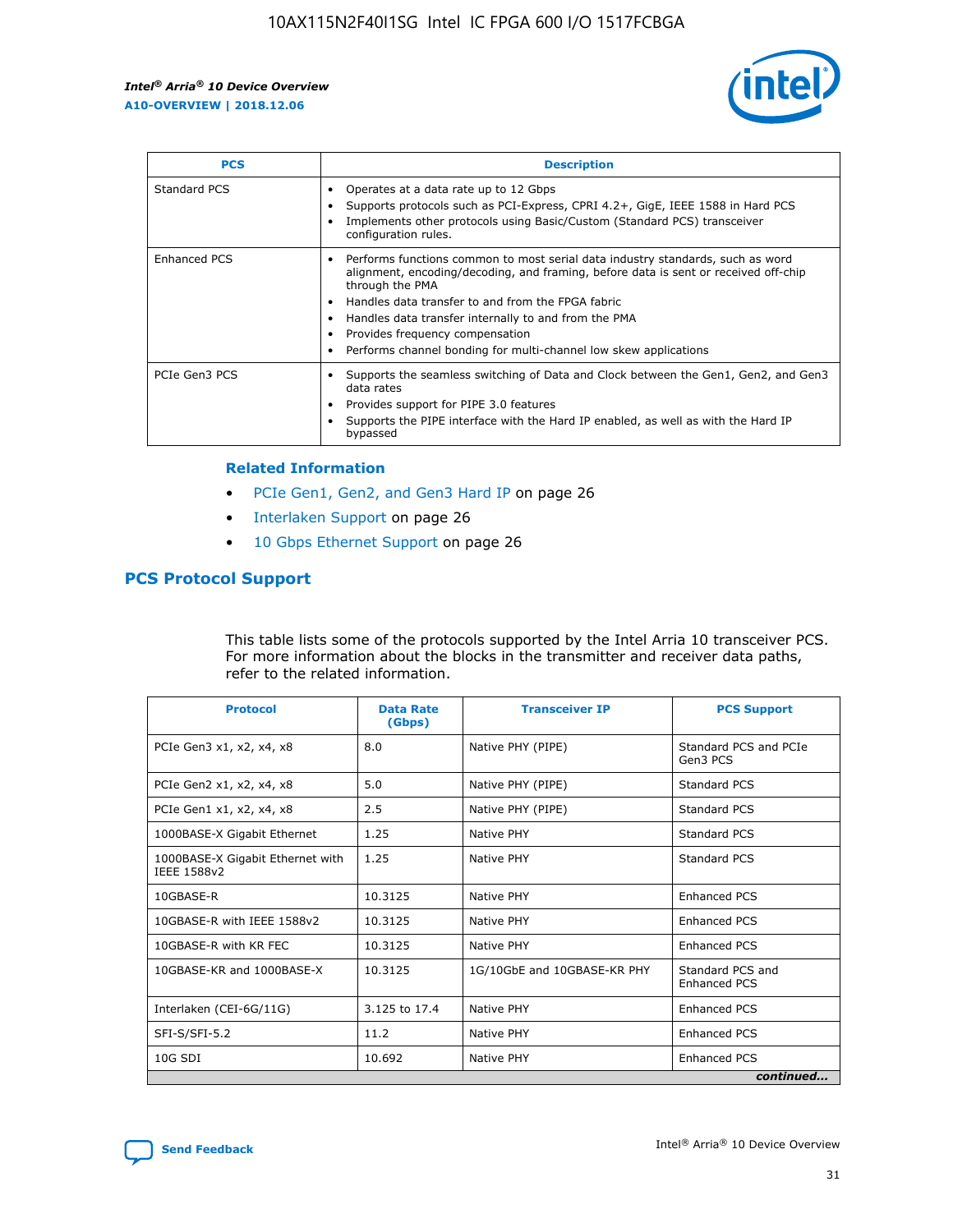

| <b>Protocol</b>      | <b>Data Rate</b><br>(Gbps) | <b>Transceiver IP</b> | <b>PCS Support</b> |
|----------------------|----------------------------|-----------------------|--------------------|
| CPRI 6.0 (64B/66B)   | 0.6144 to<br>10.1376       | Native PHY            | Enhanced PCS       |
| CPRI 4.2 (8B/10B)    | 0.6144 to<br>9.8304        | Native PHY            | Standard PCS       |
| OBSAI RP3 v4.2       | 0.6144 to 6.144            | Native PHY            | Standard PCS       |
| SD-SDI/HD-SDI/3G-SDI | $0.143(12)$ to<br>2.97     | Native PHY            | Standard PCS       |

### **Related Information**

#### [Intel Arria 10 Transceiver PHY User Guide](https://www.intel.com/content/www/us/en/programmable/documentation/nik1398707230472.html#nik1398707091164)

Provides more information about the supported transceiver protocols and PHY IP, the PMA architecture, and the standard, enhanced, and PCIe Gen3 PCS architecture.

### **SoC with Hard Processor System**

Each SoC device combines an FPGA fabric and a hard processor system (HPS) in a single device. This combination delivers the flexibility of programmable logic with the power and cost savings of hard IP in these ways:

- Reduces board space, system power, and bill of materials cost by eliminating a discrete embedded processor
- Allows you to differentiate the end product in both hardware and software, and to support virtually any interface standard
- Extends the product life and revenue through in-field hardware and software updates

<sup>(12)</sup> The 0.143 Gbps data rate is supported using oversampling of user logic that you must implement in the FPGA fabric.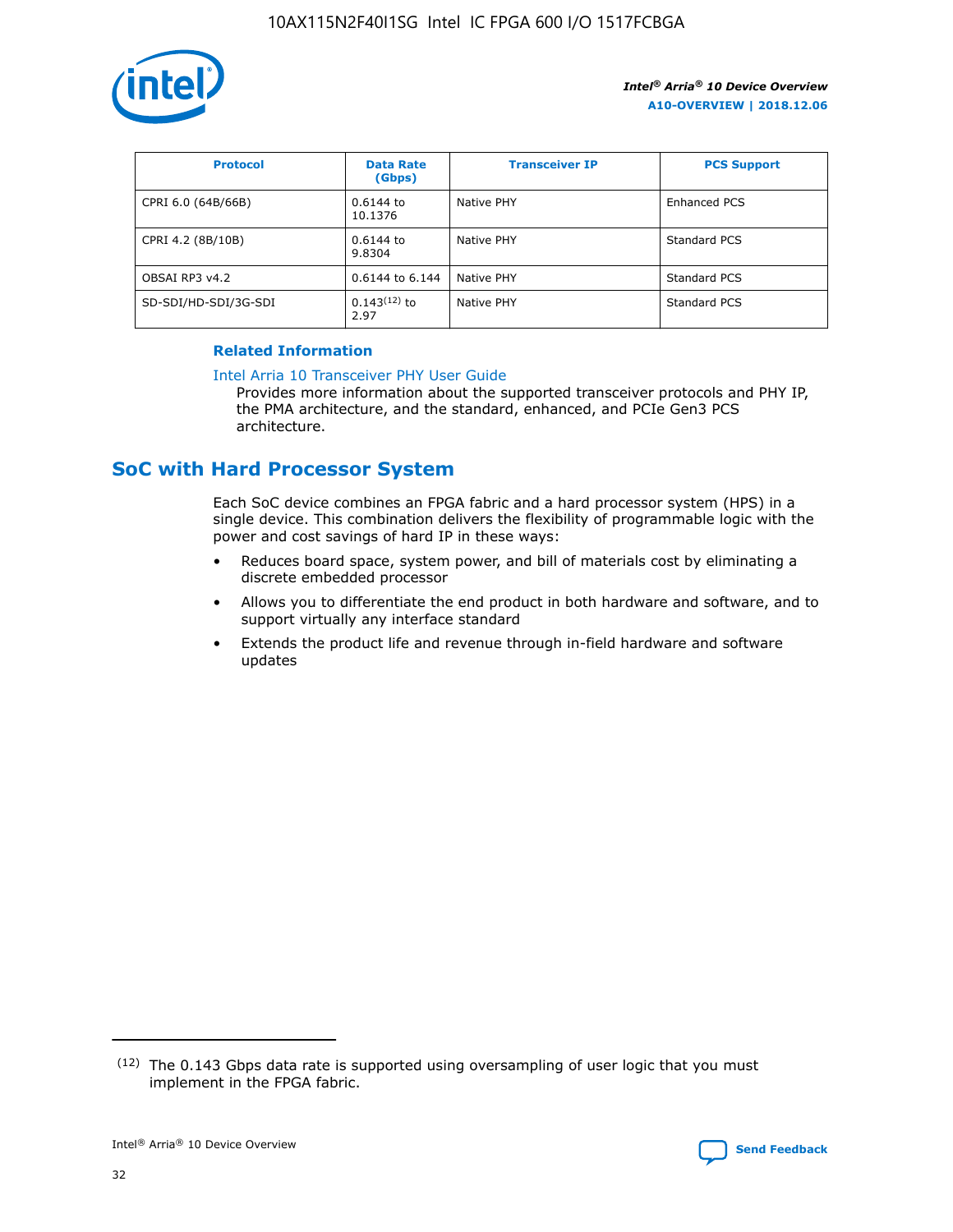

#### **Figure 9. HPS Block Diagram**

This figure shows a block diagram of the HPS with the dual ARM Cortex-A9 MPCore processor.



### **Key Advantages of 20-nm HPS**

The 20-nm HPS strikes a balance between enabling maximum software compatibility with 28-nm SoCs while still improving upon the 28-nm HPS architecture. These improvements address the requirements of the next generation target markets such as wireless and wireline communications, compute and storage equipment, broadcast and military in terms of performance, memory bandwidth, connectivity via backplane and security.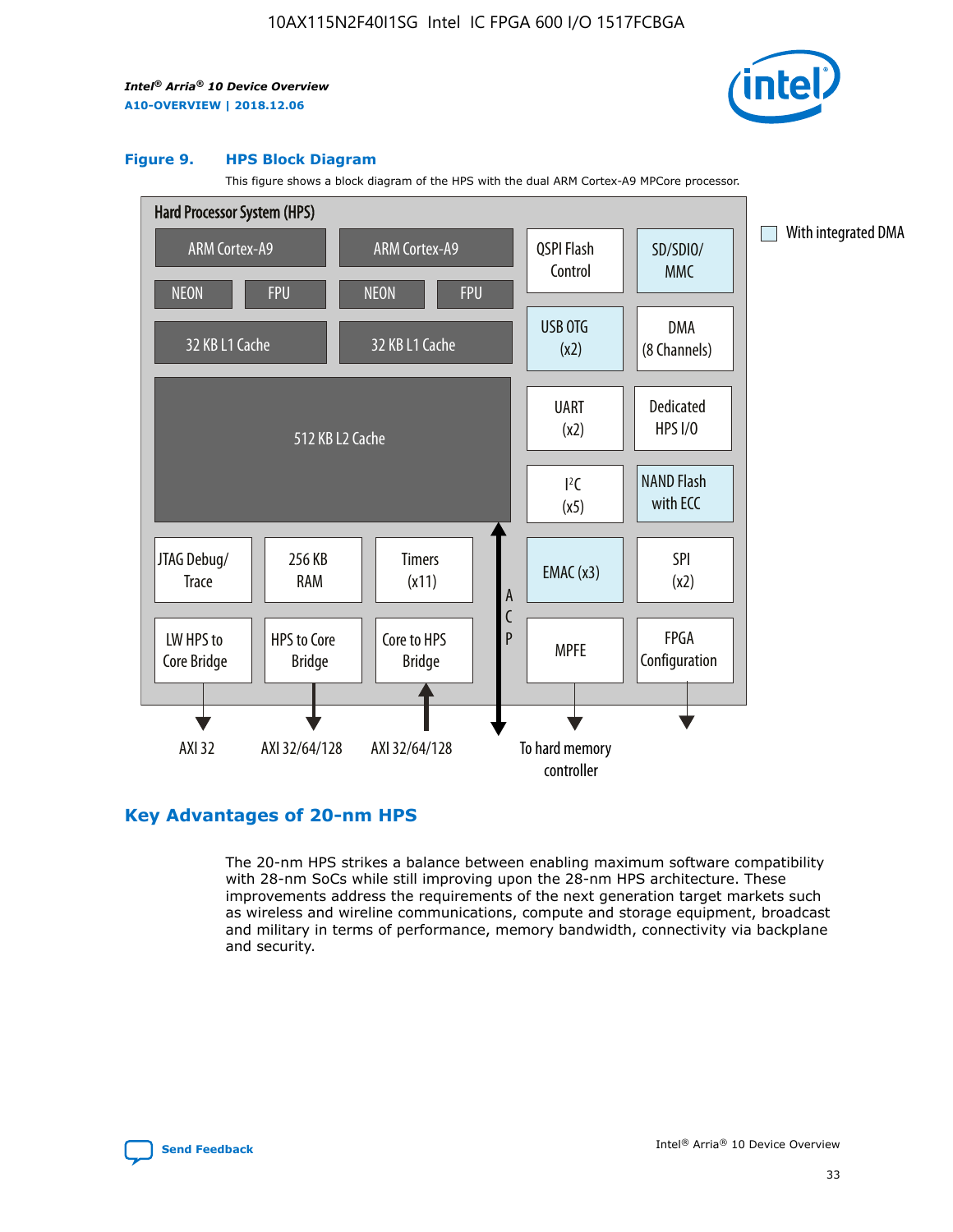

### **Table 24. Improvements in 20 nm HPS**

This table lists the key improvements of the 20 nm HPS compared to the 28 nm HPS.

| Advantages/<br><b>Improvements</b>                          | <b>Description</b>                                                                                                                                                                                                                                                                                                                                                                                                                                                                                                                                                                                                                                                                                                                                                                                                                                                                                                                   |
|-------------------------------------------------------------|--------------------------------------------------------------------------------------------------------------------------------------------------------------------------------------------------------------------------------------------------------------------------------------------------------------------------------------------------------------------------------------------------------------------------------------------------------------------------------------------------------------------------------------------------------------------------------------------------------------------------------------------------------------------------------------------------------------------------------------------------------------------------------------------------------------------------------------------------------------------------------------------------------------------------------------|
| Increased performance and<br>overdrive capability           | While the nominal processor frequency is 1.2 GHz, the 20 nm HPS offers an "overdrive"<br>feature which enables a higher processor operating frequency. This requires a higher supply<br>voltage value that is unique to the HPS and may require a separate regulator.                                                                                                                                                                                                                                                                                                                                                                                                                                                                                                                                                                                                                                                                |
| Increased processor memory<br>bandwidth and DDR4<br>support | Up to 64-bit DDR4 memory at 2,400 Mbps support is available for the processor. The hard<br>memory controller for the HPS comprises a multi-port front end that manages connections<br>to a single port memory controller. The multi-port front end allows logic core and the HPS<br>to share ports and thereby the available bandwidth of the memory controller.                                                                                                                                                                                                                                                                                                                                                                                                                                                                                                                                                                     |
| Flexible I/O sharing                                        | An advanced I/O pin muxing scheme allows improved sharing of I/O between the HPS and<br>the core logic. The following types of I/O are available for SoC:<br>17 dedicated I/Os-physically located inside the HPS block and are not accessible to<br>logic within the core. The 17 dedicated I/Os are used for HPS clock, resets, and<br>interfacing with boot devices, QSPI, and SD/MMC.<br>48 direct shared I/O-located closest to the HPS block and are ideal for high speed HPS<br>$\bullet$<br>peripherals such as EMAC, USB, and others. There is one bank of 48 I/Os that supports<br>direct sharing where the 48 I/Os can be shared 12 I/Os at a time.<br>Standard (shared) I/O-all standard I/Os can be shared by the HPS peripherals and any<br>logic within the core. For designs where more than 48 I/Os are reguired to fully use all<br>the peripherals in the HPS, these I/Os can be connected through the core logic. |
| <b>EMAC</b> core                                            | Three EMAC cores are available in the HPS. The EMAC cores enable an application to<br>support two redundant Ethernet connections; for example, backplane, or two EMAC cores<br>for managing IEEE 1588 time stamp information while allowing a third EMAC core for debug<br>and configuration. All three EMACs can potentially share the same time stamps, simplifying<br>the 1588 time stamping implementation. A new serial time stamp interface allows core<br>logic to access and read the time stamp values. The integrated EMAC controllers can be<br>connected to external Ethernet PHY through the provided MDIO or I <sup>2</sup> C interface.                                                                                                                                                                                                                                                                               |
| On-chip memory                                              | The on-chip memory is updated to 256 KB support and can support larger data sets and<br>real time algorithms.                                                                                                                                                                                                                                                                                                                                                                                                                                                                                                                                                                                                                                                                                                                                                                                                                        |
| <b>ECC</b> enhancements                                     | Improvements in L2 Cache ECC management allow identification of errors down to the<br>address level. ECC enhancements also enable improved error injection and status reporting<br>via the introduction of new memory mapped access to syndrome and data signals.                                                                                                                                                                                                                                                                                                                                                                                                                                                                                                                                                                                                                                                                    |
| HPS to FPGA Interconnect<br>Backbone                        | Although the HPS and the Logic Core can operate independently, they are tightly coupled<br>via a high-bandwidth system interconnect built from high-performance ARM AMBA AXI bus<br>bridges. IP bus masters in the FPGA fabric have access to HPS bus slaves via the FPGA-to-<br>HPS interconnect. Similarly, HPS bus masters have access to bus slaves in the core fabric<br>via the HPS-to-FPGA bridge. Both bridges are AMBA AXI-3 compliant and support<br>simultaneous read and write transactions. Up to three masters within the core fabric can<br>share the HPS SDRAM controller with the processor. Additionally, the processor can be used<br>to configure the core fabric under program control via a dedicated 32-bit configuration port.                                                                                                                                                                               |
| FPGA configuration and HPS<br>booting                       | The FPGA fabric and HPS in the SoCs are powered independently. You can reduce the clock<br>frequencies or gate the clocks to reduce dynamic power.<br>You can configure the FPGA fabric and boot the HPS independently, in any order, providing<br>you with more design flexibility.                                                                                                                                                                                                                                                                                                                                                                                                                                                                                                                                                                                                                                                 |
| Security                                                    | New security features have been introduced for anti-tamper management, secure boot,<br>encryption (AES), and authentication (SHA).                                                                                                                                                                                                                                                                                                                                                                                                                                                                                                                                                                                                                                                                                                                                                                                                   |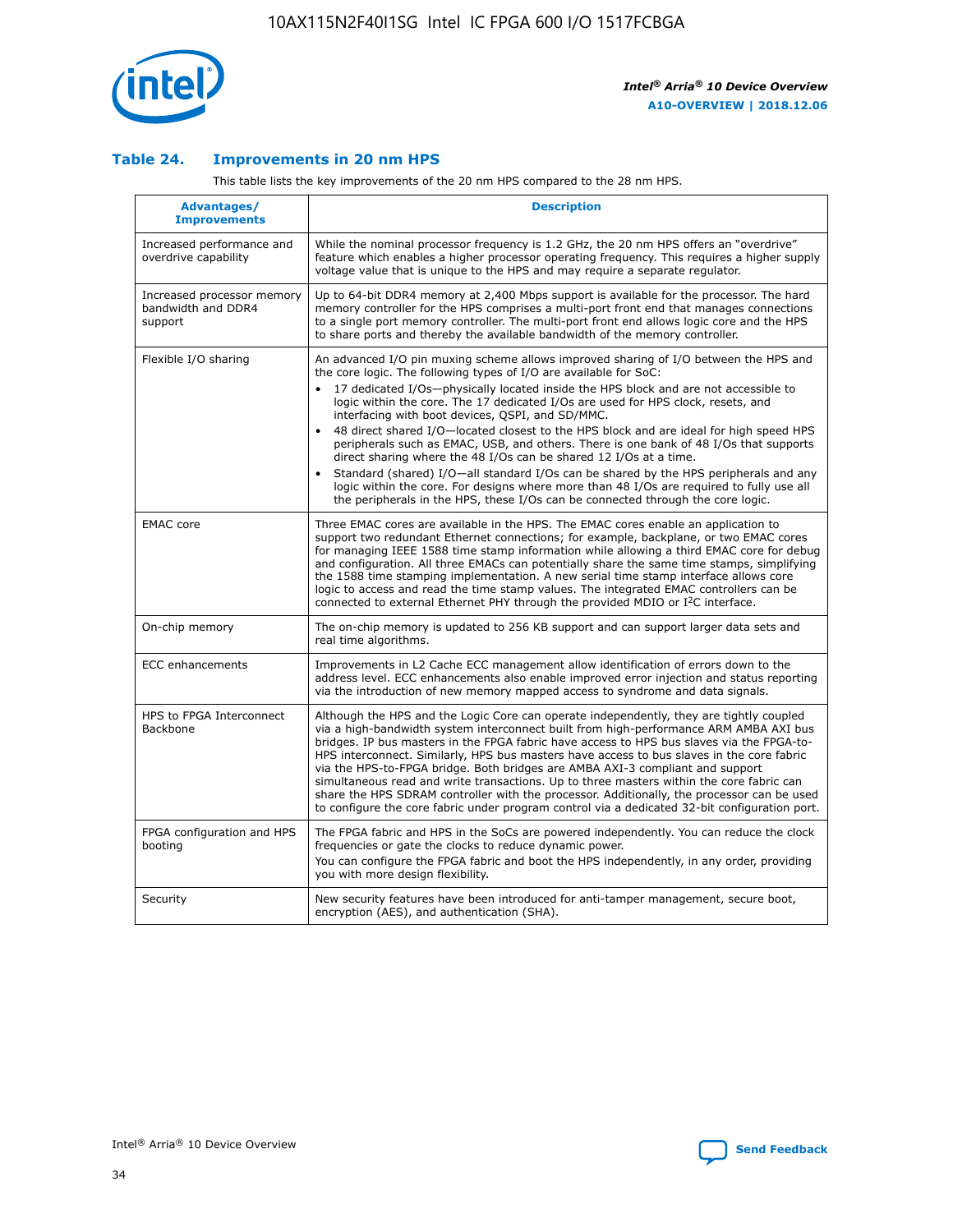

### **Features of the HPS**

The HPS has the following features:

- 1.2-GHz, dual-core ARM Cortex-A9 MPCore processor with up to 1.5-GHz via overdrive
	- ARMv7-A architecture that runs 32-bit ARM instructions, 16-bit and 32-bit Thumb instructions, and 8-bit Java byte codes in Jazelle style
	- Superscalar, variable length, out-of-order pipeline with dynamic branch prediction
	- Instruction Efficiency 2.5 MIPS/MHz, which provides total performance of 7500 MIPS at 1.5 GHz
- Each processor core includes:
	- 32 KB of L1 instruction cache, 32 KB of L1 data cache
	- Single- and double-precision floating-point unit and NEON media engine
	- CoreSight debug and trace technology
	- Snoop Control Unit (SCU) and Acceleration Coherency Port (ACP)
- 512 KB of shared L2 cache
- 256 KB of scratch RAM
- Hard memory controller with support for DDR3, DDR4 and optional error correction code (ECC) support
- Multiport Front End (MPFE) Scheduler interface to the hard memory controller
- 8-channel direct memory access (DMA) controller
- QSPI flash controller with SIO, DIO, QIO SPI Flash support
- NAND flash controller (ONFI 1.0 or later) with DMA and ECC support, updated to support 8 and 16-bit Flash devices and new command DMA to offload CPU for fast power down recovery
- Updated SD/SDIO/MMC controller to eMMC 4.5 with DMA with CE-ATA digital command support
- 3 10/100/1000 Ethernet media access control (MAC) with DMA
- 2 USB On-the-Go (OTG) controllers with DMA
- $\bullet$  5 I<sup>2</sup>C controllers (3 can be used by EMAC for MIO to external PHY)
- 2 UART 16550 Compatible controllers
- 4 serial peripheral interfaces (SPI) (2 Master, 2 Slaves)
- 62 programmable general-purpose I/Os, which includes 48 direct share I/Os that allows the HPS peripherals to connect directly to the FPGA I/Os
- 7 general-purpose timers
- 4 watchdog timers
- Anti-tamper, Secure Boot, Encryption (AES) and Authentication (SHA)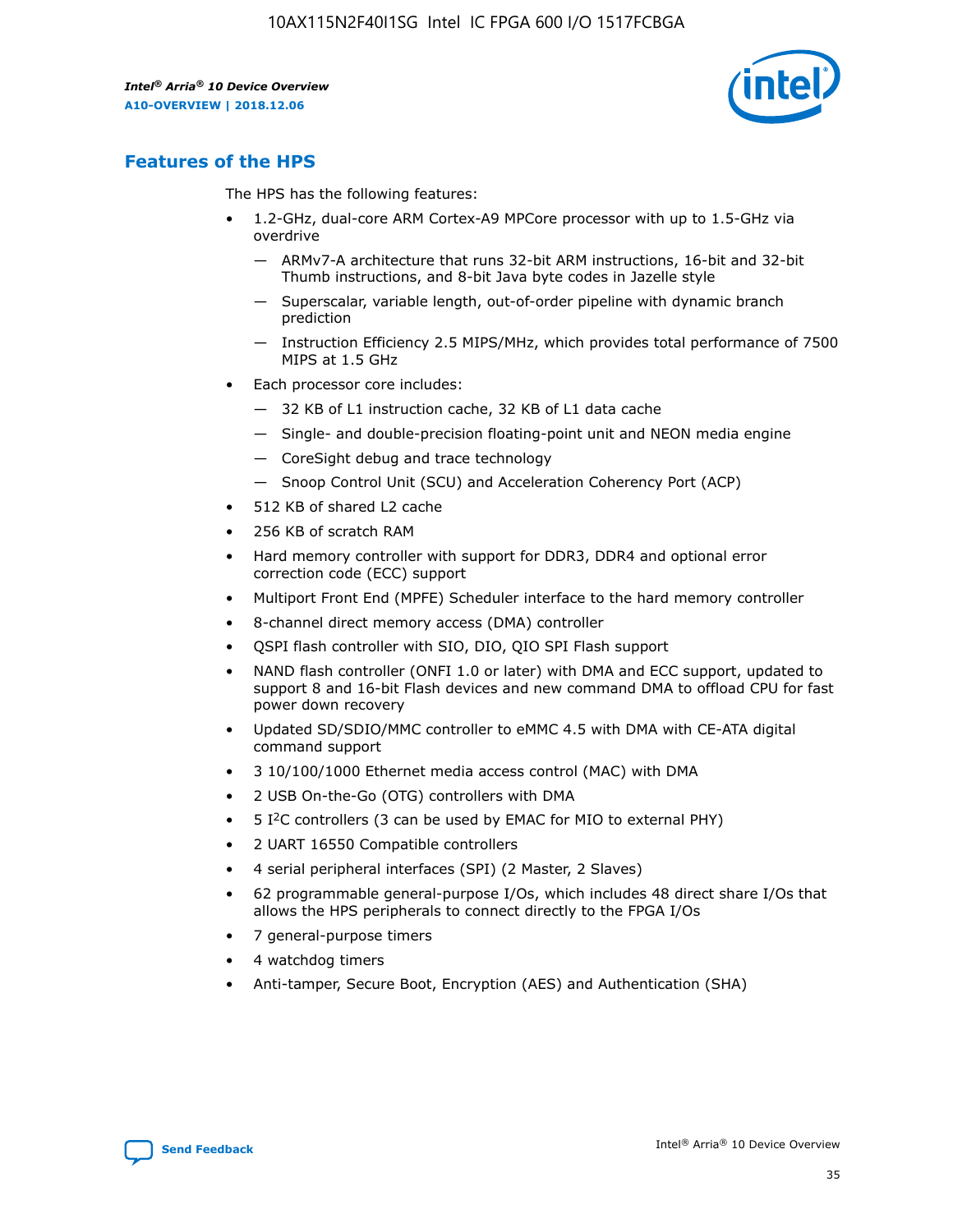

### **System Peripherals and Debug Access Port**

Each Ethernet MAC, USB OTG, NAND flash controller, and SD/MMC controller module has an integrated DMA controller. For modules without an integrated DMA controller, an additional DMA controller module provides up to eight channels of high-bandwidth data transfers. Peripherals that communicate off-chip are multiplexed with other peripherals at the HPS pin level. This allows you to choose which peripherals interface with other devices on your PCB.

The debug access port provides interfaces to industry standard JTAG debug probes and supports ARM CoreSight debug and core traces to facilitate software development.

### **HPS–FPGA AXI Bridges**

The HPS–FPGA bridges, which support the Advanced Microcontroller Bus Architecture (AMBA) Advanced eXtensible Interface (AXI™) specifications, consist of the following bridges:

- FPGA-to-HPS AMBA AXI bridge—a high-performance bus supporting 32, 64, and 128 bit data widths that allows the FPGA fabric to issue transactions to slaves in the HPS.
- HPS-to-FPGA Avalon/AMBA AXI bridge—a high-performance bus supporting 32, 64, and 128 bit data widths that allows the HPS to issue transactions to slaves in the FPGA fabric.
- Lightweight HPS-to-FPGA AXI bridge—a lower latency 32 bit width bus that allows the HPS to issue transactions to soft peripherals in the FPGA fabric. This bridge is primarily used for control and status register (CSR) accesses to peripherals in the FPGA fabric.

The HPS–FPGA AXI bridges allow masters in the FPGA fabric to communicate with slaves in the HPS logic, and vice versa. For example, the HPS-to-FPGA AXI bridge allows you to share memories instantiated in the FPGA fabric with one or both microprocessors in the HPS, while the FPGA-to-HPS AXI bridge allows logic in the FPGA fabric to access the memory and peripherals in the HPS.

Each HPS–FPGA bridge also provides asynchronous clock crossing for data transferred between the FPGA fabric and the HPS.

#### **HPS SDRAM Controller Subsystem**

The HPS SDRAM controller subsystem contains a multiport SDRAM controller and DDR PHY that are shared between the FPGA fabric (through the FPGA-to-HPS SDRAM interface), the level 2 (L2) cache, and the level 3 (L3) system interconnect. The FPGA-to-HPS SDRAM interface supports AMBA AXI and Avalon® Memory-Mapped (Avalon-MM) interface standards, and provides up to six individual ports for access by masters implemented in the FPGA fabric.

The HPS SDRAM controller supports up to 3 masters (command ports), 3x 64-bit read data ports and 3x 64-bit write data ports.

To maximize memory performance, the SDRAM controller subsystem supports command and data reordering, deficit round-robin arbitration with aging, and high-priority bypass features.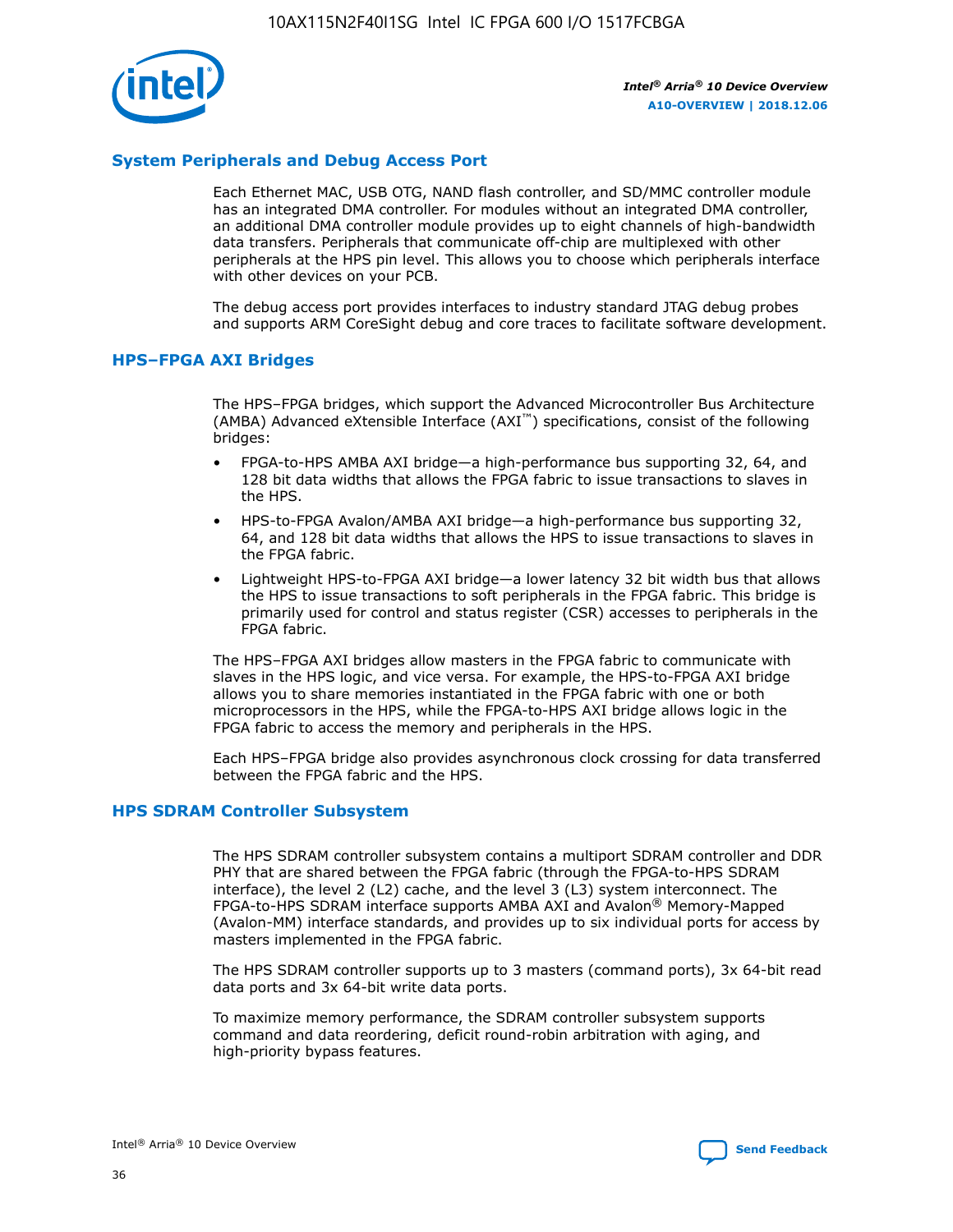

### **FPGA Configuration and HPS Booting**

The FPGA fabric and HPS in the SoC FPGA must be powered at the same time. You can reduce the clock frequencies or gate the clocks to reduce dynamic power.

Once powered, the FPGA fabric and HPS can be configured independently thus providing you with more design flexibility:

- You can boot the HPS independently. After the HPS is running, the HPS can fully or partially reconfigure the FPGA fabric at any time under software control. The HPS can also configure other FPGAs on the board through the FPGA configuration controller.
- Configure the FPGA fabric first, and then boot the HPS from memory accessible to the FPGA fabric.

### **Hardware and Software Development**

For hardware development, you can configure the HPS and connect your soft logic in the FPGA fabric to the HPS interfaces using the Platform Designer system integration tool in the Intel Quartus Prime software.

For software development, the ARM-based SoC FPGA devices inherit the rich software development ecosystem available for the ARM Cortex-A9 MPCore processor. The software development process for Intel SoC FPGAs follows the same steps as those for other SoC devices from other manufacturers. Support for Linux\*, VxWorks\*, and other operating systems are available for the SoC FPGAs. For more information on the operating systems support availability, contact the Intel FPGA sales team.

You can begin device-specific firmware and software development on the Intel SoC FPGA Virtual Target. The Virtual Target is a fast PC-based functional simulation of a target development system—a model of a complete development board. The Virtual Target enables the development of device-specific production software that can run unmodified on actual hardware.

### **Dynamic and Partial Reconfiguration**

The Intel Arria 10 devices support dynamic and partial reconfiguration. You can use dynamic and partial reconfiguration simultaneously to enable seamless reconfiguration of both the device core and transceivers.

### **Dynamic Reconfiguration**

You can reconfigure the PMA and PCS blocks while the device continues to operate. This feature allows you to change the data rates, protocol, and analog settings of a channel in a transceiver bank without affecting on-going data transfer in other transceiver banks. This feature is ideal for applications that require dynamic multiprotocol or multirate support.

### **Partial Reconfiguration**

Using partial reconfiguration, you can reconfigure some parts of the device while keeping the device in operation.

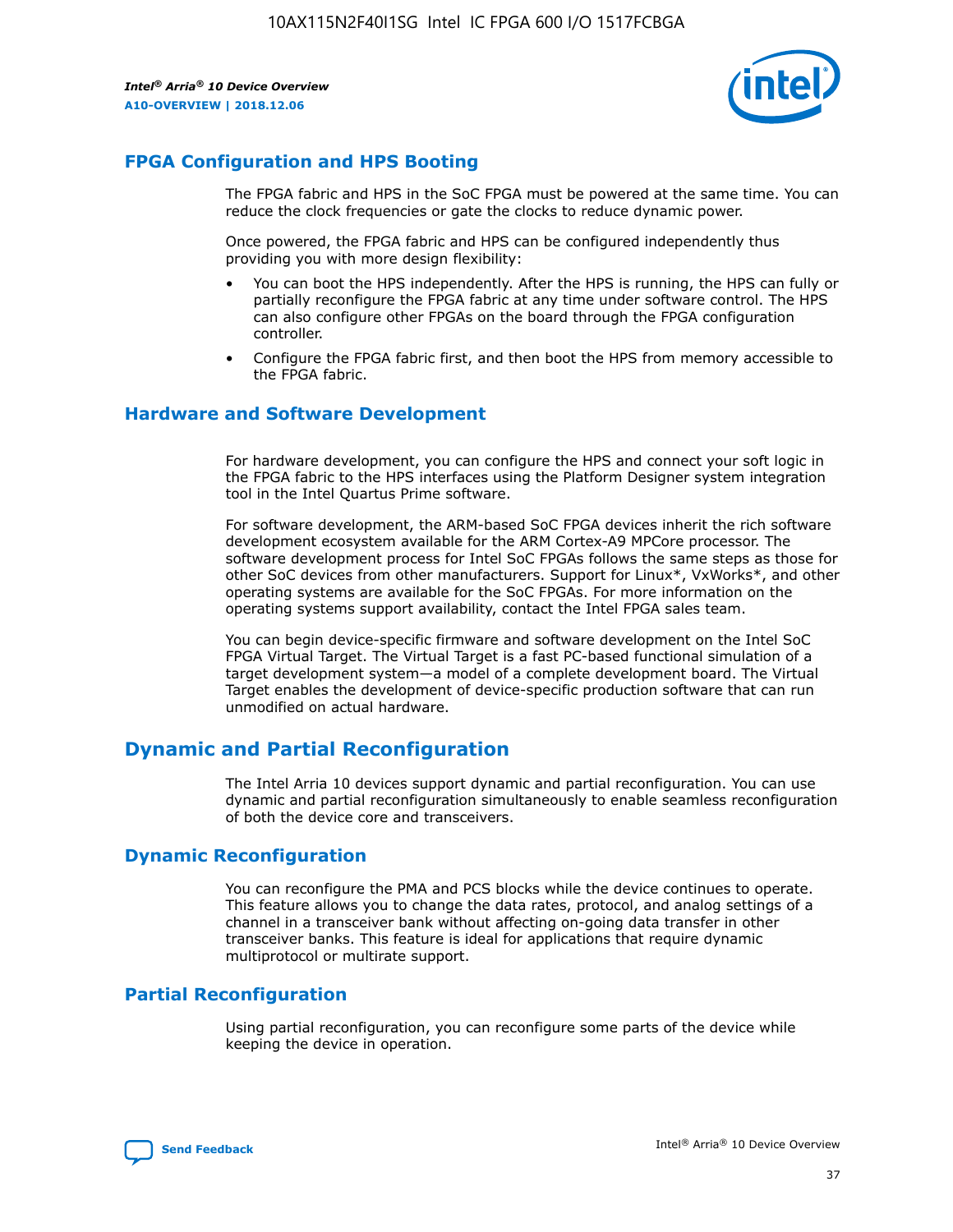

Instead of placing all device functions in the FPGA fabric, you can store some functions that do not run simultaneously in external memory and load them only when required. This capability increases the effective logic density of the device, and lowers cost and power consumption.

In the Intel solution, you do not have to worry about intricate device architecture to perform a partial reconfiguration. The partial reconfiguration capability is built into the Intel Quartus Prime design software, making such time-intensive task simple.

Intel Arria 10 devices support partial reconfiguration in the following configuration options:

- Using an internal host:
	- All supported configuration modes where the FPGA has access to external memory devices such as serial and parallel flash memory.
	- Configuration via Protocol [CvP (PCIe)]
- Using an external host—passive serial (PS), fast passive parallel (FPP) x8, FPP x16, and FPP x32 I/O interface.

### **Enhanced Configuration and Configuration via Protocol**

### **Table 25. Configuration Schemes and Features of Intel Arria 10 Devices**

Intel Arria 10 devices support 1.8 V programming voltage and several configuration schemes.

| <b>Scheme</b>                                                          | <b>Data</b><br><b>Width</b> | <b>Max Clock</b><br>Rate<br>(MHz) | <b>Max Data</b><br>Rate<br>(Mbps)<br>(13) | <b>Decompression</b> | <b>Design</b><br>Security <sup>(1</sup><br>4) | <b>Partial</b><br>Reconfiguration<br>(15) | <b>Remote</b><br><b>System</b><br><b>Update</b> |
|------------------------------------------------------------------------|-----------------------------|-----------------------------------|-------------------------------------------|----------------------|-----------------------------------------------|-------------------------------------------|-------------------------------------------------|
| <b>JTAG</b>                                                            | 1 bit                       | 33                                | 33                                        |                      |                                               | Yes <sup>(16)</sup>                       |                                                 |
| Active Serial (AS)<br>through the<br>EPCO-L<br>configuration<br>device | 1 bit,<br>4 bits            | 100                               | 400                                       | Yes                  | Yes                                           | $Y_{PS}(16)$                              | Yes                                             |
| Passive serial (PS)<br>through CPLD or<br>external<br>microcontroller  | 1 bit                       | 100                               | 100                                       | Yes                  | Yes                                           | Yes(16)                                   | Parallel<br>Flash<br>Loader<br>(PFL) IP<br>core |
|                                                                        |                             |                                   |                                           |                      |                                               |                                           | continued                                       |

<sup>(13)</sup> Enabling either compression or design security features affects the maximum data rate. Refer to the Intel Arria 10 Device Datasheet for more information.

<sup>(14)</sup> Encryption and compression cannot be used simultaneously.

 $(15)$  Partial reconfiguration is an advanced feature of the device family. If you are interested in using partial reconfiguration, contact Intel for support.

 $(16)$  Partial configuration can be performed only when it is configured as internal host.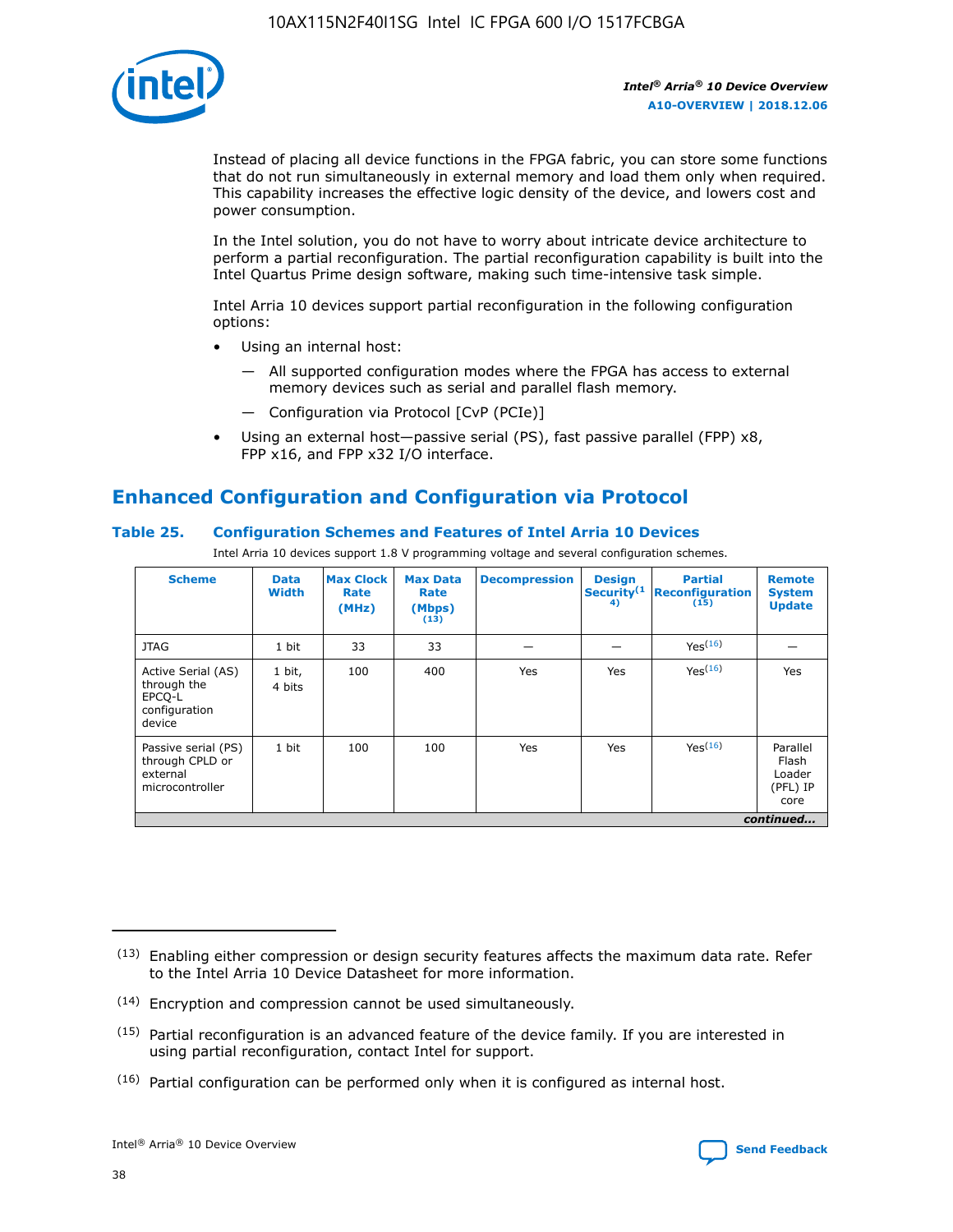

| <b>Scheme</b>                                   | <b>Data</b><br><b>Width</b> | <b>Max Clock</b><br>Rate<br>(MHz) | <b>Max Data</b><br>Rate<br>(Mbps)<br>(13) | <b>Decompression</b> | <b>Design</b><br>Security <sup>(1</sup><br>4) | <b>Partial</b><br><b>Reconfiguration</b><br>(15) | <b>Remote</b><br><b>System</b><br><b>Update</b> |
|-------------------------------------------------|-----------------------------|-----------------------------------|-------------------------------------------|----------------------|-----------------------------------------------|--------------------------------------------------|-------------------------------------------------|
| Fast passive                                    | 8 bits                      | 100                               | 3200                                      | Yes                  | Yes                                           | Yes <sup>(17)</sup>                              | PFL IP                                          |
| parallel (FPP)<br>through CPLD or               | 16 bits                     |                                   |                                           | Yes                  | Yes                                           |                                                  | core                                            |
| external<br>microcontroller                     | 32 bits                     |                                   |                                           | Yes                  | Yes                                           |                                                  |                                                 |
| Configuration via                               | 16 bits                     | 100                               | 3200                                      | Yes                  | Yes                                           | Yes <sup>(17)</sup>                              |                                                 |
| <b>HPS</b>                                      | 32 bits                     |                                   |                                           | Yes                  | Yes                                           |                                                  |                                                 |
| Configuration via<br>Protocol [CvP<br>$(PCIe*)$ | x1, x2,<br>x4, x8<br>lanes  |                                   | 8000                                      | Yes                  | Yes                                           | Yes <sup>(16)</sup>                              |                                                 |

You can configure Intel Arria 10 devices through PCIe using Configuration via Protocol (CvP). The Intel Arria 10 CvP implementation conforms to the PCIe 100 ms power-up-to-active time requirement.

#### **Related Information**

[Configuration via Protocol \(CvP\) Implementation in Intel FPGAs User Guide](https://www.intel.com/content/www/us/en/programmable/documentation/dsu1441819344145.html#dsu1442269728522) Provides more information about the CvP configuration scheme.

### **SEU Error Detection and Correction**

Intel Arria 10 devices offer robust and easy-to-use single-event upset (SEU) error detection and correction circuitry.

The detection and correction circuitry includes protection for Configuration RAM (CRAM) programming bits and user memories. The CRAM is protected by a continuously running CRC error detection circuit with integrated ECC that automatically corrects one or two errors and detects higher order multi-bit errors. When more than two errors occur, correction is available through reloading of the core programming file, providing a complete design refresh while the FPGA continues to operate.

The physical layout of the Intel Arria 10 CRAM array is optimized to make the majority of multi-bit upsets appear as independent single-bit or double-bit errors which are automatically corrected by the integrated CRAM ECC circuitry. In addition to the CRAM protection, the M20K memory blocks also include integrated ECC circuitry and are layout-optimized for error detection and correction. The MLAB does not have ECC.

(14) Encryption and compression cannot be used simultaneously.

<sup>(17)</sup> Supported at a maximum clock rate of 100 MHz.



 $(13)$  Enabling either compression or design security features affects the maximum data rate. Refer to the Intel Arria 10 Device Datasheet for more information.

 $(15)$  Partial reconfiguration is an advanced feature of the device family. If you are interested in using partial reconfiguration, contact Intel for support.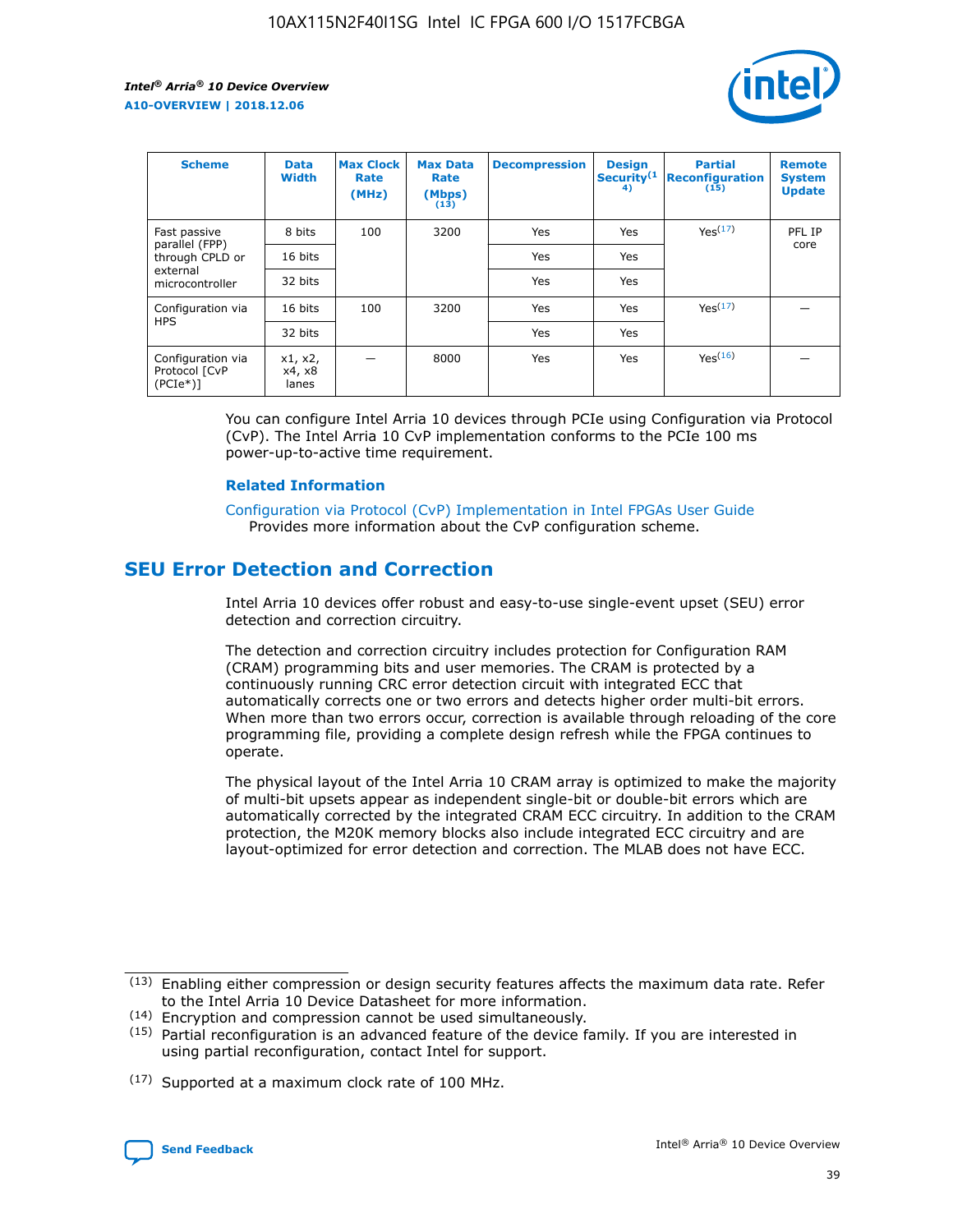

### **Power Management**

Intel Arria 10 devices leverage the advanced 20 nm process technology, a low 0.9 V core power supply, an enhanced core architecture, and several optional power reduction techniques to reduce total power consumption by as much as 40% compared to Arria V devices and as much as 60% compared to Stratix V devices.

The optional power reduction techniques in Intel Arria 10 devices include:

- **SmartVID**—a code is programmed into each device during manufacturing that allows a smart regulator to operate the device at lower core  $V_{CC}$  while maintaining performance
- **Programmable Power Technology**—non-critical timing paths are identified by the Intel Quartus Prime software and the logic in these paths is biased for low power instead of high performance
- **Low Static Power Options**—devices are available with either standard static power or low static power while maintaining performance

Furthermore, Intel Arria 10 devices feature Intel's industry-leading low power transceivers and include a number of hard IP blocks that not only reduce logic resources but also deliver substantial power savings compared to soft implementations. In general, hard IP blocks consume up to 90% less power than the equivalent soft logic implementations.

### **Incremental Compilation**

The Intel Quartus Prime software incremental compilation feature reduces compilation time and helps preserve performance to ease timing closure. The incremental compilation feature enables the partial reconfiguration flow for Intel Arria 10 devices.

Incremental compilation supports top-down, bottom-up, and team-based design flows. This feature facilitates modular, hierarchical, and team-based design flows where different designers compile their respective design sections in parallel. Furthermore, different designers or IP providers can develop and optimize different blocks of the design independently. These blocks can then be imported into the top level project.

### **Document Revision History for Intel Arria 10 Device Overview**

| <b>Document</b><br><b>Version</b> | <b>Changes</b>                                                                                                                                                                                                                                                              |
|-----------------------------------|-----------------------------------------------------------------------------------------------------------------------------------------------------------------------------------------------------------------------------------------------------------------------------|
| 2018.12.06                        | Added links to Intel Arria 10 device errata documents.<br>Removed automotive temperature option from the Intel Arria 10 GX devices.<br>Removed -3 fabric speed grade from the Intel Arria 10 GT devices.<br>Updated power options for the Intel Arria 10 GX and GT devices. |
| 2018.04.09                        | Updated the lowest $V_{CC}$ from 0.83 V to 0.82 V in the topic listing a summary of the device features.                                                                                                                                                                    |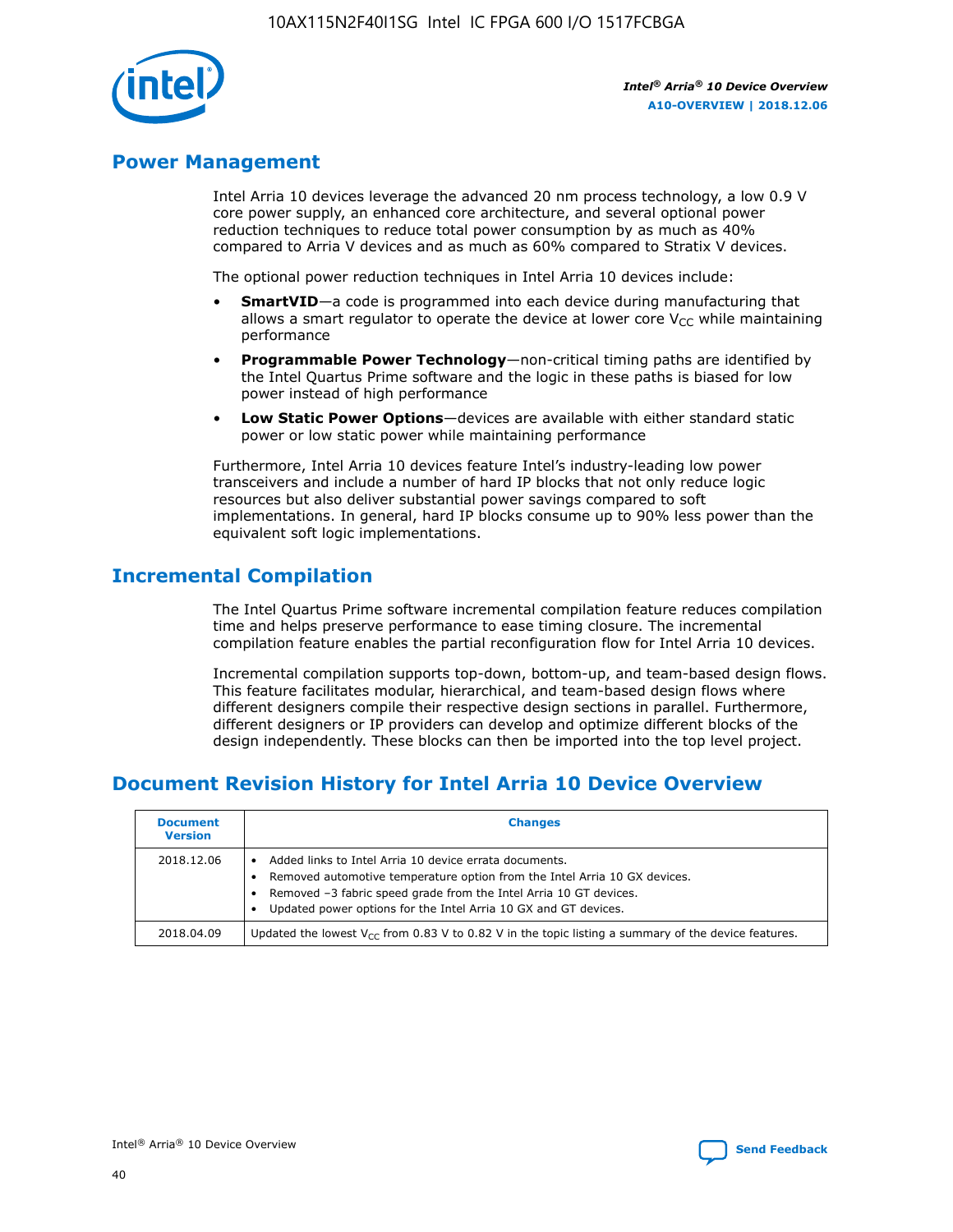*Intel® Arria® 10 Device Overview* **A10-OVERVIEW | 2018.12.06**



| <b>Date</b>    | <b>Version</b> | <b>Changes</b>                                                                                                                                                                                                                                                                                                                                                                                                                                                                                                                                                                                                                                                                                                                                                                                                                                                                                                                                                            |
|----------------|----------------|---------------------------------------------------------------------------------------------------------------------------------------------------------------------------------------------------------------------------------------------------------------------------------------------------------------------------------------------------------------------------------------------------------------------------------------------------------------------------------------------------------------------------------------------------------------------------------------------------------------------------------------------------------------------------------------------------------------------------------------------------------------------------------------------------------------------------------------------------------------------------------------------------------------------------------------------------------------------------|
| January 2018   | 2018.01.17     | Updated the maximum data rate for HPS (Intel Arria 10 SX devices<br>external memory interface DDR3 controller from 2,166 Mbps to 2,133<br>Mbps.<br>Updated maximum frequency supported for half rate QDRII and QDRII<br>+ SRAM to 633 MHz in Memory Standards Supported by the Soft<br>Memory Controller table.<br>Updated transceiver backplane capability to 12.5 Gbps.<br>$\bullet$<br>Removed transceiver speed grade 5 in Sample Ordering Core and<br>Available Options for Intel Arria 10 GX Devices figure.<br>Removed package code 40, low static power, SmartVID, industrial, and<br>military operating temperature support from Sample Ordering Core and<br>Available Options for Intel Arria 10 GT Devices figure.<br>Updated short reach transceiver rate for Intel Arria 10 GT devices to<br>25.8 Gbps.<br>Removed On-Die Instrumentation - EyeQ and Jitter Margin Tool<br>support from PMA Features of the Transceivers in Intel Arria 10 Devices<br>table. |
| September 2017 | 2017.09.20     | Updated the maximum speed of the DDR4 external memory interface from<br>1,333 MHz/2,666 Mbps to 1,200 MHz/2,400 Mbps.                                                                                                                                                                                                                                                                                                                                                                                                                                                                                                                                                                                                                                                                                                                                                                                                                                                     |
| July 2017      | 2017.07.13     | Corrected the automotive temperature range in the figure showing the<br>available options for the Intel Arria 10 GX devices from "-40°C to 100°C"<br>to "-40°C to 125°C".                                                                                                                                                                                                                                                                                                                                                                                                                                                                                                                                                                                                                                                                                                                                                                                                 |
| July 2017      | 2017.07.06     | Added automotive temperature option to Intel Arria 10 GX device family.                                                                                                                                                                                                                                                                                                                                                                                                                                                                                                                                                                                                                                                                                                                                                                                                                                                                                                   |
| May 2017       | 2017.05.08     | Corrected protocol names with "1588" to "IEEE 1588v2".<br>$\bullet$<br>Updated the vertical migration table to remove vertical migration<br>$\bullet$<br>between Intel Arria 10 GX and Intel Arria 10 SX device variants.<br>Removed all "Preliminary" marks.<br>$\bullet$                                                                                                                                                                                                                                                                                                                                                                                                                                                                                                                                                                                                                                                                                                |
| March 2017     | 2017.03.15     | Removed the topic about migration from Intel Arria 10 to Intel Stratix<br>10 devices.<br>Rebranded as Intel.<br>$\bullet$                                                                                                                                                                                                                                                                                                                                                                                                                                                                                                                                                                                                                                                                                                                                                                                                                                                 |
| October 2016   | 2016.10.31     | Removed package F36 from Intel Arria 10 GX devices.<br>Updated Intel Arria 10 GT sample ordering code and maximum GX<br>$\bullet$<br>transceiver count. Intel Arria 10 GT devices are available only in the<br>SF45 package option with a maximum of 72 transceivers.                                                                                                                                                                                                                                                                                                                                                                                                                                                                                                                                                                                                                                                                                                     |
| May 2016       | 2016.05.02     | Updated the FPGA Configuration and HPS Booting topic.<br>$\bullet$<br>Remove V <sub>CC</sub> PowerManager from the Summary of Features, Power<br>Management and Arria 10 Device Variants and packages topics. This<br>feature is no longer supported in Arria 10 devices.<br>Removed LPDDR3 from the Memory Standards Supported by the HPS<br>Hard Memory Controller table in the Memory Standards Supported by<br>Intel Arria 10 Devices topic. This standard is only supported by the<br>FPGA.<br>Removed transceiver speed grade 5 from the Device Variants and<br>Packages topic for Arria 10 GX and SX devices.                                                                                                                                                                                                                                                                                                                                                      |
| February 2016  | 2016.02.11     | Changed the maximum Arria 10 GT datarate to 25.8 Gbps and the<br>minimum datarate to 1 Gbps globally.<br>Revised the state for Core clock networks in the Summary of Features<br>$\bullet$<br>topic.<br>Changed the transceiver parameters in the "Summary of Features for<br>$\bullet$<br>Arria 10 Devices" table.<br>• Changed the transceiver parameters in the "Maximum Resource Counts<br>for Arria 10 GT Devices" table.<br>Changed the package availability for GT devices in the "Package Plan<br>for Arria 10 GT Devices" table.<br>Changed the package configurations for GT devices in the "Migration"<br>Capability Across Arria 10 Product Lines" figure.<br>continued                                                                                                                                                                                                                                                                                       |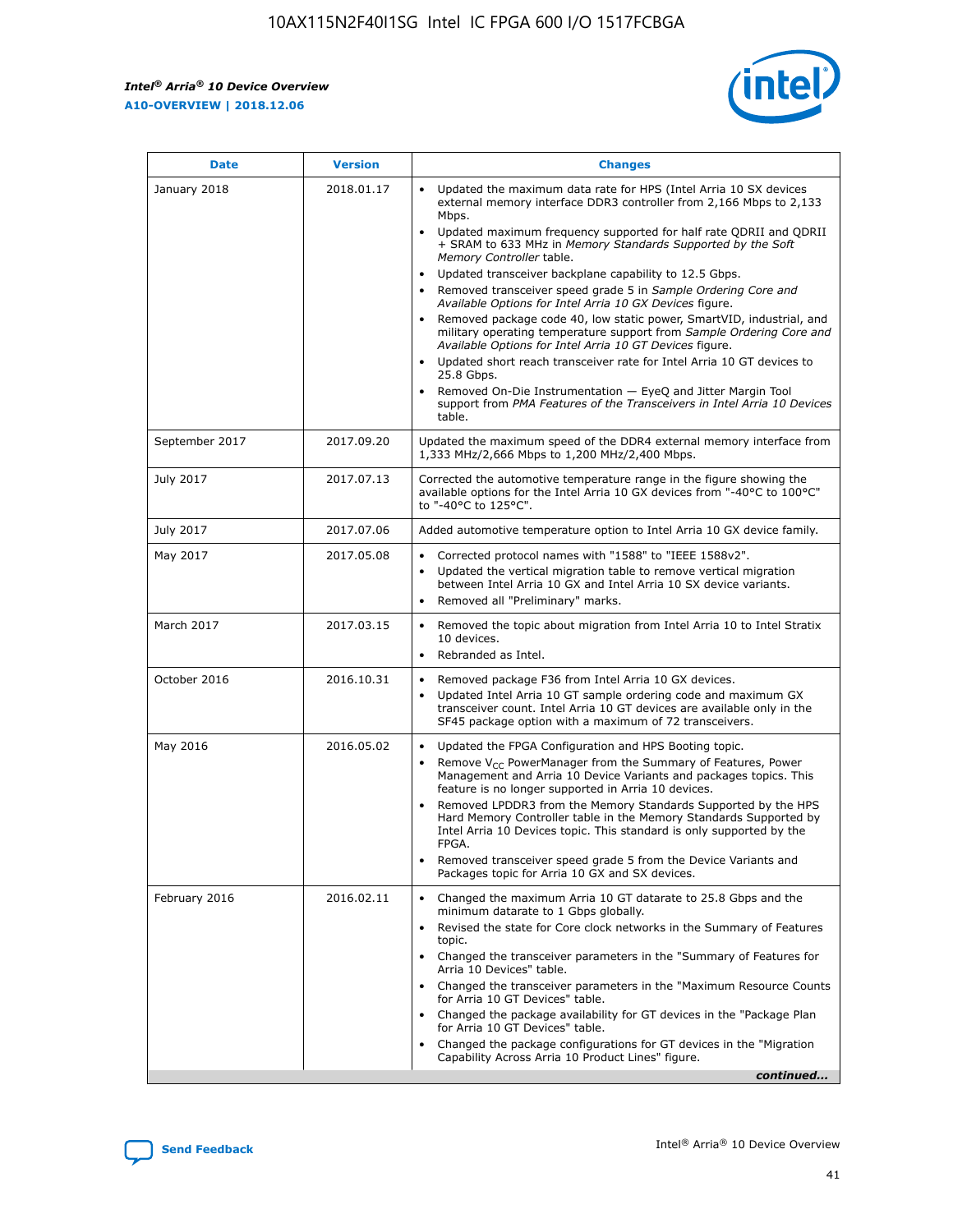

| <b>Date</b>   | <b>Version</b> | <b>Changes</b>                                                                                                                                                               |
|---------------|----------------|------------------------------------------------------------------------------------------------------------------------------------------------------------------------------|
|               |                | • Changed transceiver parameters in the "Low Power Serial Transceivers"<br>section.                                                                                          |
|               |                | • Changed the transceiver descriptions in the "Device Variants for the<br>Arria 10 Device Family" table.                                                                     |
|               |                | Changed the "Sample Ordering Code and Available Options for Arria 10<br>$\bullet$<br>GT Devices" figure.                                                                     |
|               |                | Changed the datarates for GT devices in the "PMA Features" section.                                                                                                          |
|               |                | Changed the datarates for GT devices in the "PCS Features" section.<br>$\bullet$                                                                                             |
| December 2015 | 2015.12.14     | Updated the number of M20K memory blocks for Arria 10 GX 660 from<br>2133 to 2131 and corrected the total RAM bit from 48,448 Kb to<br>48,408 Kb.                            |
|               |                | Corrected the number of DSP blocks for Arria 10 GX 660 from 1688 to<br>1687 in the table listing floating-point arithmetic resources.                                        |
| November 2015 | 2015.11.02     | Updated the maximum resources for Arria 10 GX 220, GX 320, GX 480,<br>$\bullet$<br>GX 660, SX 220, SX 320, SX 480, and SX 660.                                               |
|               |                | • Updated resource count for Arria 10 GX 320, GX 480, GX 660, SX 320,<br>SX 480, a SX 660 devices in Number of Multipliers in Intel Arria 10<br><b>Devices</b> table.        |
|               |                | Updated the available options for Arria 10 GX, GT, and SX.                                                                                                                   |
|               |                | Changed instances of Quartus II to Quartus Prime.<br>$\bullet$                                                                                                               |
| June 2015     | 2015.06.15     | Corrected label for Intel Arria 10 GT product lines in the vertical migration<br>figure.                                                                                     |
| May 2015      | 2015.05.15     | Corrected the DDR3 half rate and quarter rate maximum frequencies in the<br>table that lists the memory standards supported by the Intel Arria 10 hard<br>memory controller. |
| May 2015      | 2015.05.04     | • Added support for 13.5G JESD204b in the Summary of Features table.<br>• Added a link to Arria 10 GT Channel Usage in the Arria 10 GT Package<br>Plan topic.                |
|               |                | • Added a note to the table, Maximum Resource Counts for Arria 10 GT<br>devices.                                                                                             |
|               |                | • Updated the power requirements of the transceivers in the Low Power<br>Serial Transceivers topic.                                                                          |
| January 2015  | 2015.01.23     | • Added floating point arithmetic features in the Summary of Features<br>table.                                                                                              |
|               |                | • Updated the total embedded memory from 38.38 megabits (Mb) to<br>65.6 Mb.                                                                                                  |
|               |                | • Updated the table that lists the memory standards supported by Intel<br>Arria 10 devices.                                                                                  |
|               |                | Removed support for DDR3U, LPDDR3 SDRAM, RLDRAM 2, and DDR2.                                                                                                                 |
|               |                | Moved RLDRAM 3 support from hard memory controller to soft memory<br>controller. RLDRAM 3 support uses hard PHY with soft memory<br>controller.                              |
|               |                | Added soft memory controller support for QDR IV.<br>٠                                                                                                                        |
|               |                | Updated the maximum resource count table to include the number of<br>hard memory controllers available in each device variant.                                               |
|               |                | Updated the transceiver PCS data rate from 12.5 Gbps to 12 Gbps.<br>$\bullet$                                                                                                |
|               |                | Updated the max clock rate of PS, FPP x8, FPP x16, and Configuration<br>via HPS from 125 MHz to 100 MHz.                                                                     |
|               |                | Added a feature for fractional synthesis PLLs: PLL cascading.                                                                                                                |
|               |                | Updated the HPS programmable general-purpose I/Os from 54 to 62.<br>$\bullet$<br>continued                                                                                   |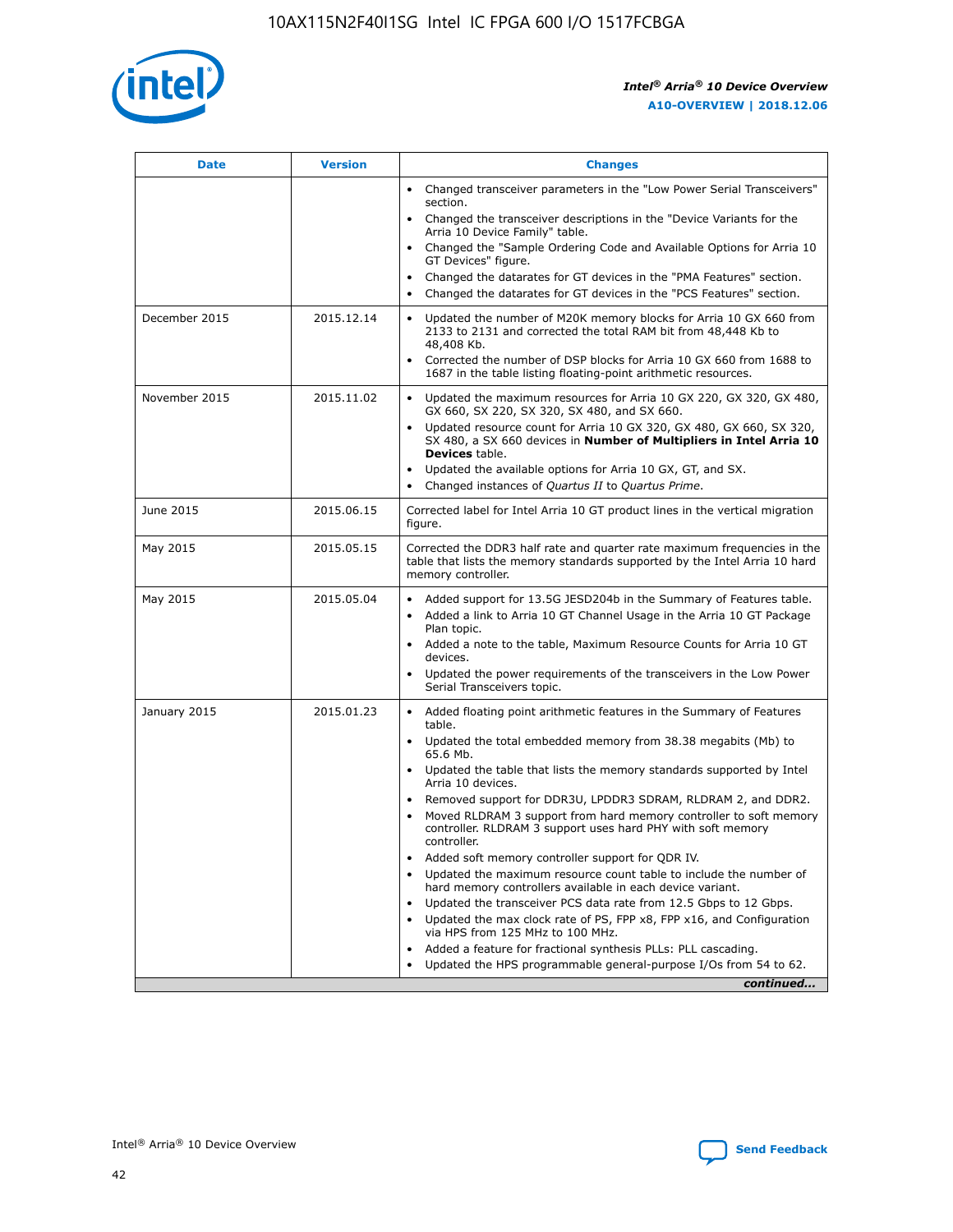r



| <b>Date</b>    | <b>Version</b> | <b>Changes</b>                                                                                                                                                                                                                                                                                                                                                                                                                                                                                                                                      |
|----------------|----------------|-----------------------------------------------------------------------------------------------------------------------------------------------------------------------------------------------------------------------------------------------------------------------------------------------------------------------------------------------------------------------------------------------------------------------------------------------------------------------------------------------------------------------------------------------------|
| September 2014 | 2014.09.30     | Corrected the 3 V I/O and LVDS I/O counts for F35 and F36 packages<br>of Arria 10 GX.<br>Corrected the 3 V I/O, LVDS I/O, and transceiver counts for the NF40<br>$\bullet$<br>package of the Arria GX 570 and 660.<br>Removed 3 V I/O, LVDS I/O, and transceiver counts for the NF40<br>package of the Arria GX 900 and 1150. The NF40 package is not<br>available for Arria 10 GX 900 and 1150.                                                                                                                                                    |
| August 2014    | 2014.08.18     | Updated Memory (Kb) M20K maximum resources for Arria 10 GX 660<br>devices from 42,660 to 42,620.<br>Added GPIO columns consisting of LVDS I/O Bank and 3V I/O Bank in<br>$\bullet$<br>the Package Plan table.<br>Added how to use memory interface clock frequency higher than 533<br>$\bullet$<br>MHz in the I/O vertical migration.<br>Added information to clarify that RLDRAM3 support uses hard PHY with<br>$\bullet$<br>soft memory controller.<br>Added variable precision DSP blocks support for floating-point<br>$\bullet$<br>arithmetic. |
| June 2014      | 2014.06.19     | Updated number of dedicated I/Os in the HPS block to 17.                                                                                                                                                                                                                                                                                                                                                                                                                                                                                            |
| February 2014  | 2014.02.21     | Updated transceiver speed grade options for GT devices in Figure 2.                                                                                                                                                                                                                                                                                                                                                                                                                                                                                 |
| February 2014  | 2014.02.06     | Updated data rate for Arria 10 GT devices from 28.1 Gbps to 28.3 Gbps.                                                                                                                                                                                                                                                                                                                                                                                                                                                                              |
| December 2013  | 2013.12.10     | Updated the HPS memory standards support from LPDDR2 to LPDDR3.<br>Updated HPS block diagram to include dedicated HPS I/O and FPGA<br>$\bullet$<br>Configuration blocks as well as repositioned SD/SDIO/MMC, DMA, SPI<br>and NAND Flash with ECC blocks.                                                                                                                                                                                                                                                                                            |
| December 2013  | 2013.12.02     | Initial release.                                                                                                                                                                                                                                                                                                                                                                                                                                                                                                                                    |